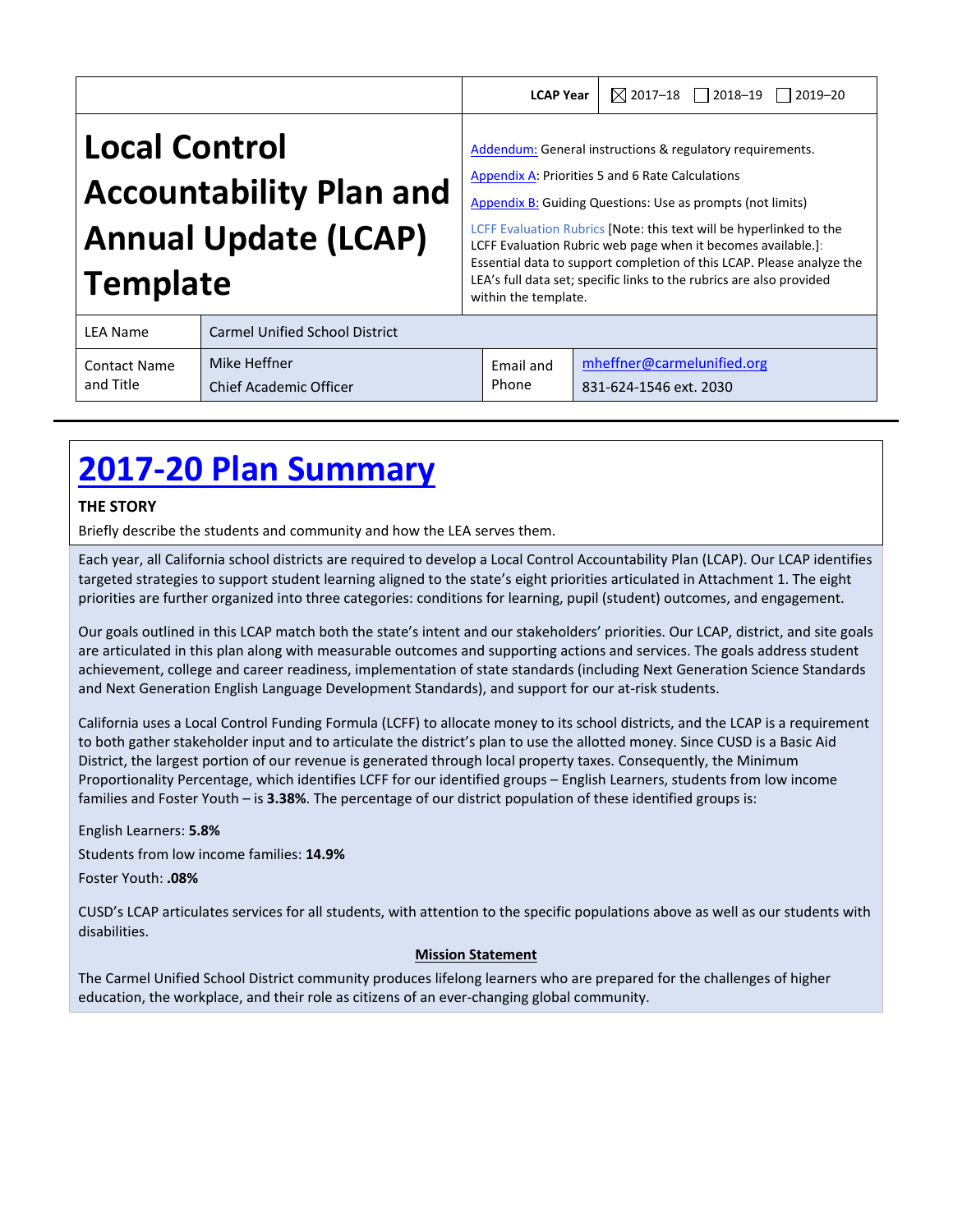# **LCAP HIGHLIGHTS**

Identify and briefly summarize the key features of this year's LCAP.

This year, Carmel Unified School District (CUSD) worked to increase opportunities for stakeholders to provide input. With the increase in stakeholder input, our LCAP and district goals align to stakeholder priorities and identified needs through data analysis. While our LCAP goals and actions address each of the state's eight priority areas, we are providing relevant data on Attachment 2 to help all of our stakeholders understand CUSD's performance.

Based upon input from our stakeholders, CUSD remains focused on three goals:

- 1. Instructional Excellence and Innovation
- 2. Student Support and Engagement
- 3. Continuous Professional Learning

The ensuing Local Control Accountability Plan provides the Carmel Unified School District community with the goals, measurable outcomes, and actions/services to support all of our students, while closing the achievement gap experienced by specific populations of our students.

# **REVIEW OF PERFORMANCE**

Based on a review of performance on the state indicators and local performance indicators included in the LCFF Evaluation Rubrics, progress toward LCAP goals, local self‐assessment tools, stakeholder input, or other information, what progress is the LEA most proud of and how does the LEA plan to maintain or build upon that success? This may include identifying any specific examples of how past increases or improvements in services for low-income students, English learners, and foster youth have led to improved performance for these students.

|                                    | CUSD's students continue to perform well on the state's annual standardized tests. Test results<br>from 2015-2016 demonstrate increases in both English Language Arts and Math, as well as an<br>increase in the percentage of students, district-wide, who are exceeding standards. While we<br>do not focus our teaching and learning efforts on the California Assessment of Student<br>Performance and Progress (CAASPP), our efforts to provide a standards-based education for our<br>students is reflected in the test results. |
|------------------------------------|----------------------------------------------------------------------------------------------------------------------------------------------------------------------------------------------------------------------------------------------------------------------------------------------------------------------------------------------------------------------------------------------------------------------------------------------------------------------------------------------------------------------------------------|
|                                    | CUSD teachers and leaders have made significant progress toward implementing the state's<br>newly adopted Next Generation Science Standards (NGSS). Our middle school is moving to full<br>alignment to NGSS in the 2017-2018 school year; our high school is implementing the second<br>course in its three year sequence next year, and is on track for full implementation for the 2018-<br>2019 school year.                                                                                                                       |
| <b>GREATEST</b><br><b>PROGRESS</b> | Student reports of "school connectedness" and "caring relationships at school", both local<br>indicators of healthy school climates met our measurable outcomes within our second goal for<br>student support and engagement. The California Healthy Kids Survey results from the 2016-<br>2017 administration reflected a 96% student agreement with these items.                                                                                                                                                                     |
|                                    | The CUSD Board of Education approved the district's Professional Learning Plan at the end of<br>the 2015-2016 school year. During the 2016-2017 school year, the district and sites have fully<br>implemented the plan. 96% of our teachers have reported that professional learning activities<br>were effective since implementing the plan.                                                                                                                                                                                         |
|                                    | CUSD staff will continue to build upon these successes by maintaining a focus on the three goals<br>outlined in the LCAP. As a community, we will prioritize efforts that directly align to and support<br>the measurable outcomes, which our stakeholders strongly value as we heard throughout the<br>input process.                                                                                                                                                                                                                 |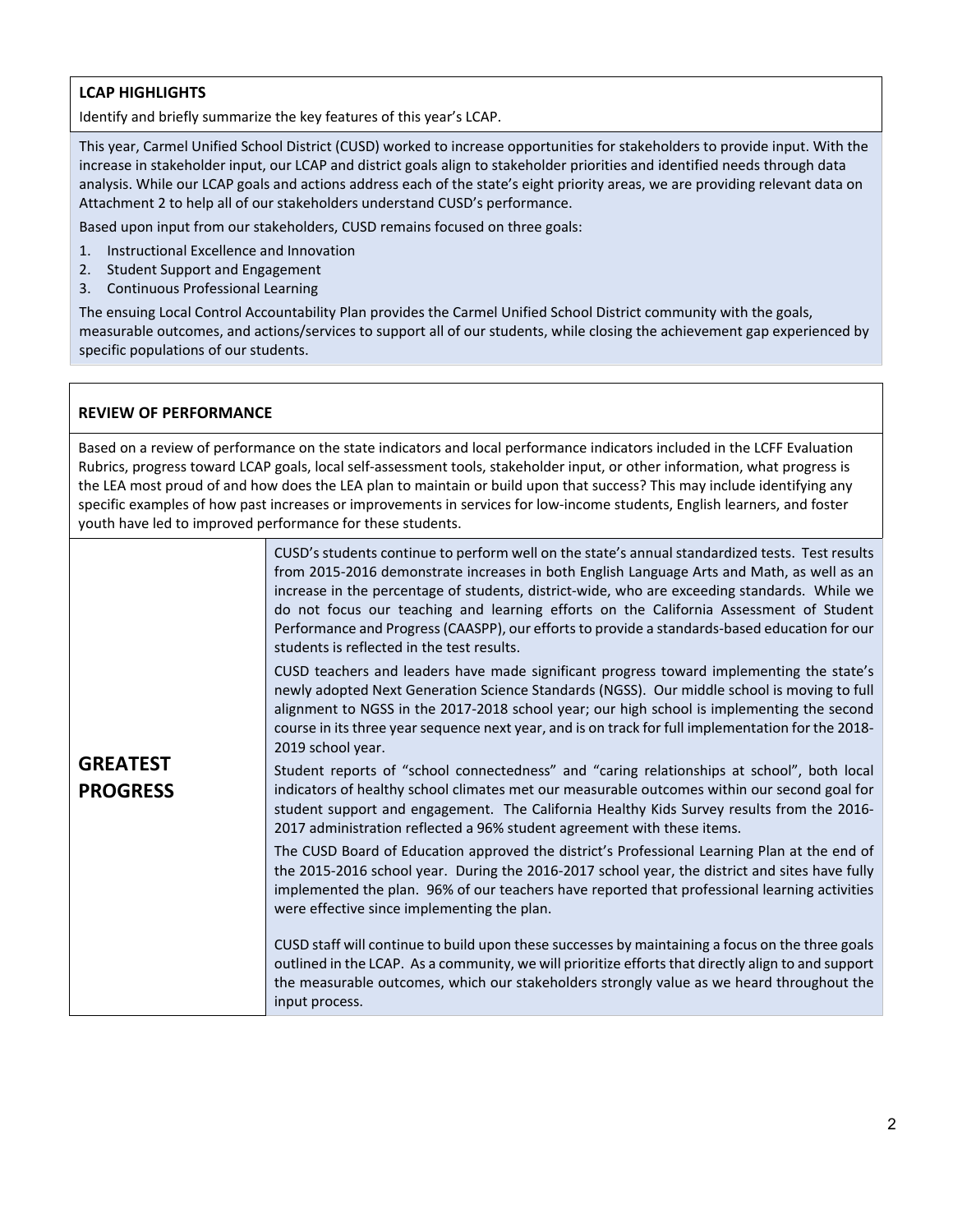Referring to the LCFF Evaluation Rubrics, identify any state indicator or local performance indicator for which overall performance was in the "Red" or "Orange" performance category or where the LEA received a "Not Met" or "Not Met for Two or More Years" rating. Additionally, identify any areas that the LEA has determined need significant improvement based on review of local performance indicators or other local indicators. What steps is the LEA planning to take to address these areas with the greatest need for improvement?

|                       | The CUSD community places great value in the achievement of all students. Through analysis of<br>both local and state measures, we recognize that our socioeconomically disadvantaged<br>students, English Learners, students with disabilities, and Hispanic students are not<br>experiencing the same level of success as the rest of our student population (see page 5).<br>While the numbers of students in some of these populations may be few, our commitment to<br>close the gap remains a priority. |
|-----------------------|---------------------------------------------------------------------------------------------------------------------------------------------------------------------------------------------------------------------------------------------------------------------------------------------------------------------------------------------------------------------------------------------------------------------------------------------------------------------------------------------------------------|
| <b>GREATEST NEEDS</b> | In particular, CUSD will be focusing efforts to support the advancement of our English Learners<br>on the California English Language Development Test (CELDT) and/or the English Language<br>Proficiency Assessments for California (ELPAC). Additionally, specific attention will be placed<br>on supporting our students identified for targeted supports through our intervention<br>programs.                                                                                                            |
|                       | Our English Learners will be supported with targeted instruction in their classrooms.<br>Additionally, English Learners are supported with a case manager and English<br>Language Development support classes to support both academic success and<br>language acquisition.                                                                                                                                                                                                                                   |

Referring to the LCFF Evaluation Rubrics, identify any state indicator for which performance for any student group was two or more performance levels below the "all student*"* performance. What steps is the LEA planning to take to address these performance gaps?

| <b>PERFORMANCE</b><br><b>GAPS</b> | We identified, through our program review and the support of the LCFF Evaluation Rubrics,<br>the following performance gaps:<br>Suspension Indicator: Students with Disabilities, Socioeconomically<br>$\bullet$<br>Disadvantaged, and Two or More Races;<br>Graduation Indicator: Hispanic or Latino Students;<br>English Language Arts (3rd-8th Grade) Indicator: Students with Disabilities;<br>Math (3rd-8th Grade) Indicator: Socioeconomically Disadvantaged, Students with<br>Disabilities.<br>CUSD teachers, leaders and support staff are working together to address the needs of<br>student groups listed above. Efforts will focus on providing the supports articulated in this |
|-----------------------------------|----------------------------------------------------------------------------------------------------------------------------------------------------------------------------------------------------------------------------------------------------------------------------------------------------------------------------------------------------------------------------------------------------------------------------------------------------------------------------------------------------------------------------------------------------------------------------------------------------------------------------------------------------------------------------------------------|
|                                   | plan for academic, behavioral, and social-emotional success.                                                                                                                                                                                                                                                                                                                                                                                                                                                                                                                                                                                                                                 |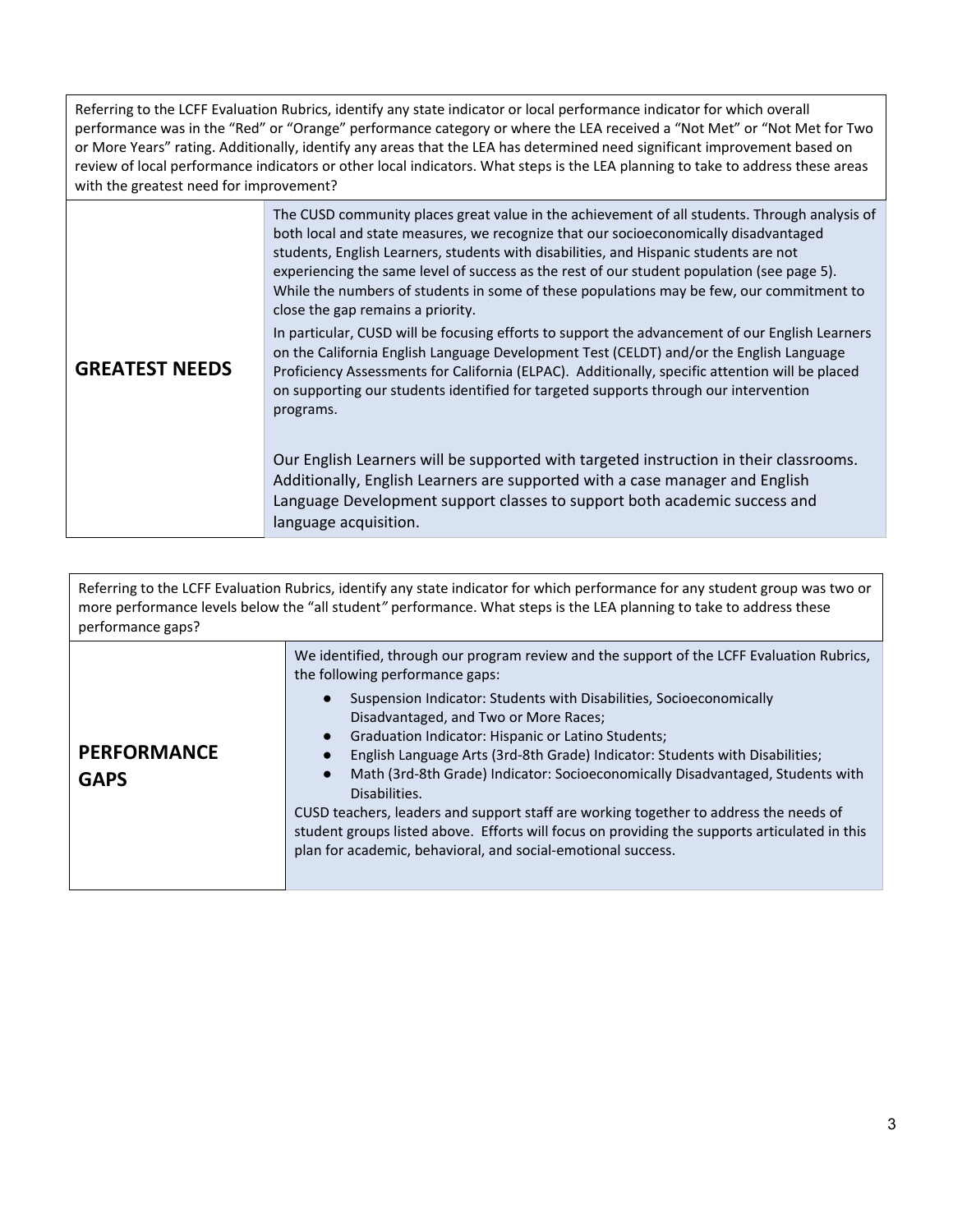# **INCREASED OR IMPROVED SERVICES**

If not previously addressed, identify the two to three most significant ways that the LEA will increase or improve services for low‐income students, English learners, and foster youth.

In order to support our English learners (ELs), we will focus on ensuring that teachers and leaders access professional learning.

Our students with disabilities will be supported by a focus on ensuring intervention supports target their specific needs. CUSD's socioeconomically disadvantaged students group will be supported through efforts with our counseling staff.

Each of our subgroups will benefit from our intervention and counseling supports. ELs, socioeconomically disadvantaged students, and students with disabilities will benefit from our standards‐aligned instruction and materials.

Staff will be supported to meet the needs of each of these subgroups through targeted professional learning.

### **BUDGET SUMMARY**

Complete the table below. LEAs may include additional information or more detail, including graphics.

| <b>DESCRIPTION</b>                                                                               | <b>AMOUNT</b> |
|--------------------------------------------------------------------------------------------------|---------------|
| Total General Fund Budget Expenditures for LCAP Year                                             | \$55,573,102  |
| Total Funds Budgeted for Planned Actions/Services to Meet<br>the Goals in the LCAP for LCAP Year | \$1,323,740   |

The LCAP is intended to be a comprehensive planning tool but may not describe all General Fund Budget Expenditures. Briefly describe any of the General Fund Budget Expenditures specified above for the LCAP year not included in the LCAP.

Carmel Unified School District is a basic aid school district. Consequently, the district's general fund is leveraged to support the expenditures articulated in this plan.

The funds allocated in our plan reflect efforts to specifically close the achievement gap for our populations not yet meeting grade level expectations.

| \$50,958,392 |
|--------------|
|--------------|

Total Projected LCFF Revenues for LCAP Year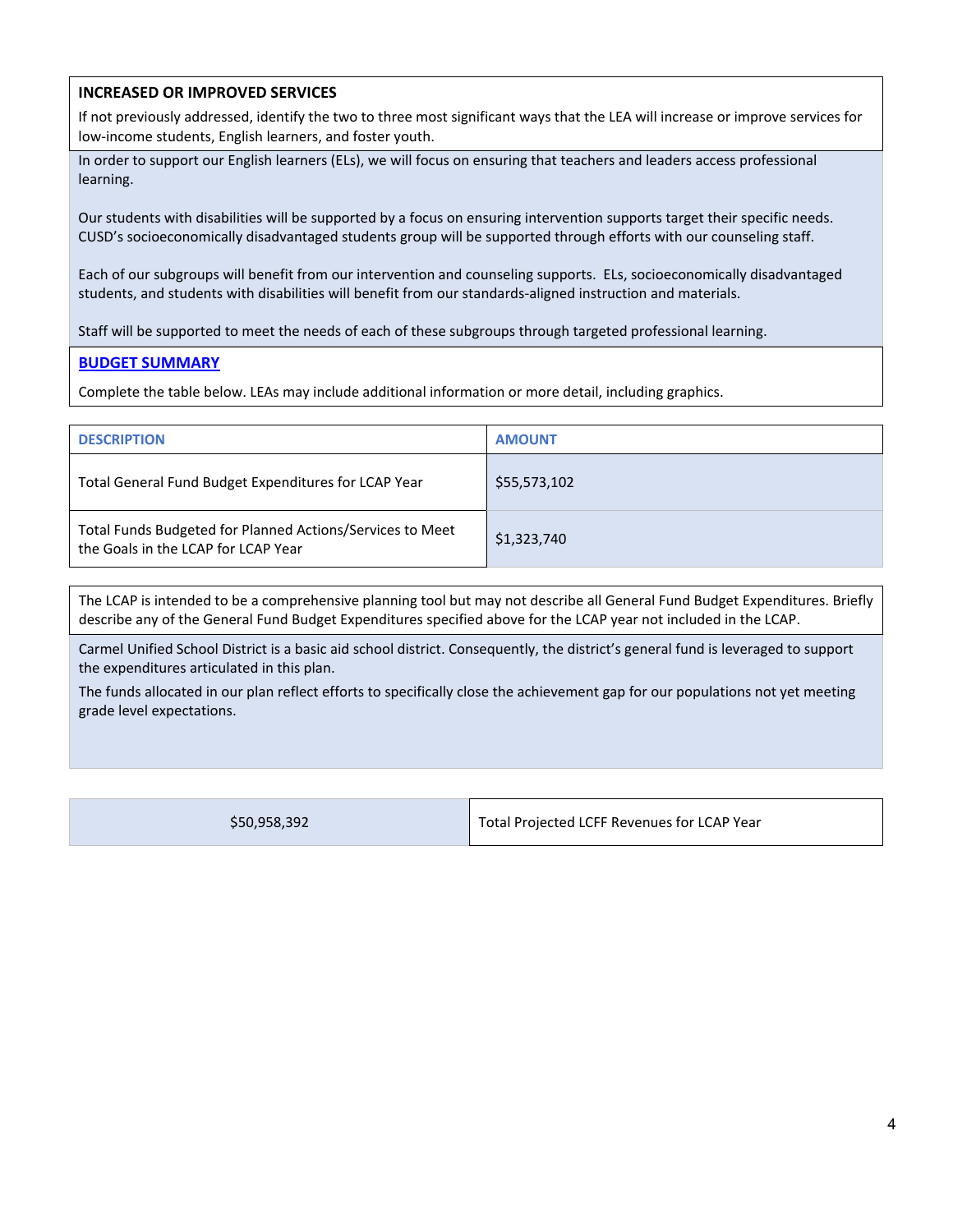# **Annual Update LCAP Year Reviewed: 2016–17**

Complete a copy of the following table for each of the LEA's goals from the prior year LCAP. Duplicate the table as needed.

**Goal 1** All students will engage in challenging, innovative and relevant curriculum that prepares them for college, career and global citizenship. State and/or Local Priorities Addressed by this goal: STATE **1 2 3 4 5 6 7 8** COE **9 10** LOCAL **CUSD Goal 1** ANNUAL MEASURABLE OUTCOMES **EXPECTEDD** ACTUAL CUSD will increase the number of students performing at the "Met Standard" and "Exceeded Standard" levels on both the math and English language arts (ELA) portions of the California Assessment of Student Performance and Progress (CAASPP) at all grade levels tested: 80% for ELA and 70% for math. 2016 CAASPP Results: ELA: 82%Math: 72%2016 CAASPP Subgroup Results: *ELA*Special Ed: 30% Socioeconomically Disadvantaged: 56% English Learners: 36% *MATH*Special Ed: 18% Socioeconomically Disadvantaged: 49% English Learners: 27% 2016 CELDT Redesignation Rates: Total 70% (114 students tested) Captain Cooper Elementary School: 70% (37 students tested) Tularcitos Elementary School: 63% (41 students tested) Carmel River Elementary School: 86% (16 students tested) Carmel Middle School: 53% (15 students tested) Carmel High School: 80% (5 students tested)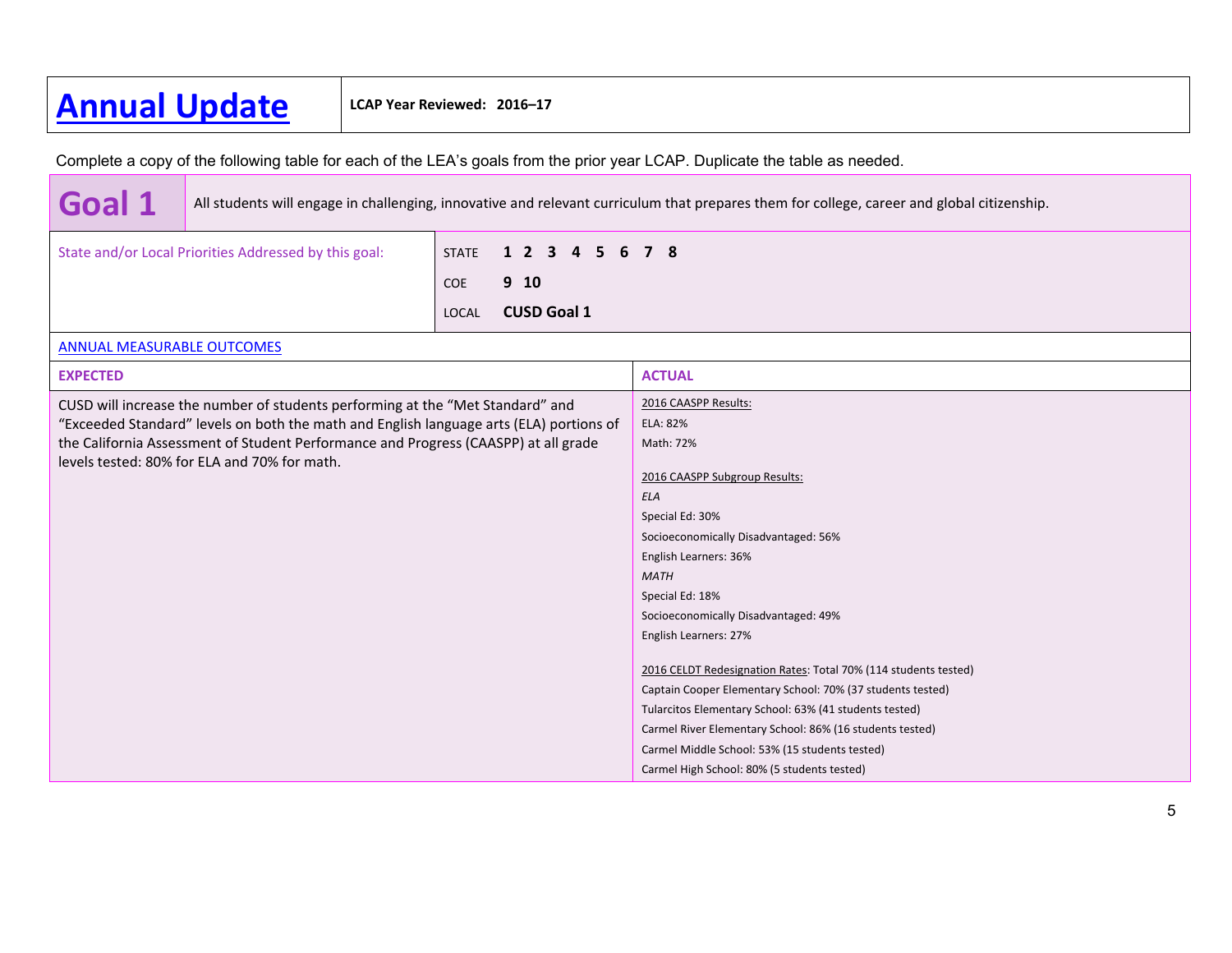| <b>ACTIONS / SERVICES</b>                                                                                                                   |                                                                                                                                                                                                                                                                                                               |                                                                                                                                                                                                                                                                                                                                                                            |  |  |
|---------------------------------------------------------------------------------------------------------------------------------------------|---------------------------------------------------------------------------------------------------------------------------------------------------------------------------------------------------------------------------------------------------------------------------------------------------------------|----------------------------------------------------------------------------------------------------------------------------------------------------------------------------------------------------------------------------------------------------------------------------------------------------------------------------------------------------------------------------|--|--|
| Duplicate the Actions/Services from the prior year LCAP and complete a copy of the following table for each. Duplicate the table as needed. |                                                                                                                                                                                                                                                                                                               |                                                                                                                                                                                                                                                                                                                                                                            |  |  |
| <b>Action</b>                                                                                                                               |                                                                                                                                                                                                                                                                                                               |                                                                                                                                                                                                                                                                                                                                                                            |  |  |
| <b>Actions/Services</b>                                                                                                                     | <b>PLANNED</b><br>All students will use instructional materials aligned to state<br>standards.                                                                                                                                                                                                                | <b>ACTUAL</b><br>All students continued to use instructional materials aligned to state<br>standards.                                                                                                                                                                                                                                                                      |  |  |
| Expenditures                                                                                                                                | <b>BUDGETED</b><br>\$50,000 to support costs associated with recurring adopted<br>consumable purchases                                                                                                                                                                                                        | <b>ESTIMATED ACTUAL</b><br>\$101,682 was spent on new and recurring instructional materials purchases.<br><b>Object: 4000</b>                                                                                                                                                                                                                                              |  |  |
| Action                                                                                                                                      |                                                                                                                                                                                                                                                                                                               |                                                                                                                                                                                                                                                                                                                                                                            |  |  |
| <b>Actions/Services</b>                                                                                                                     | <b>PLANNED</b><br>All teachers will use standards-aligned English language arts<br>writing prompts with students.                                                                                                                                                                                             | <b>ACTUAL</b><br>All teachers continued to use standards-aligned English language arts writing prompts<br>with students.                                                                                                                                                                                                                                                   |  |  |
| Expenditures                                                                                                                                | <b>BUDGETED</b><br>\$5,000 to support release time to develop new prompts as<br>needed and for collaborative scoring                                                                                                                                                                                          | <b>ESTIMATED ACTUAL</b><br>\$18,150 was spent on substitutes to provide classroom teachers with release time<br>Object: 1000 \$15,783   3000 \$2,367                                                                                                                                                                                                                       |  |  |
| 3<br>Action                                                                                                                                 |                                                                                                                                                                                                                                                                                                               |                                                                                                                                                                                                                                                                                                                                                                            |  |  |
| <b>Actions/Services</b>                                                                                                                     | <b>PLANNED</b><br>All teachers will use standards-aligned instructional materials in<br>English language arts. Transitional Kindergarten through 5 <sup>th</sup> grade<br>teachers will review state approved English language arts textbooks<br>and supplemental materials for possible adoption in 2017-18. | <b>ACTUAL</b><br>All teachers continued to use standards-aligned instructional materials in English<br>language arts.<br>An ELA Adoption Committee was formed and met throughout school year. The<br>committee concluded that piloting two programs would occur in 2017-18 with an<br>adoption purchase in the spring of 2018 for the program to be used fully in 2018-19. |  |  |
| <b>Expenditures</b>                                                                                                                         | <b>BUDGETED</b><br>\$150,000 to support the cost of new instructional materials                                                                                                                                                                                                                               | <b>ESTIMATED ACTUAL</b><br>\$0<br>Object: N/A                                                                                                                                                                                                                                                                                                                              |  |  |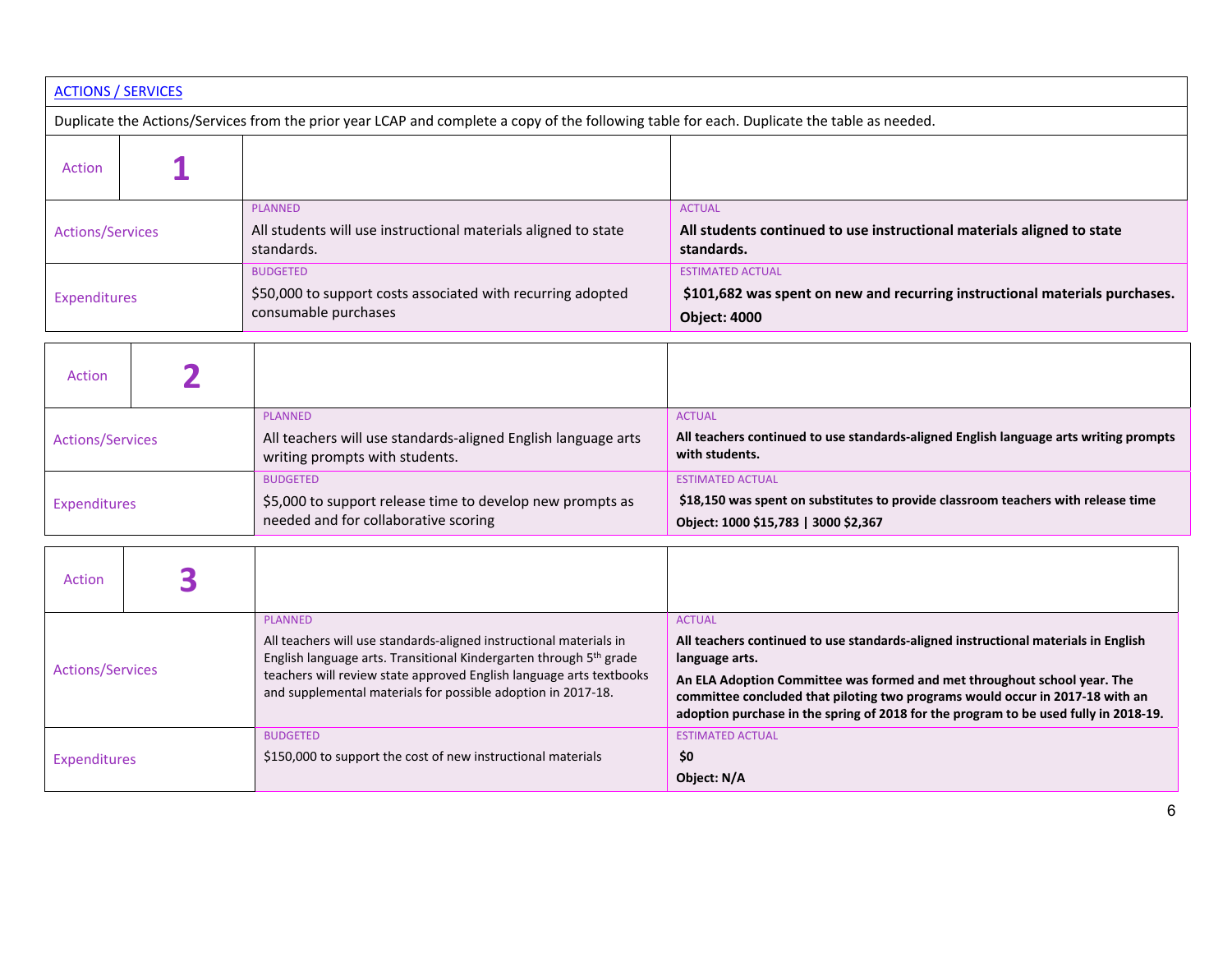| <b>Action</b>           |                                                                                                                                                          |                                                                                                                                                                                            |
|-------------------------|----------------------------------------------------------------------------------------------------------------------------------------------------------|--------------------------------------------------------------------------------------------------------------------------------------------------------------------------------------------|
| <b>Actions/Services</b> | <b>PLANNED</b><br>Elementary, middle and high school teachers will align science<br>courses and instruction to the Next Generation Science<br>Standards. | <b>ACTUAL</b><br>K-12 science teachers continued to align courses and instruction to the Next<br><b>Generation Science Standards.</b>                                                      |
| Expenditures            | <b>BUDGETED</b><br>\$10,500 to support release time, substitute teachers and<br>instructional materials                                                  | <b>ESTIMATED ACTUAL</b><br>\$20,806 was spent on NGSS-aligned materials.<br>\$300 was spent on collaboration among K-5 science teachers.<br>Object: 1000 \$261   3000 \$39   4000 \$20,806 |

| Action                  |                                                                                                                                 |                                                                                                                                           |
|-------------------------|---------------------------------------------------------------------------------------------------------------------------------|-------------------------------------------------------------------------------------------------------------------------------------------|
|                         | <b>PLANNED</b>                                                                                                                  | <b>ACTUAL</b>                                                                                                                             |
| <b>Actions/Services</b> | All math teachers will use the 8 Mathematical Practices daily<br>and include performance tasks for each topic, chapter or unit. | All math teachers continued to use the 8 Mathematical Practices daily, as well<br>as performance tasks for each topic, chapter, and unit. |
|                         | <b>BUDGETED</b>                                                                                                                 | <b>ESTIMATED ACTUAL</b>                                                                                                                   |
| Expenditures            | \$0                                                                                                                             | \$0                                                                                                                                       |
|                         |                                                                                                                                 | Object: N/A                                                                                                                               |

| Action                  |                                                                                                                                                                                                                                                                                                                                 |                                                                                                                                                |
|-------------------------|---------------------------------------------------------------------------------------------------------------------------------------------------------------------------------------------------------------------------------------------------------------------------------------------------------------------------------|------------------------------------------------------------------------------------------------------------------------------------------------|
| <b>Actions/Services</b> | PLANNED<br>Screen, identify and serve elementary students for reading<br>proficiency and use blended learning strategies to intervene (Imagine<br>Learning).<br>Screen, identify and serve middle and high school students for<br>reading proficiency and use blended learning strategies to intervene<br>(System 44/Read 180). | <b>ACTUAL</b><br>Imagine Learning, Read 180, System 44 and other measures were used to<br>screen and identify students requiring intervention. |
| Expenditures            | <b>BUDGETED</b><br>\$35,000 to support software subscriptions and licenses                                                                                                                                                                                                                                                      | <b>ESTIMATED ACTUAL</b><br>\$95,442 was spent on software subscriptions<br>Object: 4000 \$10,075   5000 \$85,367                               |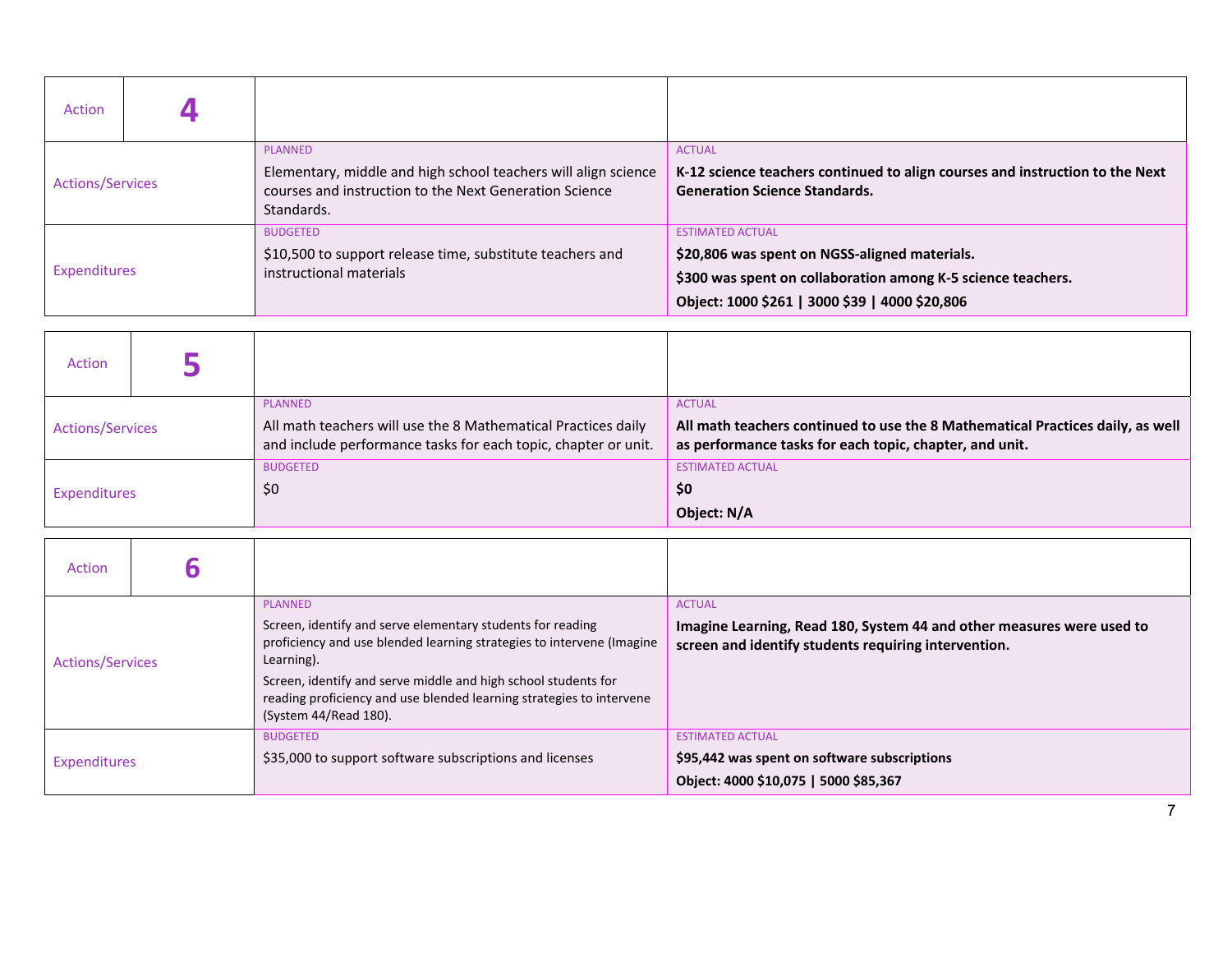| Action                  |                                                                                                                                                                                                                                               |                                                                                                                                                                 |
|-------------------------|-----------------------------------------------------------------------------------------------------------------------------------------------------------------------------------------------------------------------------------------------|-----------------------------------------------------------------------------------------------------------------------------------------------------------------|
| <b>Actions/Services</b> | <b>PLANNED</b><br>Use Aeries Analytics to identify At-Risk students and monitor<br>student progress. Use Aeries Analytics dashboard to look at<br>school-wide results based on interventions.                                                 | <b>ACTUAL</b><br>Aeries Analytics dashboard was used to monitor at-risk students both<br>individually and collectively to inform district and student progress. |
| Expenditures            | <b>BUDGETED</b><br>\$0                                                                                                                                                                                                                        | <b>ESTIMATED ACTUAL</b><br>\$1,255 was spent on an annual subscription to Aeries Analytics<br><b>Object: 4000</b>                                               |
| Action                  |                                                                                                                                                                                                                                               |                                                                                                                                                                 |
| <b>Actions/Services</b> | <b>PLANNED</b><br>All math teachers will routinely include formative assessments to<br>determine students' level of understanding. Teachers will use<br>the results from formative assessments to inform necessary<br>follow-up instructions. | <b>ACTUAL</b><br>Math teachers continued to use formative assessments throughout the<br>school year.                                                            |
| Expenditures            | <b>BUDGETED</b><br>\$0                                                                                                                                                                                                                        | <b>ESTIMATED ACTUAL</b><br>\$0<br>Object: N/A                                                                                                                   |

| <b>Action</b>           |  |                                                                                                                                                                                                                                    |                                                                                                                                      |
|-------------------------|--|------------------------------------------------------------------------------------------------------------------------------------------------------------------------------------------------------------------------------------|--------------------------------------------------------------------------------------------------------------------------------------|
| <b>Actions/Services</b> |  | <b>PLANNED</b><br>All secondary teachers (middle and high school) will assign and<br>score at least one "Common Core Across the Curriculum"<br>activity, allowing students to formally practice literacy skills in<br>these areas. | <b>ACTUAL</b><br>Secondary teachers continued to score "Common Core Across the<br>Curriculum" activities at least once per semester. |
| <b>Expenditures</b>     |  | <b>BUDGETED</b><br>\$0                                                                                                                                                                                                             | <b>ESTIMATED ACTUAL</b><br>\$0<br>Object: N/A                                                                                        |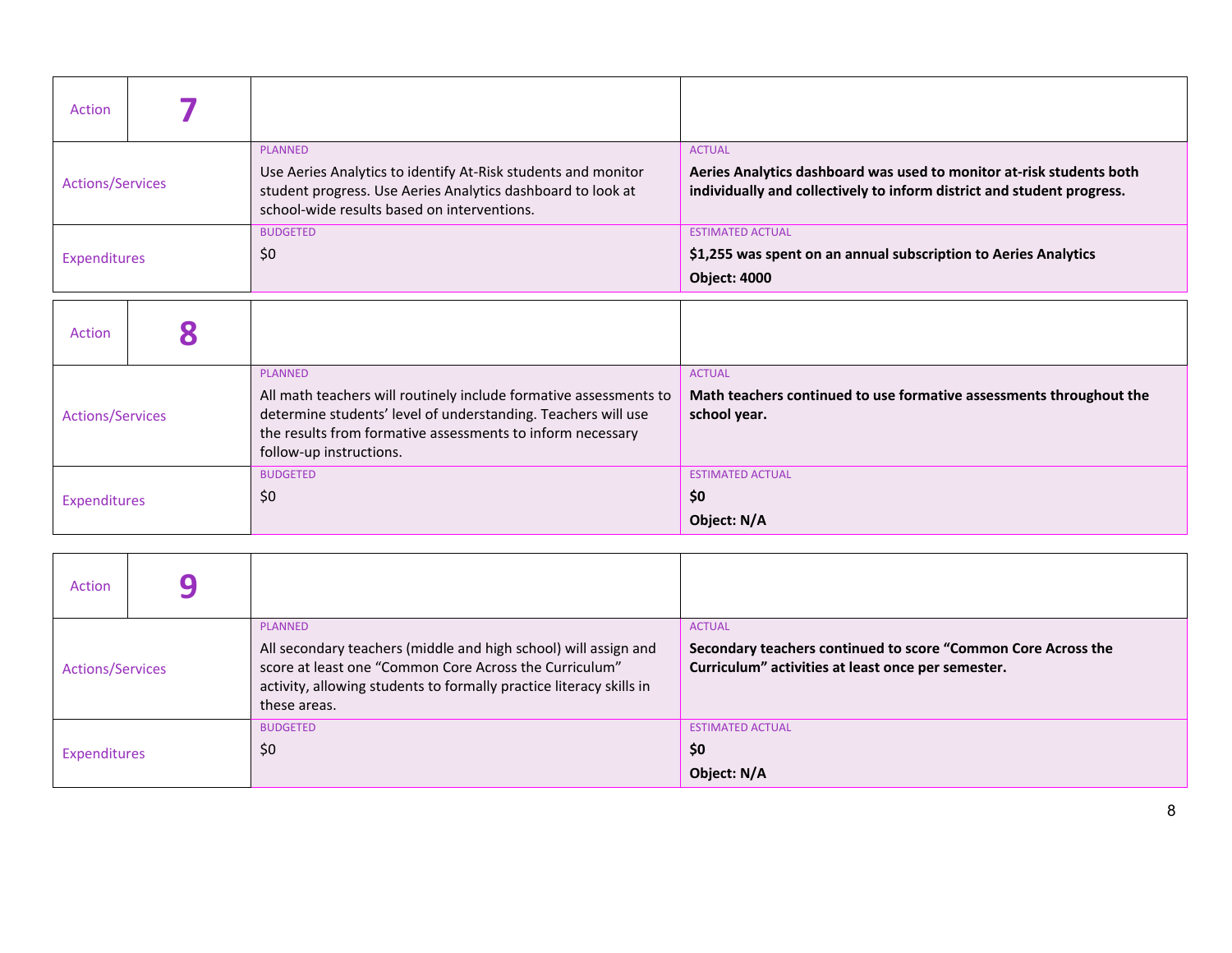| Action                  | 10 |                                                                                                                                                                                                                                                                                                                                 |                                                                                                                                                                                                            |
|-------------------------|----|---------------------------------------------------------------------------------------------------------------------------------------------------------------------------------------------------------------------------------------------------------------------------------------------------------------------------------|------------------------------------------------------------------------------------------------------------------------------------------------------------------------------------------------------------|
| <b>Actions/Services</b> |    | <b>PLANNED</b><br>All English Language Development (ELD) teachers will use the CA<br>ELD standards as the instructional base for ELD courses and<br>interventions.<br>General education teachers will have the opportunities to learn<br>about and apply supports for English learners as integrated into<br>their instruction. | <b>ACTUAL</b><br>ELD teachers continued to use the CA ELD standards as their instructional<br>base.<br>Staff attended ELD workshops via the Monterey County Office of<br>Education.                        |
| Expenditures            |    | <b>BUDGETED</b><br>\$10,000 to support professional learning and materials                                                                                                                                                                                                                                                      | <b>ESTIMATED ACTUAL</b><br>\$2,640 was spent on instructional materials<br>\$2,000 was spent on professional development targeted to closing the<br>achievement gap<br>Object: 4000 \$2,640   5000 \$2,000 |

| Action                  |  |                                                                                                                                                           |                                                                                                                                                                                                                               |
|-------------------------|--|-----------------------------------------------------------------------------------------------------------------------------------------------------------|-------------------------------------------------------------------------------------------------------------------------------------------------------------------------------------------------------------------------------|
| <b>Actions/Services</b> |  | <b>PLANNED</b><br>All ELD teachers and program administrator will monitor<br>redesignation rates to minimize the number of long term English<br>learners. | <b>ACTUAL</b><br>ELD teachers, site, and district administrators monitored redesignation<br>rates after CELDT results were published.<br>ELD team meetings occurred to discuss CELDT results across sites in the<br>district. |
| Expenditures            |  | <b>BUDGETED</b><br>\$0                                                                                                                                    | <b>ESTIMATED ACTUAL</b><br>\$0<br>Object: N/A                                                                                                                                                                                 |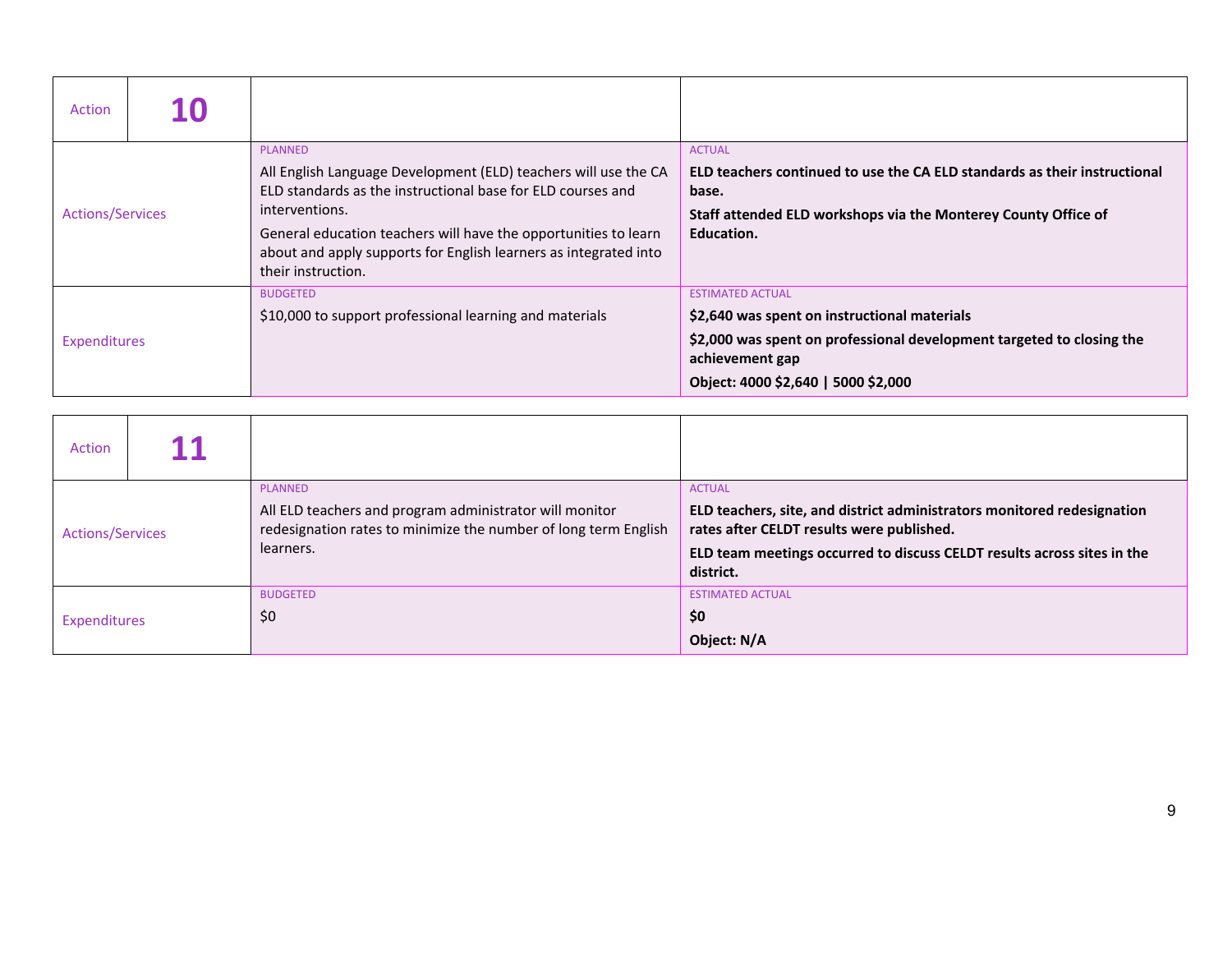## ANALYSIS

Complete <sup>a</sup> copy of the following table for each of the LEA's goals from the prior year LCAP. Duplicate the table as needed.

Use actual annual measurable outcome data, including performance data from the LCFF Evaluation Rubrics, as applicable.

| Describe the overall implementation of the<br>actions/services to achieve the articulated goal.                                                                                                                                                                              | CUSD staff made consistent effort in the overall implementation of the actions/services associated with Goal 1. All<br>students were supported through the use of standards-aligned instruction and instructional materials. Significant<br>progress was made with the alignment of science courses to Next Generation Science Standards. Opportunities for<br>general education teachers to learn about and apply supports for English Language Learners were not as available as<br>anticipated.                                                        |
|------------------------------------------------------------------------------------------------------------------------------------------------------------------------------------------------------------------------------------------------------------------------------|-----------------------------------------------------------------------------------------------------------------------------------------------------------------------------------------------------------------------------------------------------------------------------------------------------------------------------------------------------------------------------------------------------------------------------------------------------------------------------------------------------------------------------------------------------------|
| Describe the overall effectiveness of the<br>actions/services to achieve the articulated goal as<br>measured by the LEA.                                                                                                                                                     | The CAASPP results from the spring of 2016 indicate that our students surpassed the identified measurable outcomes:<br>ELA: 82% and Math: 72%; the district goal indicated 80% for ELA and 70% for math.                                                                                                                                                                                                                                                                                                                                                  |
| Explain material differences between Budgeted                                                                                                                                                                                                                                | Instructional materials: We allocated \$50,000, and spent close to \$101,682 due to the increased cost of Carnegie<br>Math student textbook consumables.<br>Textbook adoption: We allocated \$150,000 for an ELA/ELD textbook adoption, but has not been spent. This money<br>will be in next year's budget as our committee finalizes its choice for new instructional materials.<br>Next Generation Science Standards implementation: We budgeted \$10,500, but we ended up spending over \$21,000                                                      |
| Expenditures and Estimated Actual Expenditures.                                                                                                                                                                                                                              | to support our teachers and students. With the implementation of newly designed courses, costs to support new<br>content and labs was necessary.<br>Intervention software: A significant investment was made to support reading proficiency, expanding student access to<br>intervention software and services. We allocated \$35,000; however, the software subscriptions and professional<br>learning resulted in \$95,442 in actual expenditures, due to necessary upgrades of Read 180 at Tularcitos, Carmel<br>Middle School and Carmel High School. |
| Describe any changes made to this goal, expected<br>outcomes, metrics, or actions and services to achieve<br>this goal as a result of this analysis and analysis of the<br>LCFF Evaluation Rubrics, as applicable. Identify where<br>those changes can be found in the LCAP. | After analysis, we are altering our measurable outcome for this goal from a district-wide percentage of students<br>meeting or exceeding standard on the Math portion of the CAASPP.<br>Additionally, we changed our actions/services to focus our efforts to support all learners with specific attention to the<br>identified student populations: English Language Learners, Students with Disabilities, and Socioeconomically<br>Disadvantaged students (see page 22).                                                                                |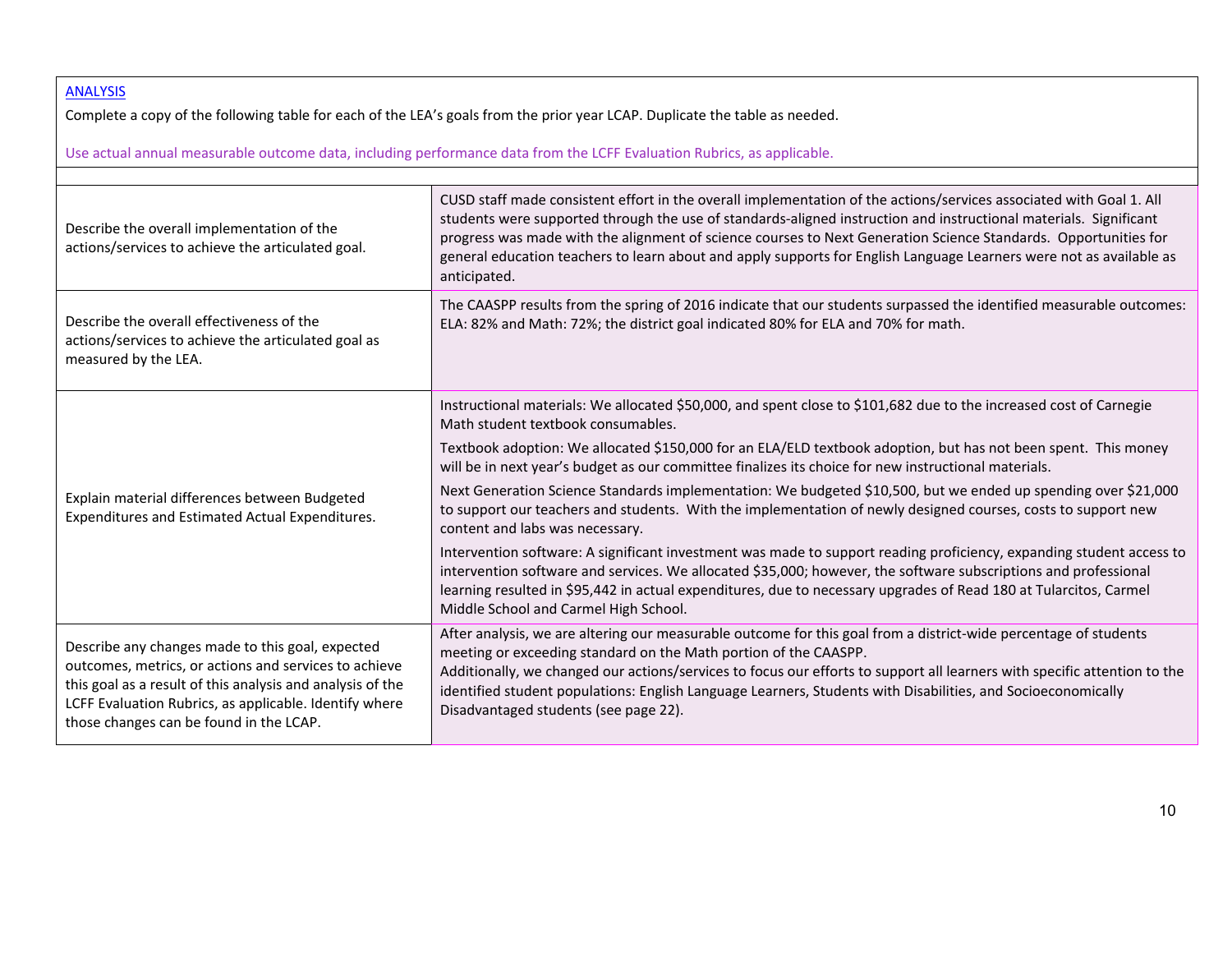# **Annual Update LCAP Year Reviewed: 2016–17**

Complete a copy of the following table for each of the LEA's goals from the prior year LCAP. Duplicate the table as needed.

| <b>Goal 2</b>                                         | All students will achieve personal wellness through district, school and classroom environments that foster health and happiness. |            |                       |  |
|-------------------------------------------------------|-----------------------------------------------------------------------------------------------------------------------------------|------------|-----------------------|--|
| State and/or Local Priorities Addressed by this goal: |                                                                                                                                   |            | STATE 1 2 3 4 5 6 7 8 |  |
|                                                       |                                                                                                                                   | <b>COE</b> | 9 <sub>10</sub>       |  |
|                                                       |                                                                                                                                   |            | <b>CUSD Goal 2</b>    |  |
| <b>ANNUAL MEASURABLE OUTCOMES</b>                     |                                                                                                                                   |            |                       |  |

| <b>EXPECTED</b>                                                                                                                                                                                                                                                                                  | <b>ACTUAL</b>                                                                                                                                                                                                                                                                                                                                                                                                           |
|--------------------------------------------------------------------------------------------------------------------------------------------------------------------------------------------------------------------------------------------------------------------------------------------------|-------------------------------------------------------------------------------------------------------------------------------------------------------------------------------------------------------------------------------------------------------------------------------------------------------------------------------------------------------------------------------------------------------------------------|
| CUSD will increase the percentage of students reporting greater school connectedness and<br>resilience modules on the California Healthy Kids Survey. We will see a decrease in the percentage<br>of students reporting use of tobacco, alcohol and drugs on the California Healthy Kids Survey. | 2016-17 data via the California Healthy Kids Survey indicates maintenance of 96% of CUSD<br>students reporting feeling connected and have caring relationships at their schools between<br>the most recent survey administration and prior year. The number of students reporting drug<br>or alcohol usage is 4% below the state average; this represents a slight improvement from<br>prior year survey results of 3%. |

| <b>ACTIONS / SERVICES</b>                                                                          |  |                                                                                                                                             |                                                                                            |  |  |
|----------------------------------------------------------------------------------------------------|--|---------------------------------------------------------------------------------------------------------------------------------------------|--------------------------------------------------------------------------------------------|--|--|
|                                                                                                    |  | Duplicate the Actions/Services from the prior year LCAP and complete a copy of the following table for each. Duplicate the table as needed. |                                                                                            |  |  |
| <b>PLANNED</b><br>Action<br>All sites will ensure students receiving academic intervention through |  |                                                                                                                                             | <b>ACTUAL</b><br>Rtl staff and site administrators continued to monitor students requiring |  |  |
|                                                                                                    |  | Response to Intervention (RtI) make progress toward grade level and/or<br>content proficiency.                                              | intervention.                                                                              |  |  |
| <b>Actions/Services</b>                                                                            |  | Funding will support RtI staff salaries:                                                                                                    |                                                                                            |  |  |
|                                                                                                    |  | 3.5 classified FTE   2.5 certificated FTE<br>1,000 hours of after school intervention                                                       |                                                                                            |  |  |
| Expenditures                                                                                       |  | <b>BUDGETED</b>                                                                                                                             | <b>ESTIMATED ACTUAL</b>                                                                    |  |  |
|                                                                                                    |  | \$782,672 to support RtI salaries                                                                                                           | <b>Classified and certificated salaries:</b>                                               |  |  |
|                                                                                                    |  |                                                                                                                                             | Object: 1000 \$363,301   2000 \$184,167   3000 \$235,204                                   |  |  |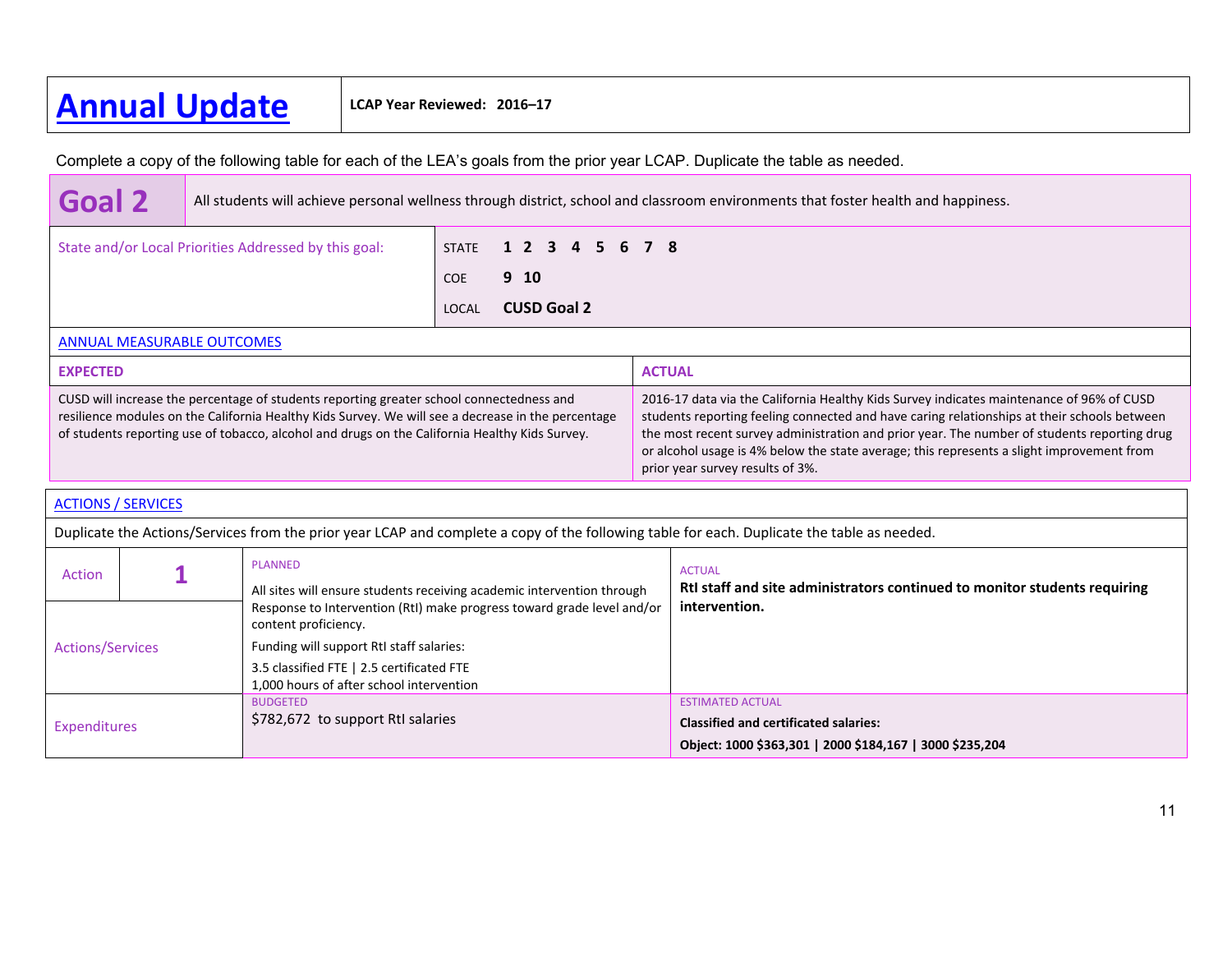| Action                  |  |                                                                                                                                                                                                                                                           |                                                                                                                                                                       |
|-------------------------|--|-----------------------------------------------------------------------------------------------------------------------------------------------------------------------------------------------------------------------------------------------------------|-----------------------------------------------------------------------------------------------------------------------------------------------------------------------|
| <b>Actions/Services</b> |  | <b>PLANNED</b><br>Counselors at all sites will provide both academic and social-<br>emotional support to students. At Carmel High School, a<br>counselor will be designated to work with our At Risk students in<br>the Student Assistance Program (SAP). | <b>ACTUAL</b><br>A contract with Accountable Healthcare Staffing was established to add an<br>additional social-emotional support staff member at Carmel High School. |
| <b>Expenditures</b>     |  | <b>BUDGETED</b><br>\$60,000 to fund a social-emotional counselor                                                                                                                                                                                          | <b>ESTIMATED ACTUAL</b><br>\$111,000<br><b>Object: 5000</b>                                                                                                           |

| Action                  |  |                                                                                                      |                                                                               |
|-------------------------|--|------------------------------------------------------------------------------------------------------|-------------------------------------------------------------------------------|
| <b>Actions/Services</b> |  | <b>PLANNED</b><br>College and career counseling services will be increased at<br>Carmel High School. | <b>ACTUAL</b><br>A fourth counselor was hired for Carmel High School.         |
| Expenditures            |  | <b>BUDGETED</b><br>\$150,000 to support the addition of one certificated<br>counselor                | <b>ESTIMATED ACTUAL</b><br>\$113,020<br>Object: 1000 \$88,788   3000 \$24,232 |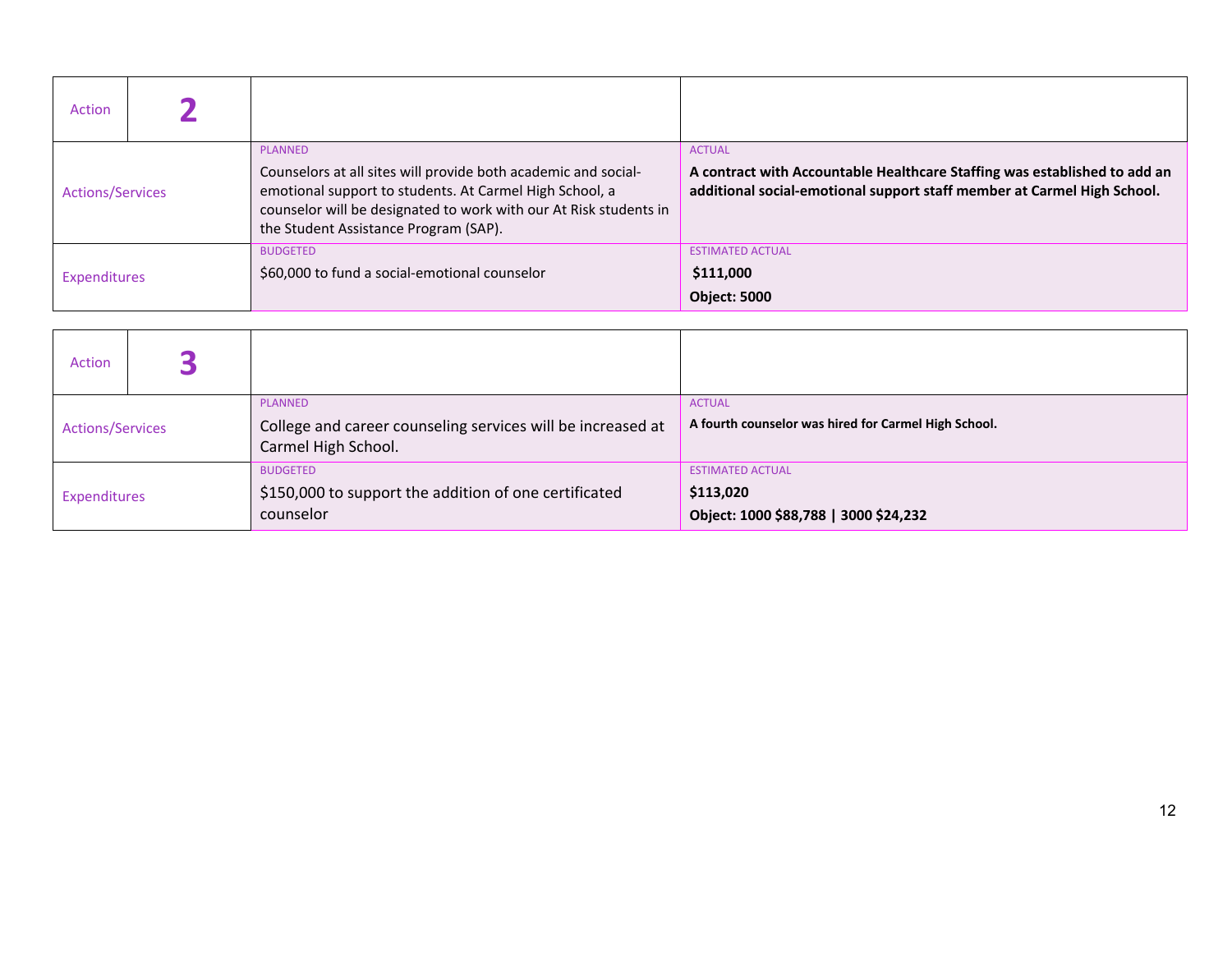### ANALYSIS

Complete <sup>a</sup> copy of the following table for each of the LEA's goals from the prior year LCAP. Duplicate the table as needed.

Use actual annual measurable outcome data, including performance data from the LCFF Evaluation Rubrics, as applicable.

| Describe the overall implementation of the<br>actions/services to achieve the articulated goal.                                                                                                                                                                              | Carmel Unified School District fully implemented the actions/services articulated in Goal 2. Our focus on providing<br>both social-emotional and academic counseling for our students from kindergarten to twelfth grade is a significant<br>investment, and one we believe is contributing to our students' successes.                                                                                                                                                                                                                                                                                                                                                |
|------------------------------------------------------------------------------------------------------------------------------------------------------------------------------------------------------------------------------------------------------------------------------|------------------------------------------------------------------------------------------------------------------------------------------------------------------------------------------------------------------------------------------------------------------------------------------------------------------------------------------------------------------------------------------------------------------------------------------------------------------------------------------------------------------------------------------------------------------------------------------------------------------------------------------------------------------------|
| Describe the overall effectiveness of the<br>actions/services to achieve the articulated goal as<br>measured by the LEA.                                                                                                                                                     | Carmel Unified made clear progress in this area. Student reports of school connectedness were 96%, caring<br>relationships 96%, and feelings of sadness or hopelessness were reported at 11% below the state level.                                                                                                                                                                                                                                                                                                                                                                                                                                                    |
| Explain material differences between Budgeted<br>Expenditures and Estimated Actual Expenditures.                                                                                                                                                                             | We allocated \$150,000 as an estimated cost for the addition of a new academic counselor at Carmel High School; the<br>actual staffing cost ended up being \$113,020.<br>The additional social-emotional counselor estimated actual cost is significantly more than our budgeted amount for<br>two reasons: 1. We assured appropriately licensed staff were contracted to provide therapeutic services and 2. The<br>need of therapeutic support to students experiencing severe anxiety and depression is ever growing. In addition, our<br>current social-emotional counselor has been able to engage in outreach to students in our most vulnerable<br>communities. |
| Describe any changes made to this goal, expected<br>outcomes, metrics, or actions and services to achieve<br>this goal as a result of this analysis and analysis of the<br>LCFF Evaluation Rubrics, as applicable. Identify where<br>those changes can be found in the LCAP. | Our Response to Intervention program provides a significant level of support to our students identified for support.<br>While each site provides unique student supports to those identified, the outcome of our efforts may be improved<br>through common district-wide data points and district-wide tracking of the data (see page 24).<br>Academic counselors will conduct further analysis of students meeting and not meeting the requirements of their<br>chosen pathways (see page 24).                                                                                                                                                                        |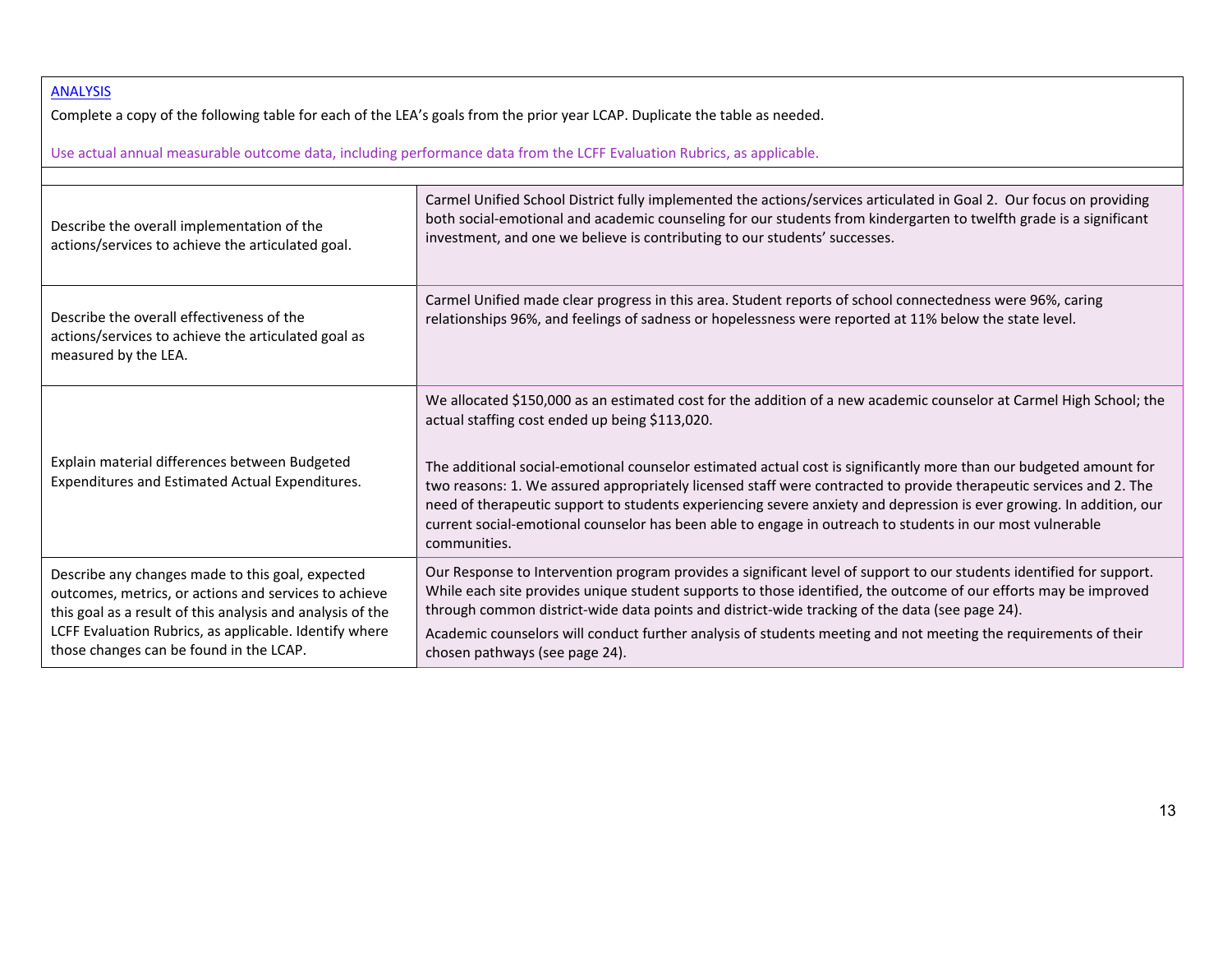# **Annual Update LCAP Year Reviewed: 2016–17**

Complete a copy of the following table for each of the LEA's goals from the prior year LCAP. Duplicate the table as needed.

| Goal 3                                                                                                                            | All staff will engage in professional learning to meet the district and site academic and social-emotional goals. |                             |                       |                                                                                                                                                                            |
|-----------------------------------------------------------------------------------------------------------------------------------|-------------------------------------------------------------------------------------------------------------------|-----------------------------|-----------------------|----------------------------------------------------------------------------------------------------------------------------------------------------------------------------|
| State and/or Local Priorities Addressed by this goal:                                                                             |                                                                                                                   |                             | STATE 1 2 3 4 5 6 7 8 |                                                                                                                                                                            |
|                                                                                                                                   |                                                                                                                   | <b>COE</b>                  | 9 <sub>10</sub>       |                                                                                                                                                                            |
|                                                                                                                                   |                                                                                                                   | <b>CUSD Goal 3</b><br>LOCAL |                       |                                                                                                                                                                            |
| <b>ANNUAL MEASURABLE OUTCOMES</b>                                                                                                 |                                                                                                                   |                             |                       |                                                                                                                                                                            |
| <b>EXPECTED</b>                                                                                                                   |                                                                                                                   |                             |                       | <b>ACTUAL</b>                                                                                                                                                              |
| All teachers will participate in professional learning that is aligned to the district's<br>Professional Learning Plan and goals. |                                                                                                                   |                             |                       | Certificated and classified staff participated in targeted professional learning, both<br>internally and externally, aligned to the district's Professional Learning Plan. |

| <b>ACTIONS / SERVICES</b> |                                                                                                                                             |                                                                                                                                                                                                              |                                                                                                                                                                                                |  |  |  |  |
|---------------------------|---------------------------------------------------------------------------------------------------------------------------------------------|--------------------------------------------------------------------------------------------------------------------------------------------------------------------------------------------------------------|------------------------------------------------------------------------------------------------------------------------------------------------------------------------------------------------|--|--|--|--|
|                           | Duplicate the Actions/Services from the prior year LCAP and complete a copy of the following table for each. Duplicate the table as needed. |                                                                                                                                                                                                              |                                                                                                                                                                                                |  |  |  |  |
| <b>Action</b>             |                                                                                                                                             |                                                                                                                                                                                                              |                                                                                                                                                                                                |  |  |  |  |
| <b>Actions/Services</b>   |                                                                                                                                             | <b>PLANNED</b><br>All science teachers will be offered professional learning that<br>supports the transition to the Next Generation Science<br>Standards (NGSS) through coaches, workshops and release time. | <b>ACTUAL</b><br>Science teachers attended professional learning conferences focused on<br>NGSS roll-outs throughout the school year as well as a state science<br>conference in Palm Springs. |  |  |  |  |
| Expenditures              |                                                                                                                                             | <b>BUDGETED</b><br>\$10,000 to support workshops, substitutes and release time                                                                                                                               | <b>ESTIMATED ACTUAL</b><br>\$13,239 was spent on professional learning related to NGSS<br>Object: 1000 \$1,174   3000 \$176   5000 \$11,889                                                    |  |  |  |  |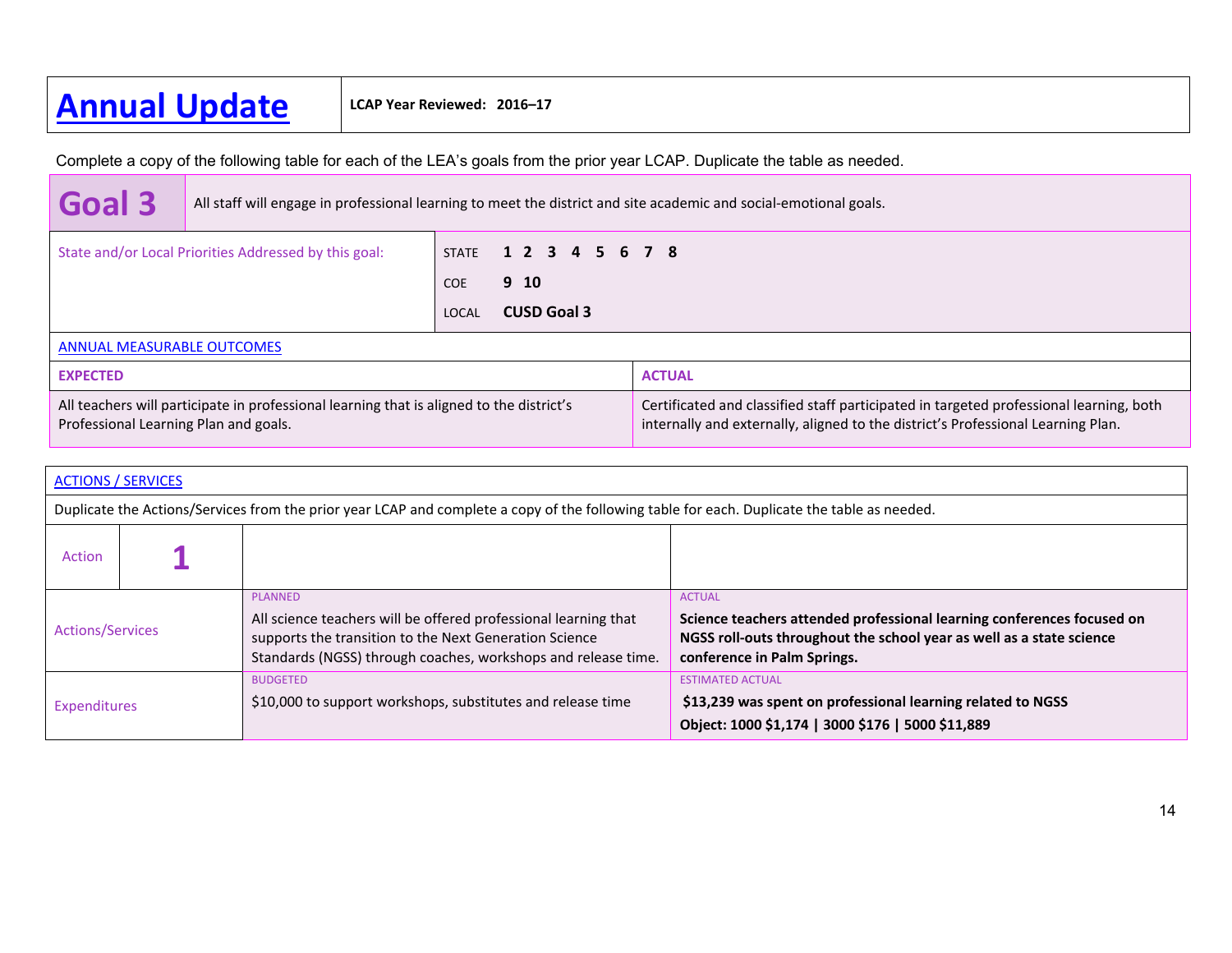| Action                  |  |                                                                                                                                                                                                                                |                                                                                                                                         |
|-------------------------|--|--------------------------------------------------------------------------------------------------------------------------------------------------------------------------------------------------------------------------------|-----------------------------------------------------------------------------------------------------------------------------------------|
| <b>Actions/Services</b> |  | <b>PLANNED</b><br>NGSS curriculum coaches will research, share and model<br>emerging curricular resources and materials. Coaches will<br>observe and provide feedback to department members at the<br>middle and high schools. | <b>ACTUAL</b><br>NGSS coaches at the middle and high school provided both curricular and<br>instructional support to their departments. |
| Expenditures            |  | <b>BUDGETED</b><br>\$90,000 will support NGSS instructional coach salaries                                                                                                                                                     | <b>ESTIMATED ACTUAL</b><br>\$76,914 was spent on NGSS coach salaries<br>Object: 1000 \$58,145   3000 \$18,769                           |

| Action                  |  |                                                                                                                                                         |                                                                                                                                                                                                            |
|-------------------------|--|---------------------------------------------------------------------------------------------------------------------------------------------------------|------------------------------------------------------------------------------------------------------------------------------------------------------------------------------------------------------------|
| <b>Actions/Services</b> |  | <b>PLANNED</b><br>Elementary and secondary math teachers will receive<br>professional learning on the use of the 8 Mathematical Practices<br>as needed. | <b>ACTUAL</b><br>Carmel High School purchased a membership with Silicon Valley Math<br>Initiative. In addition, K-12 teachers attended a coaching institute with<br><b>Silicon Valley Math Initiative.</b> |
| Expenditures            |  | <b>BUDGETED</b><br>\$10,000 to support Silicon Valley Math Initiative participation                                                                     | <b>ESTIMATED ACTUAL</b><br>\$19,400<br><b>Object: 5000</b>                                                                                                                                                 |

| Action                  |  |                                                                                                                                                                                                                                                                                                                                                                                 |                                                                                                                                                                                                                                                                                                          |  |  |
|-------------------------|--|---------------------------------------------------------------------------------------------------------------------------------------------------------------------------------------------------------------------------------------------------------------------------------------------------------------------------------------------------------------------------------|----------------------------------------------------------------------------------------------------------------------------------------------------------------------------------------------------------------------------------------------------------------------------------------------------------|--|--|
| <b>Actions/Services</b> |  | <b>PLANNED</b><br>All English Language Development (ELD) teachers will continue to<br>provide ELD professional learning to teachers through activities and<br>resources, such as ELD talks at staff meetings and the CUSD English<br>Language Learner Resource Binder. ELD teachers will continue to seek<br>professional learning opportunities to strengthen their expertise. | <b>ACTUAL</b><br>General education teachers were given opportunities to learn about<br>instruction specific to English learners through staff meetings and summer<br>institute sessions led by English language development teachers.<br>ELD teachers attended the 2017 TESOL Conference in Seattle, WA. |  |  |
| Expenditures            |  | <b>BUDGETED</b><br>\$5,000 to support conference and workshop attendance                                                                                                                                                                                                                                                                                                        | <b>ESTIMATED ACTUAL</b><br>\$7,200<br>Object: 1000 \$2,061   3000 \$309   5000 \$4,830                                                                                                                                                                                                                   |  |  |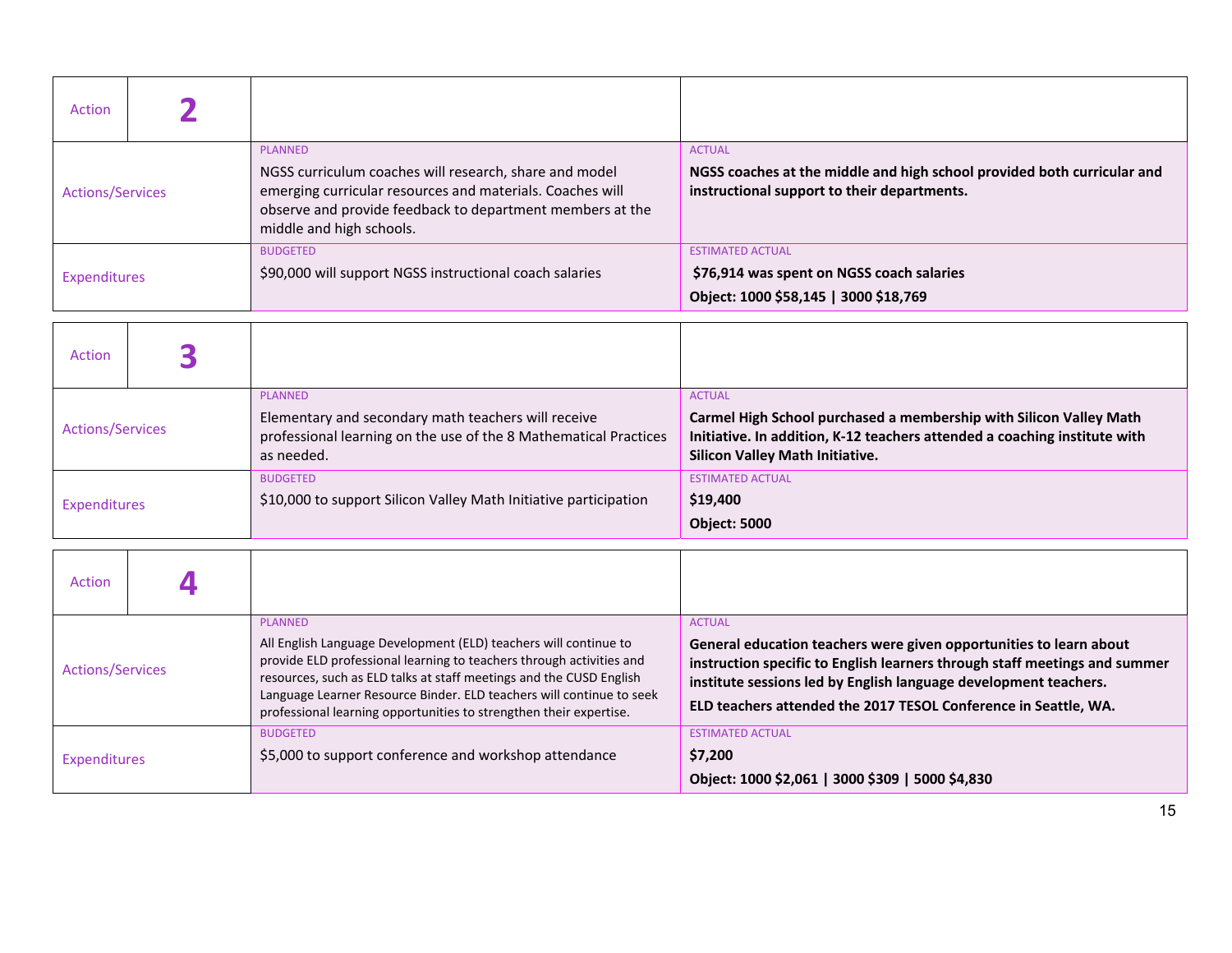### ANALYSIS

Complete <sup>a</sup> copy of the following table for each of the LEA's goals from the prior year LCAP. Duplicate the table as needed.

Use actual annual measurable outcome data, including performance data from the LCFF Evaluation Rubrics, as applicable.

| Describe the overall implementation of the<br>actions/services to achieve the articulated goal.                                                                                                                                                                              | With the approval of the district's Professional Learning Plan at the close of last year, the district and its sites have<br>focused on implementing it. Efforts to ensure that all staff has access to professional learning in support of student<br>achievement through coaching, collaboration, and conferences led to a variety of professional learning opportunities<br>and approaches; this allowed individuals and teams the ability to increase capacity in her/his identified needs and<br>school/district goals.                                                                                                                                                                                                                                                                                                                                                                               |
|------------------------------------------------------------------------------------------------------------------------------------------------------------------------------------------------------------------------------------------------------------------------------|------------------------------------------------------------------------------------------------------------------------------------------------------------------------------------------------------------------------------------------------------------------------------------------------------------------------------------------------------------------------------------------------------------------------------------------------------------------------------------------------------------------------------------------------------------------------------------------------------------------------------------------------------------------------------------------------------------------------------------------------------------------------------------------------------------------------------------------------------------------------------------------------------------|
| Describe the overall effectiveness of the<br>actions/services to achieve the articulated goal as<br>measured by the LEA.                                                                                                                                                     | Certificated and classified staff participated in targeted professional learning, both internal and external, aligned to<br>the district's Professional Learning Plan. The overall satisfaction for professional learning is extremely high, 96% thus<br>far; however, we are awaiting data to see how these opportunities impact student learning.<br>CUSD is in the midst of shifting from curricular coaches who helped support the implementation on the CA Standards<br>(previously called Common Core) to instructional coaches supporting content, pedagogy, and student engagement.<br>Initial satisfaction from teachers receiving coaching support is 100%.<br>In science, coaches are focused on the design and implementation of Next Generation Science Standards (NGSS). The<br>science coaches have been instrumental in the successful rollout and refinement of our NGSS aligned courses. |
| Explain material differences between Budgeted<br>Expenditures and Estimated Actual Expenditures.                                                                                                                                                                             | Support for our elementary and secondary math teachers resulted in increased costs for the district, going from the<br>\$10,000 allocated to an actual of \$19,400. Math teachers, instructional coaches, and principals were able to<br>participate in both the local and the original cohorts of the Silicon Valley Math Initiatives.<br>Members of our English Language Development team were able to attend this year's Teachers of English to Speakers<br>of Other Languages (TESOL) conference, resulting in an increase of the budgeted \$5,000 to an actual of approximately<br>\$7,200.                                                                                                                                                                                                                                                                                                           |
| Describe any changes made to this goal, expected<br>outcomes, metrics, or actions and services to achieve<br>this goal as a result of this analysis and analysis of the<br>LCFF Evaluation Rubrics, as applicable. Identify where<br>those changes can be found in the LCAP. | The focus of this year's measurable outcome supported the full implementation of our Professional Learning Plan. As<br>we move into the second and subsequent years of implementing the plan, we are updating the measurable outcome.<br>Our new measurement is focused on ensuring that staff development activities support the individual's work (see<br>page 29).<br>Based upon careful consideration, we have made a shift in our focus on the 8 Mathematical Practices to a focus on<br>performance tasks for each topic. The 8 Mathematical Practices will be embedded in the performance tasks. With a<br>focus on the performance tasks we will be able to better formatively assess students throughout the school year to<br>support their success (see page 21).                                                                                                                               |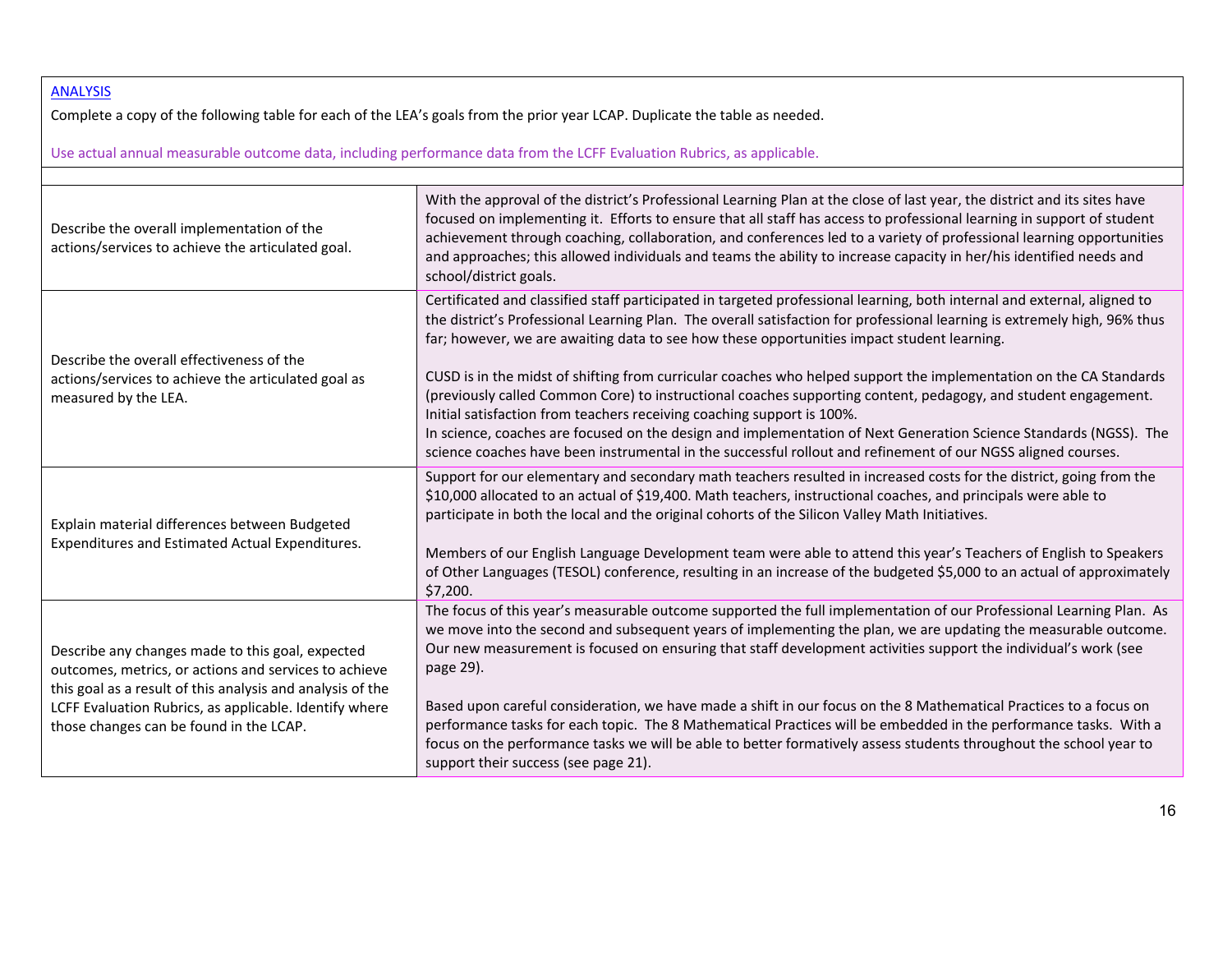| <b>Stakeholder Engagement</b>                                                                                                                                                                                                                                                                                                                |  |  |  |  |  |  |
|----------------------------------------------------------------------------------------------------------------------------------------------------------------------------------------------------------------------------------------------------------------------------------------------------------------------------------------------|--|--|--|--|--|--|
| $\boxtimes$ 2017-18 2018-19 2019-20<br><b>LCAP Year</b>                                                                                                                                                                                                                                                                                      |  |  |  |  |  |  |
|                                                                                                                                                                                                                                                                                                                                              |  |  |  |  |  |  |
| INVOLVEMENT PROCESS FOR LCAP AND ANNUAL UPDATE                                                                                                                                                                                                                                                                                               |  |  |  |  |  |  |
| How, when, and with whom did the LEA consult as part of the planning process for this LCAP/Annual Review and Analysis?                                                                                                                                                                                                                       |  |  |  |  |  |  |
| Stakeholder engagement through face-to-face meetings occurred at the following school, staff and community forums:                                                                                                                                                                                                                           |  |  |  |  |  |  |
| River School Site Council - 11/30/16                                                                                                                                                                                                                                                                                                         |  |  |  |  |  |  |
| Carmel High School Padre Parents - 12/1/16                                                                                                                                                                                                                                                                                                   |  |  |  |  |  |  |
| Carmel Middle School Parent Teacher Organization - 12/7/16                                                                                                                                                                                                                                                                                   |  |  |  |  |  |  |
| River School Parent Teacher Association - 12/9/16                                                                                                                                                                                                                                                                                            |  |  |  |  |  |  |
| Carmel High School Students -12/12/17, 1/20/17, 1/27/17 - Three student group sessions, allowing us to gather input from targeted student groups, included Leadership, AVID<br>(Advancement Via Individual Determination), English I-Honors, Advanced Mathematical Decision Making, AP Environmental Science, English II, AP Human Geography |  |  |  |  |  |  |
| River School Staff - 1/12/17                                                                                                                                                                                                                                                                                                                 |  |  |  |  |  |  |
| Carmel Valley Community (Cachagua Center) - 1/12/17                                                                                                                                                                                                                                                                                          |  |  |  |  |  |  |
| Carmel-by-the-Sea Community (CHS Theatre) - 1/19/17                                                                                                                                                                                                                                                                                          |  |  |  |  |  |  |
| Tularcitos Parent Teacher Organization - 2/1/17                                                                                                                                                                                                                                                                                              |  |  |  |  |  |  |
| Carmel High School Staff - 2/2/17                                                                                                                                                                                                                                                                                                            |  |  |  |  |  |  |
| Tularcitos Staff - 2/8/17                                                                                                                                                                                                                                                                                                                    |  |  |  |  |  |  |
| Captain Cooper Staff - 2/8/17                                                                                                                                                                                                                                                                                                                |  |  |  |  |  |  |
| Big Sur Community - 2/8/17                                                                                                                                                                                                                                                                                                                   |  |  |  |  |  |  |
| Carmel Valley High School Staff - 2/13/17<br>CUSD Board of Education-3/8/17<br>CSEA & ACT-3/8/17                                                                                                                                                                                                                                             |  |  |  |  |  |  |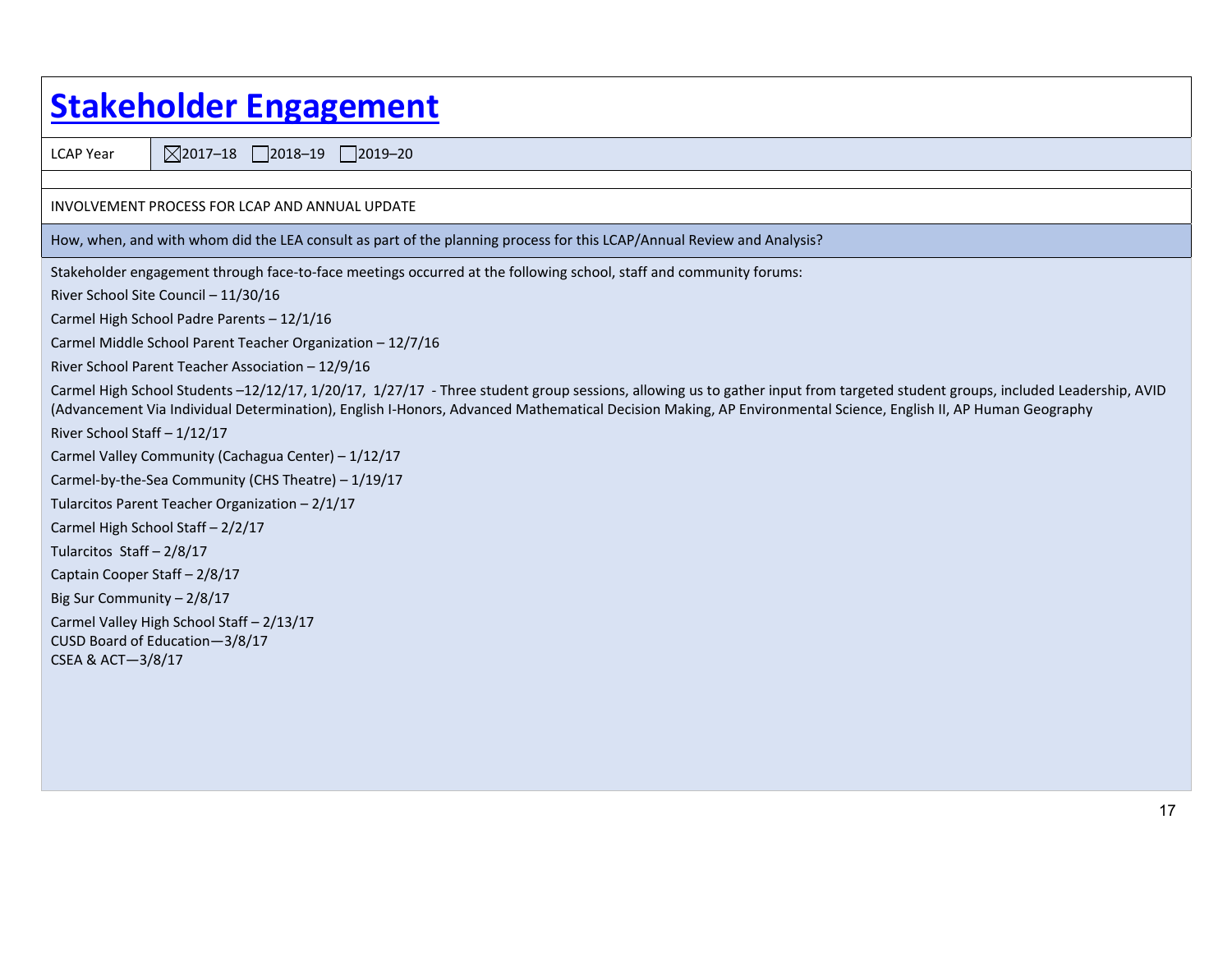#### IMPACT ON LCAP AND ANNUAL UPDATE

#### How did these consultations impact the LCAP for the upcoming year?

Student, staff, community, and Board of Education input was instrumental to the refinements of our LCAP. Carmel Unified School District experiences an outstanding level of satisfaction from its parents. A parent survey conducted last spring showed that 96% of respondees were very satisfied with the overall education services provided to students. Stakeholder input on our goals solidified the district's decision to keep the goals as unchanged. Through the analysis of data with our stakeholders in the forums, we have refined our measurable outcomes and some of the actions/services to reflect our stakeholders' input and our community priorities.

While not all of these items below are included in this plan, they remain a focus for our district. We recognize that these efforts are both valued by our stakeholders, and are well on their way to being institutionalized.

- $\blacksquare$ Continuing the CMS/CHS late bus for students living in Big Sur and Cachagua, our two most remote communities;
- $\blacksquare$ Student and graduate surveys regarding preparation for their chose pathways;
- п Intentional efforts to support students to be their own advocates for their learning needs;
- $\blacksquare$ Maintain instructional coaching to support individualized teacher learning to support meeting the needs of all students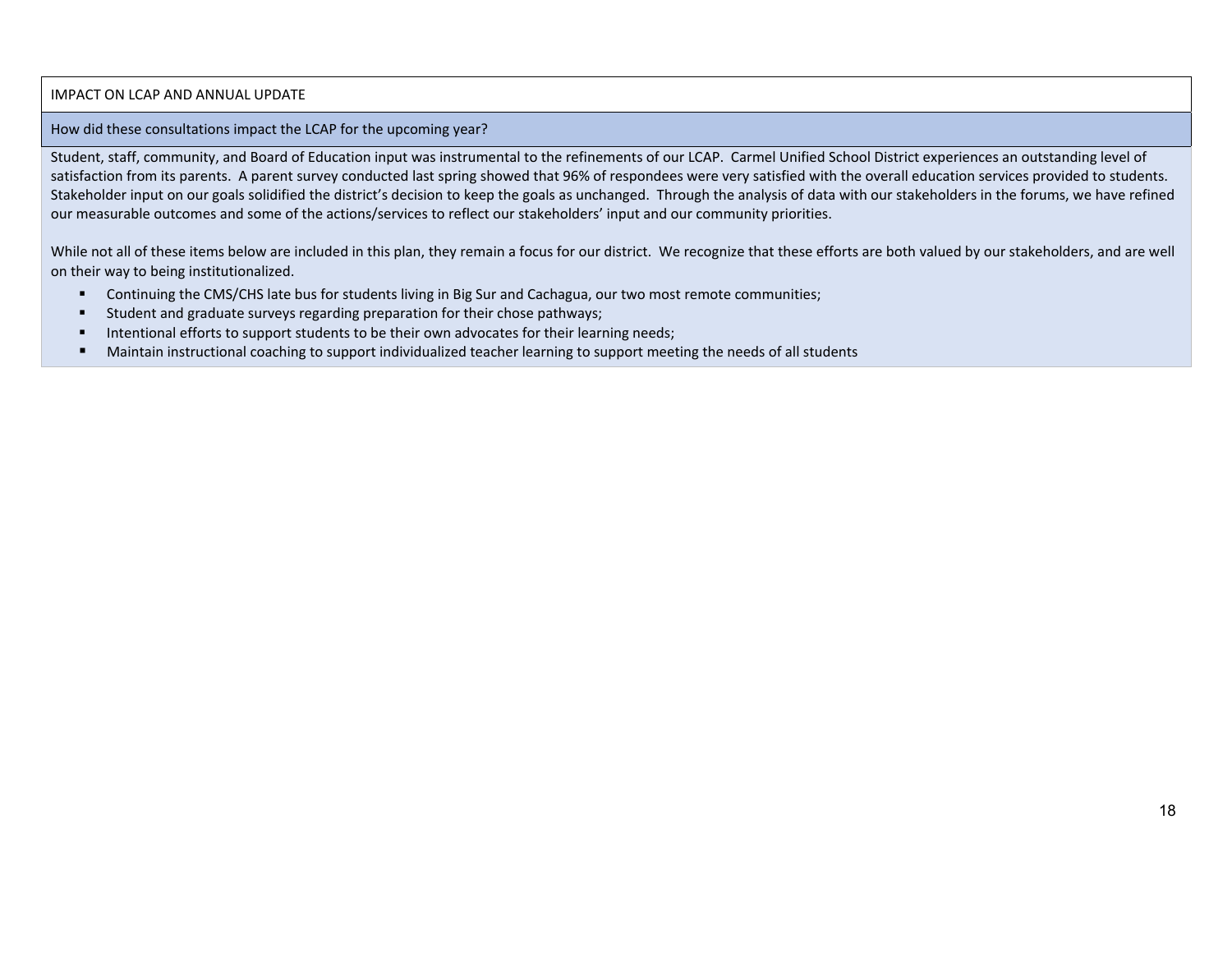# **Goals, Actions, & Services**

Strategic Planning Details and Accountability

Complete a copy of the following table for each of the LEA's goals. Duplicate the table as needed.

|        | <b>New</b> | Modified | $\boxtimes$ Unchanged                                                                                                                      |
|--------|------------|----------|--------------------------------------------------------------------------------------------------------------------------------------------|
| Goal 1 |            |          | All students will engage in challenging, innovative and relevant curriculum that prepares them for college, career and global citizenship. |

| State and/or Local Priorities Addressed by this goal: | STATE 1 2 3 4 5 6 7 8                                                                                                                                                                                                                                                                                                                                                |
|-------------------------------------------------------|----------------------------------------------------------------------------------------------------------------------------------------------------------------------------------------------------------------------------------------------------------------------------------------------------------------------------------------------------------------------|
| All                                                   | 9 10<br><b>COE</b>                                                                                                                                                                                                                                                                                                                                                   |
|                                                       | District Goal 1<br>LOCAL                                                                                                                                                                                                                                                                                                                                             |
| <b>Identified Need</b>                                | With our CAASPP scores of 82% ELA, 72% Math meeting or exceeding standard, it is vital to ensure an engaging<br>curriculum for all students. With a diversity of student learners, ensuring that students master CA State Standards is<br>a priority. Additionally, we recognize our responsibility to prepare students for their lives after their K-12 experience. |

### EXPECTED ANNUAL MEASURABLE OUTCOMES

| Metrics/Indicators                                | <b>Baseline</b>               | 2017-18                          | 2018-19                          | 2019-20                          |
|---------------------------------------------------|-------------------------------|----------------------------------|----------------------------------|----------------------------------|
| CUSD will increase the                            | 2016 Data:                    | ELA: 82%                         | ELA: 84%                         | ELA: 85%                         |
| number of students                                | ELA: 82%                      | Math: 75%                        | Math: 78%                        | Math: 80%                        |
| performing at the "Met<br>Standard" and "Exceeded | Math: 72%                     |                                  |                                  |                                  |
| Standard" levels on both                          | 2016 CAASPP Subgroup Results: | <b>Subgroup Outcomes:</b>        | <b>Subgroup Outcomes:</b>        | Subgroup Outcomes:               |
| the math and English                              | ELA                           | ELA                              | ELA                              | ELA                              |
| language arts (ELA)                               | Special Ed: 30%               | Special Ed: 34%                  | Special Ed: 38%                  | Special Ed: 42%                  |
| portions of the California                        | Socioeconomically             | Socioeconomically Disadvantaged: | Socioeconomically Disadvantaged: | Socioeconomically Disadvantaged: |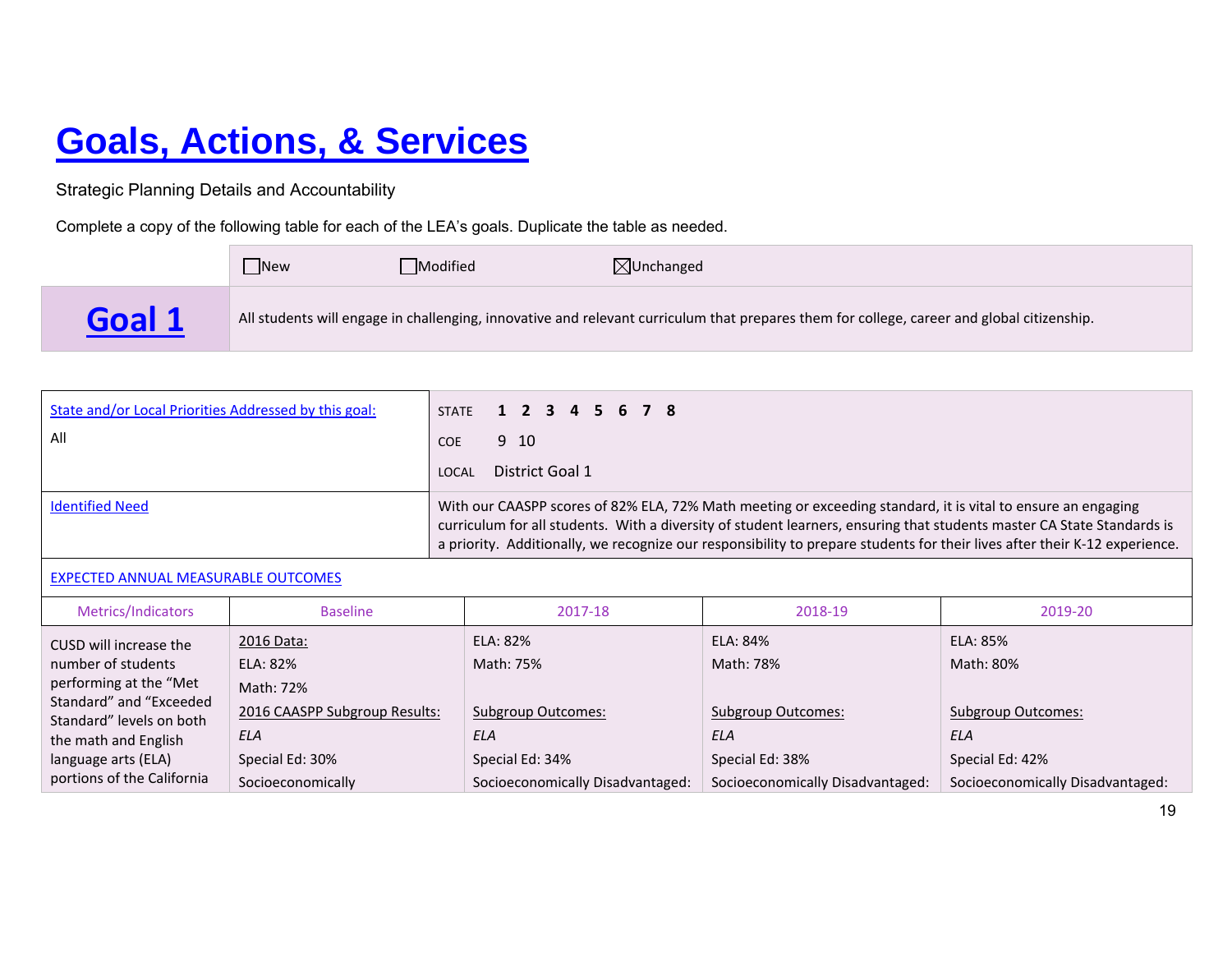| Assessment of Student                                                        | Disadvantaged: 56%                                                                              | 60%                                                          | 64%                                                          | 68%                                                    |  |
|------------------------------------------------------------------------------|-------------------------------------------------------------------------------------------------|--------------------------------------------------------------|--------------------------------------------------------------|--------------------------------------------------------|--|
| Performance and Progress                                                     | English Learners: 36%                                                                           | English Learners: 40%                                        | English Learners: 44%                                        | English Learners: 48%                                  |  |
| (CAASPP) at all grade<br>levels tested: 80% for ELA                          | <b>MATH</b>                                                                                     | <b>MATH</b>                                                  | <b>MATH</b>                                                  | <b>MATH</b>                                            |  |
| and 75% for math.                                                            | Special Ed: 18%                                                                                 | Special Ed: 20%                                              | Special Ed: 25%                                              | Special Ed: 30%                                        |  |
|                                                                              | Socioeconomically                                                                               | Socioeconomically Disadvantaged:                             | Socioeconomically Disadvantaged:                             | Socioeconomically Disadvantaged:                       |  |
|                                                                              | Disadvantaged: 49%                                                                              | 50%                                                          | 55%                                                          | 60%                                                    |  |
|                                                                              | English Learners: 27%                                                                           | English Learners: 30%                                        | English Learners: 35%                                        | English Learners: 40%                                  |  |
|                                                                              |                                                                                                 |                                                              |                                                              |                                                        |  |
|                                                                              | 2016-17 Data:                                                                                   | 75% minimum for all schools                                  | 80% minimum for all schools                                  | 85% minimum for all schools                            |  |
|                                                                              | Captain Cooper Elementary                                                                       |                                                              |                                                              |                                                        |  |
| 85% CUSD English                                                             | School: 70% (37 students tested)                                                                |                                                              |                                                              |                                                        |  |
| Language Learners will<br>advance at least one level                         | <b>Tularcitos Elementary School:</b><br>63% (41 students tested)                                |                                                              |                                                              |                                                        |  |
| per year, or score at the<br>"Early Advanced" or better<br>on the CA English | <b>Carmel River Elementary School:</b><br>86% (16 students tested)                              |                                                              |                                                              |                                                        |  |
| Language Development<br>Test                                                 | Carmel Middle School: 53% (15<br>students tested)                                               |                                                              |                                                              |                                                        |  |
|                                                                              | Carmel High School: 80% (5<br>students tested)                                                  |                                                              |                                                              |                                                        |  |
| 80% of CUSD targeted                                                         | 2016-17 Data:                                                                                   | 80% of K-12 students will meet                               | 85% of K-12 students will meet                               | 90% of K-12 students will meet their                   |  |
| support students will meet<br>their site defined growth<br>target.           | 68% of K-12 students are meeting<br>their growth target in Math<br>and/or English Language Arts | their growth target in Math<br>and/or English Language Arts. | their growth target in Math<br>and/or English Language Arts. | growth target in Math and/or<br>English Language Arts. |  |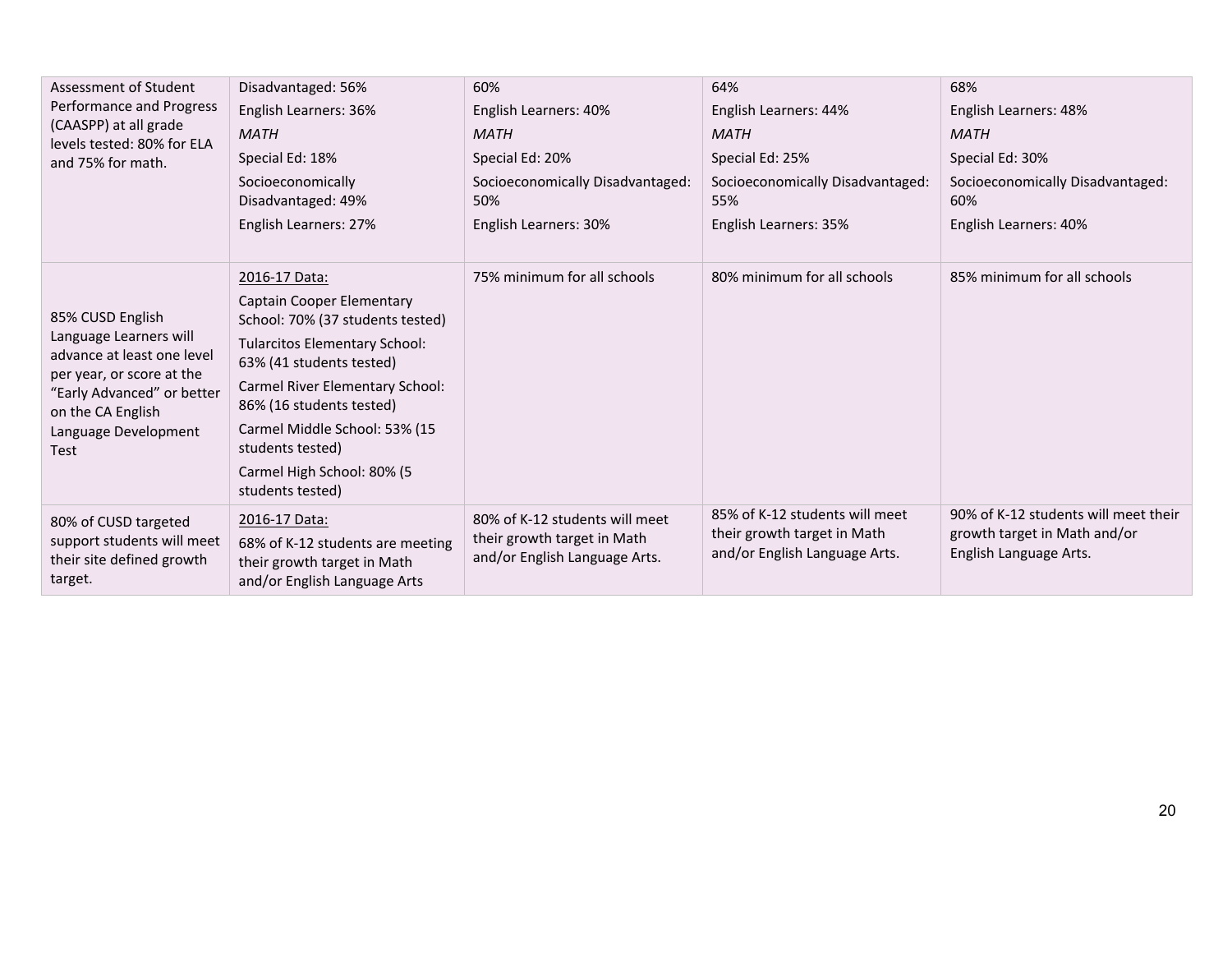#### PLANNED ACTIONS / SERVICES

Complete <sup>a</sup> copy of the following table for each of the LEA's Actions/Services. Duplicate the table, including Budgeted Expenditures, as needed.

| Action                                                                                                         |                                                                                                          |                                  |                          |                                                                                                                                                                                |                                     |           |                                                                                                                                                                                |                                          |  |
|----------------------------------------------------------------------------------------------------------------|----------------------------------------------------------------------------------------------------------|----------------------------------|--------------------------|--------------------------------------------------------------------------------------------------------------------------------------------------------------------------------|-------------------------------------|-----------|--------------------------------------------------------------------------------------------------------------------------------------------------------------------------------|------------------------------------------|--|
| For Actions/Services not included as contributing to meeting the Increased or Improved Services Requirement:   |                                                                                                          |                                  |                          |                                                                                                                                                                                |                                     |           |                                                                                                                                                                                |                                          |  |
|                                                                                                                |                                                                                                          | <b>Students to be Served</b>     | $\boxtimes$ All          | Students with Disabilities                                                                                                                                                     | [Specific Student Group(s)]         |           |                                                                                                                                                                                |                                          |  |
|                                                                                                                |                                                                                                          | Location(s)                      | $\boxtimes$ All schools  |                                                                                                                                                                                | Specific Schools: Specific Schools: |           | Specific Grade spans:                                                                                                                                                          |                                          |  |
|                                                                                                                |                                                                                                          |                                  |                          |                                                                                                                                                                                | <b>OR</b>                           |           |                                                                                                                                                                                |                                          |  |
|                                                                                                                | For Actions/Services included as contributing to meeting the Increased or Improved Services Requirement: |                                  |                          |                                                                                                                                                                                |                                     |           |                                                                                                                                                                                |                                          |  |
|                                                                                                                |                                                                                                          | <b>Students to be Served</b>     | $\Box$ English Learners  |                                                                                                                                                                                | □Foster Youth<br>$\Box$ Low Income  |           |                                                                                                                                                                                |                                          |  |
|                                                                                                                |                                                                                                          |                                  | <b>Scope of Services</b> |                                                                                                                                                                                | LEA-wide<br>Schoolwide              | <b>OR</b> |                                                                                                                                                                                | Limited to Unduplicated Student Group(s) |  |
|                                                                                                                |                                                                                                          | Location(s)                      | All schools              |                                                                                                                                                                                | Specific Schools: Specific Schools: |           |                                                                                                                                                                                | Specific Grade spans:                    |  |
|                                                                                                                | <b>ACTIONS/SERVICES</b>                                                                                  |                                  |                          |                                                                                                                                                                                |                                     |           |                                                                                                                                                                                |                                          |  |
| 2017-18                                                                                                        |                                                                                                          |                                  |                          | 2018-19                                                                                                                                                                        |                                     |           | 2019-20                                                                                                                                                                        |                                          |  |
| $\boxtimes$ New                                                                                                | Modified                                                                                                 | Unchanged                        |                          | $\boxtimes$ Modified<br>$\Box$ New<br>Unchanged                                                                                                                                |                                     |           | New                                                                                                                                                                            | $\boxtimes$ Unchanged<br>Modified        |  |
| All students will increase their understanding of math through<br>the use of performance tasks for each topic. |                                                                                                          |                                  |                          | All students will increase their understanding of<br>math through the use of performance tasks for each<br>topic. Teachers track progress on reliable formative<br>assessments |                                     |           | All students will increase their understanding of math<br>through the use of performance tasks for each topic.<br>Teachers track progress on reliable formative<br>assessments |                                          |  |
|                                                                                                                | <b>BUDGETED EXPENDITURES</b>                                                                             |                                  |                          |                                                                                                                                                                                |                                     |           |                                                                                                                                                                                |                                          |  |
| 2017-18                                                                                                        |                                                                                                          |                                  |                          | 2018-19                                                                                                                                                                        |                                     |           | 2019-20                                                                                                                                                                        |                                          |  |
| Amount                                                                                                         |                                                                                                          | Instructional Coaching: \$58,313 |                          | Amount                                                                                                                                                                         | Instructional Coaching: \$58,313    |           | Amount                                                                                                                                                                         | Instructional Coaching: \$58,313         |  |
| Source                                                                                                         | <b>General Fund</b>                                                                                      |                                  |                          | Source                                                                                                                                                                         | <b>General Fund</b>                 |           | <b>Source</b>                                                                                                                                                                  | <b>General Fund</b>                      |  |
| <b>Budget Reference</b>                                                                                        |                                                                                                          | 1000 \$44,267   3000 \$14,046    |                          | <b>Budget</b><br>Reference                                                                                                                                                     | 1000 \$44,267   3000 \$14,046       |           | <b>Budget</b><br>Reference                                                                                                                                                     | 1000 \$44,267   3000 \$14,046            |  |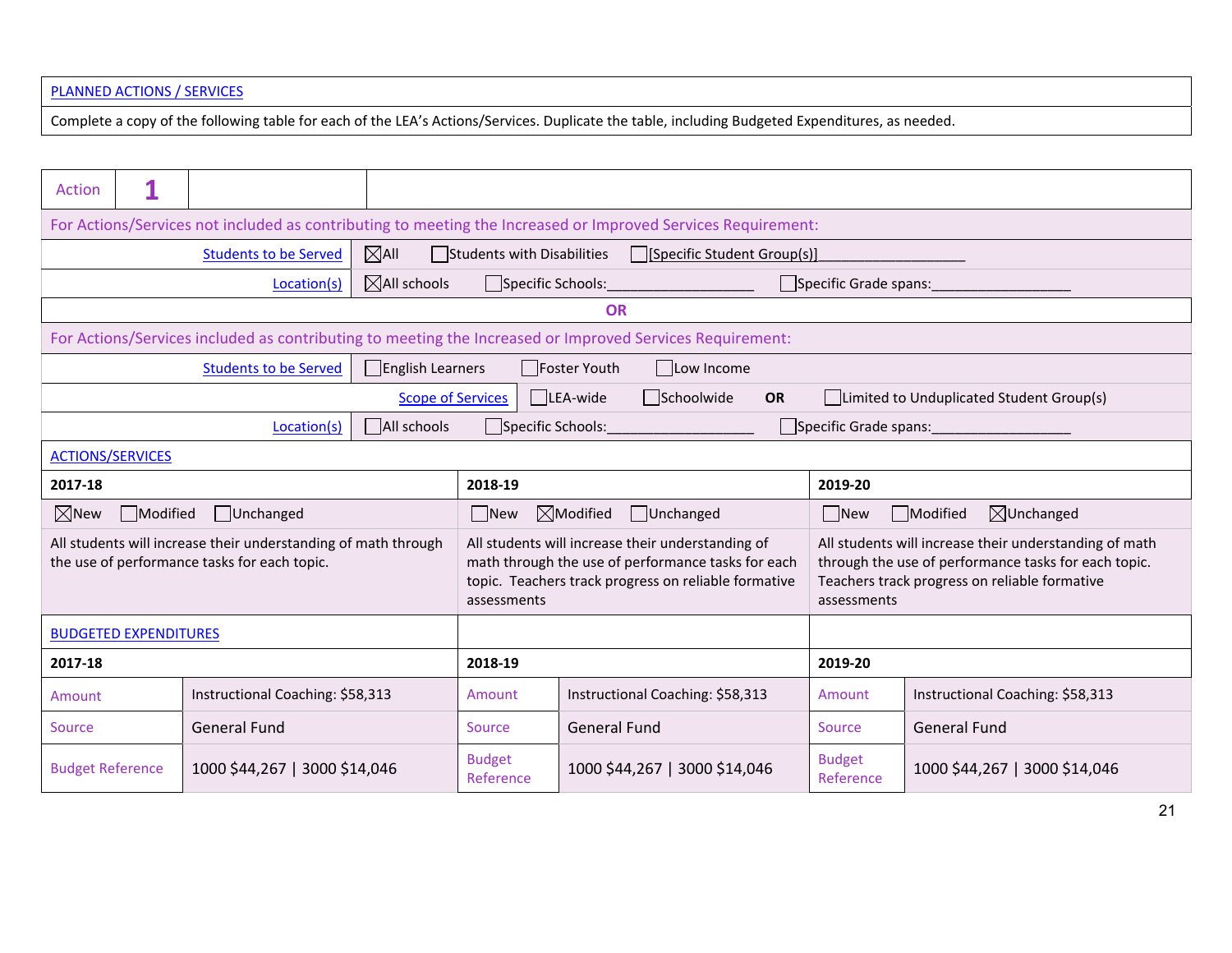| Action                                 | 2                                                                                                        |                                                                                                              |                              |                                                                                                              |                                                                   |                                                     |           |                                                                                                              |                                                     |  |
|----------------------------------------|----------------------------------------------------------------------------------------------------------|--------------------------------------------------------------------------------------------------------------|------------------------------|--------------------------------------------------------------------------------------------------------------|-------------------------------------------------------------------|-----------------------------------------------------|-----------|--------------------------------------------------------------------------------------------------------------|-----------------------------------------------------|--|
|                                        |                                                                                                          | For Actions/Services not included as contributing to meeting the Increased or Improved Services Requirement: |                              |                                                                                                              |                                                                   |                                                     |           |                                                                                                              |                                                     |  |
|                                        |                                                                                                          | <b>Students to be Served</b>                                                                                 | $\Box$ All                   | <b>Students with Disabilities</b>                                                                            |                                                                   | [Specific Student Group(s)]                         |           |                                                                                                              |                                                     |  |
|                                        |                                                                                                          | Location(s)                                                                                                  | All schools                  |                                                                                                              | Specific Schools: ______________________<br>Specific Grade spans: |                                                     |           |                                                                                                              |                                                     |  |
|                                        | <b>OR</b>                                                                                                |                                                                                                              |                              |                                                                                                              |                                                                   |                                                     |           |                                                                                                              |                                                     |  |
|                                        | For Actions/Services included as contributing to meeting the Increased or Improved Services Requirement: |                                                                                                              |                              |                                                                                                              |                                                                   |                                                     |           |                                                                                                              |                                                     |  |
|                                        |                                                                                                          | <b>Students to be Served</b>                                                                                 | $\boxtimes$ English Learners |                                                                                                              | $\boxtimes$ Foster Youth                                          | $\boxtimes$ Low Income                              |           |                                                                                                              |                                                     |  |
|                                        |                                                                                                          |                                                                                                              |                              | <b>Scope of Services</b>                                                                                     | $\boxtimes$ LEA-wide                                              | Schoolwide                                          | <b>OR</b> |                                                                                                              | Limited to Unduplicated Student Group(s)            |  |
| $\boxtimes$ All schools<br>Location(s) |                                                                                                          |                                                                                                              |                              |                                                                                                              | Specific Schools:                                                 |                                                     |           | Specific Grade spans:                                                                                        |                                                     |  |
| <b>ACTIONS/SERVICES</b>                |                                                                                                          |                                                                                                              |                              |                                                                                                              |                                                                   |                                                     |           |                                                                                                              |                                                     |  |
| 2017-18                                |                                                                                                          |                                                                                                              |                              | 2018-19                                                                                                      |                                                                   |                                                     |           | 2019-20                                                                                                      |                                                     |  |
| $\boxtimes$ New                        | Modified                                                                                                 | Unchanged                                                                                                    |                              | $\boxtimes$ Unchanged<br>Modified<br><b>New</b>                                                              |                                                                   |                                                     |           | $\Box$ New                                                                                                   | $\boxtimes$ Unchanged<br>Modified                   |  |
|                                        |                                                                                                          | All students identified for intervention (targeted support) will<br>receive targeted strategies for support. |                              | All students identified for intervention (targeted<br>support) will receive targeted strategies for support. |                                                                   |                                                     |           | All students identified for intervention (targeted support)<br>will receive targeted strategies for support. |                                                     |  |
|                                        | <b>BUDGETED EXPENDITURES</b>                                                                             |                                                                                                              |                              |                                                                                                              |                                                                   |                                                     |           |                                                                                                              |                                                     |  |
| 2017-18                                |                                                                                                          |                                                                                                              |                              | 2018-19                                                                                                      |                                                                   |                                                     |           | 2019-20                                                                                                      |                                                     |  |
| Amount                                 |                                                                                                          | Rtl Staffing: \$838,750                                                                                      |                              | Amount                                                                                                       |                                                                   | Rtl Staffing: \$838,750                             |           | Amount                                                                                                       | Rtl Staffing: \$838,750                             |  |
| Source                                 |                                                                                                          | <b>General Fund</b>                                                                                          |                              | Source                                                                                                       | <b>General Fund</b>                                               |                                                     |           | Source                                                                                                       | <b>General Fund</b>                                 |  |
| <b>Budget Reference</b>                |                                                                                                          | 1000 \$378,415   2000 \$205,977   3000<br>\$254,358                                                          |                              | <b>Budget</b><br>Reference                                                                                   |                                                                   | 1000 \$378,415   2000 \$205,977  <br>3000 \$254,358 |           | <b>Budget</b><br>Reference                                                                                   | 1000 \$378,415   2000 \$205,977   3000<br>\$254,358 |  |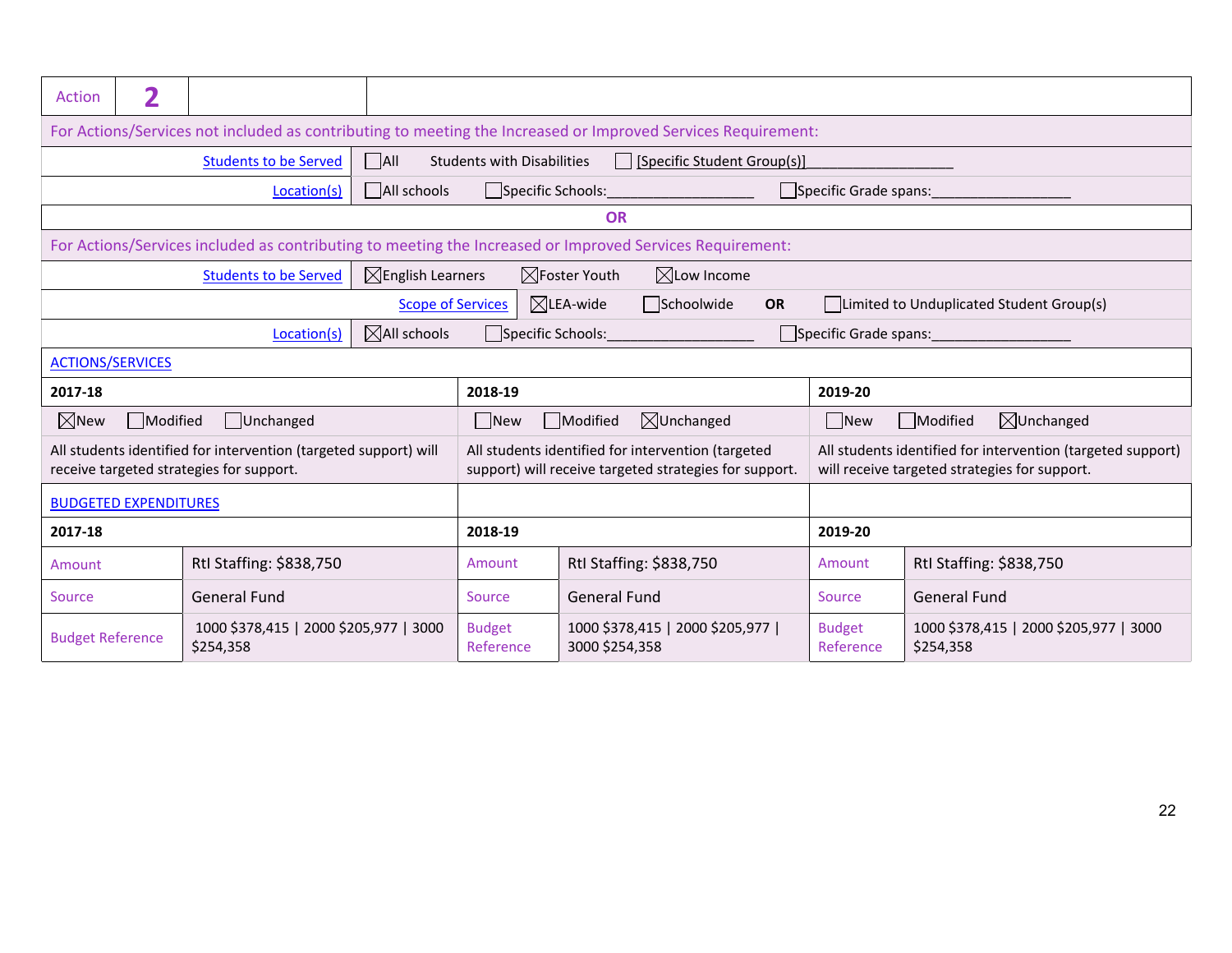|                                                  | 3                                                                                                        |                                                                                                              |                          |                                                                                            |                                  |                                                         |                     |                                                                                            |                                                         |
|--------------------------------------------------|----------------------------------------------------------------------------------------------------------|--------------------------------------------------------------------------------------------------------------|--------------------------|--------------------------------------------------------------------------------------------|----------------------------------|---------------------------------------------------------|---------------------|--------------------------------------------------------------------------------------------|---------------------------------------------------------|
| <b>Action</b>                                    |                                                                                                          |                                                                                                              |                          |                                                                                            |                                  |                                                         |                     |                                                                                            |                                                         |
|                                                  |                                                                                                          | For Actions/Services not included as contributing to meeting the Increased or Improved Services Requirement: |                          |                                                                                            |                                  |                                                         |                     |                                                                                            |                                                         |
|                                                  |                                                                                                          | <b>Students to be Served</b>                                                                                 | $\boxtimes$ All          | Students with Disabilities                                                                 |                                  | □ [Specific Student Group(s)]                           |                     |                                                                                            |                                                         |
|                                                  |                                                                                                          | Location(s)                                                                                                  | $\boxtimes$ All schools  |                                                                                            | Specific Schools:_______________ |                                                         |                     | Specific Grade spans:                                                                      |                                                         |
| <b>OR</b>                                        |                                                                                                          |                                                                                                              |                          |                                                                                            |                                  |                                                         |                     |                                                                                            |                                                         |
|                                                  | For Actions/Services included as contributing to meeting the Increased or Improved Services Requirement: |                                                                                                              |                          |                                                                                            |                                  |                                                         |                     |                                                                                            |                                                         |
|                                                  |                                                                                                          | <b>Students to be Served</b>                                                                                 | English Learners         |                                                                                            | Foster Youth                     | $\Box$ Low Income                                       |                     |                                                                                            |                                                         |
|                                                  |                                                                                                          |                                                                                                              | <b>Scope of Services</b> |                                                                                            | $\Box$ LEA-wide                  | $\Box$ Schoolwide                                       | <b>OR</b>           |                                                                                            | Limited to Unduplicated Student Group(s)                |
|                                                  |                                                                                                          | Location(s)                                                                                                  | All schools              |                                                                                            |                                  | Specific Schools:______________________                 |                     |                                                                                            |                                                         |
|                                                  | <b>ACTIONS/SERVICES</b>                                                                                  |                                                                                                              |                          |                                                                                            |                                  |                                                         |                     |                                                                                            |                                                         |
| 2017-18                                          |                                                                                                          |                                                                                                              |                          | 2018-19                                                                                    |                                  |                                                         |                     | 2019-20                                                                                    |                                                         |
| $\boxtimes$ New                                  | Modified                                                                                                 | Unchanged                                                                                                    |                          | Modified<br>$\boxtimes$ Unchanged<br>$\Box$ New                                            |                                  |                                                         |                     | $\Box$ New                                                                                 | $\boxtimes$ Unchanged<br>Modified                       |
| assessed abilities.                              |                                                                                                          | All students will receive instruction that is challenging for their                                          |                          | All students will receive instruction that is<br>challenging for their assessed abilities. |                                  |                                                         |                     | All students will receive instruction that is challenging for<br>their assessed abilities. |                                                         |
|                                                  | <b>BUDGETED EXPENDITURES</b>                                                                             |                                                                                                              |                          |                                                                                            |                                  |                                                         |                     |                                                                                            |                                                         |
| 2017-18                                          |                                                                                                          |                                                                                                              |                          | 2018-19                                                                                    |                                  |                                                         |                     | 2019-20                                                                                    |                                                         |
| Amount                                           |                                                                                                          | \$86,177 to fund Momentum in<br>Teaching, SVMI, and ALP                                                      |                          | Amount                                                                                     |                                  | \$86,177 to fund Momentum in<br>Teaching, SVMI, and ALP |                     | Amount                                                                                     | \$86,177 to fund Momentum in<br>Teaching, SVMI, and ALP |
| General Fund/Educator<br>Source<br>Effectiveness |                                                                                                          | Source                                                                                                       |                          | <b>General Fund</b>                                                                        |                                  | Source                                                  | <b>General Fund</b> |                                                                                            |                                                         |
| <b>Budget Reference</b>                          |                                                                                                          | 1000 \$37,220   3000 \$11,737   5000<br>\$37,220                                                             |                          | <b>Budget</b><br>Reference                                                                 |                                  | 1000 \$37,220   3000 \$11,737  <br>5000 \$37,220        |                     | <b>Budget</b><br>Reference                                                                 | 1000 \$37,220   3000 \$11,737   5000<br>\$37,220        |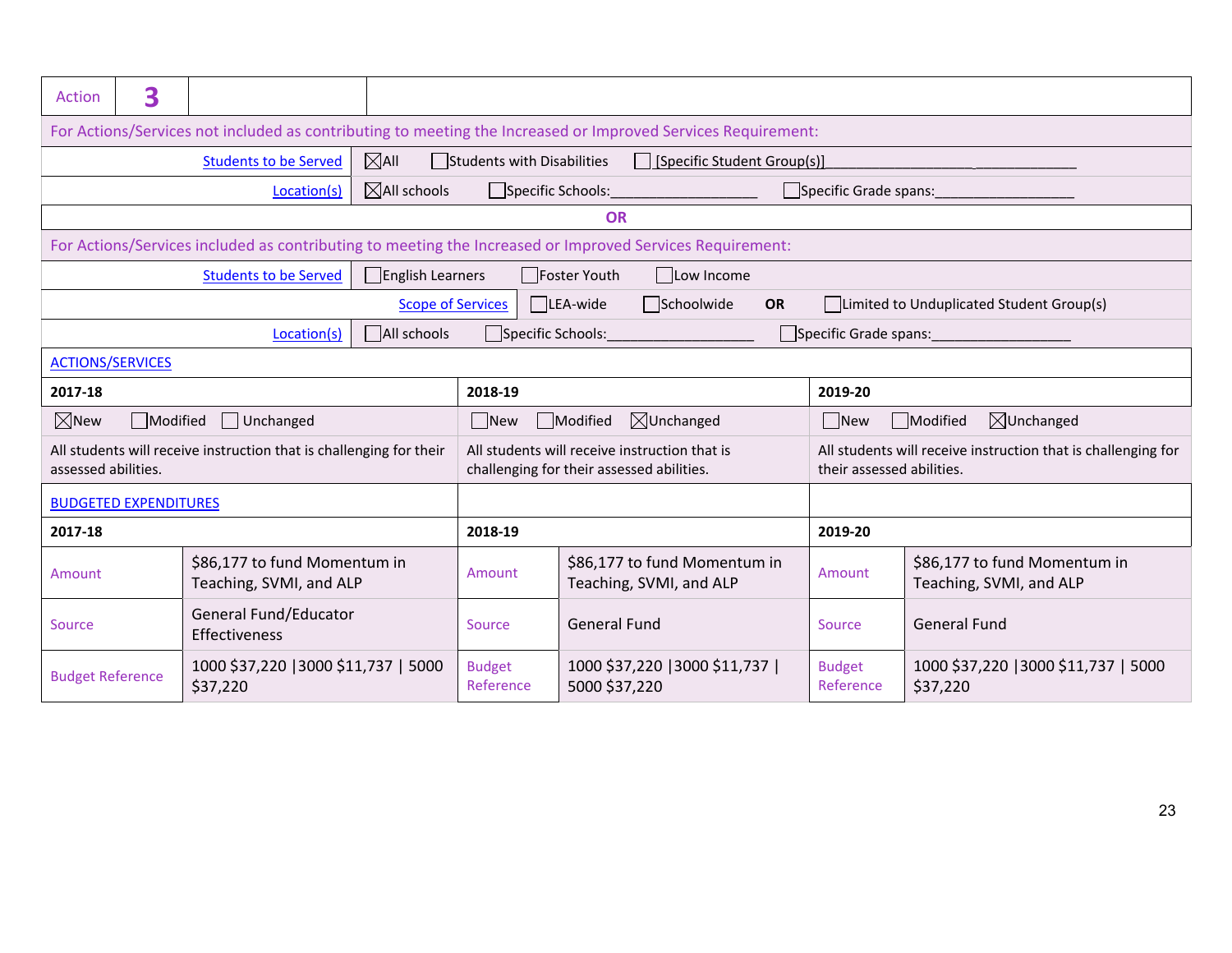| <b>Action</b>                        | 4                                                                                                            |                                                                                                          |                          |                                                                                                      |                     |                                        |           |                                                                                        |                                          |  |
|--------------------------------------|--------------------------------------------------------------------------------------------------------------|----------------------------------------------------------------------------------------------------------|--------------------------|------------------------------------------------------------------------------------------------------|---------------------|----------------------------------------|-----------|----------------------------------------------------------------------------------------|------------------------------------------|--|
|                                      | For Actions/Services not included as contributing to meeting the Increased or Improved Services Requirement: |                                                                                                          |                          |                                                                                                      |                     |                                        |           |                                                                                        |                                          |  |
|                                      |                                                                                                              | <b>Students to be Served</b>                                                                             | $\boxtimes$ All          | Students with Disabilities                                                                           |                     | [Specific Student Group(s)]            |           |                                                                                        |                                          |  |
|                                      |                                                                                                              | Location(s)                                                                                              | $\boxtimes$ All schools  |                                                                                                      |                     | Specific Schools:_____________________ |           |                                                                                        | Specific Grade spans:                    |  |
|                                      |                                                                                                              |                                                                                                          |                          |                                                                                                      | OR                  |                                        |           |                                                                                        |                                          |  |
|                                      |                                                                                                              | For Actions/Services included as contributing to meeting the Increased or Improved Services Requirement: |                          |                                                                                                      |                     |                                        |           |                                                                                        |                                          |  |
|                                      |                                                                                                              | <b>Students to be Served</b>                                                                             | $\Box$ English Learners  |                                                                                                      | Foster Youth        | Low Income                             |           |                                                                                        |                                          |  |
|                                      |                                                                                                              |                                                                                                          | <b>Scope of Services</b> |                                                                                                      | LEA-wide            | Schoolwide                             | <b>OR</b> |                                                                                        | Limited to Unduplicated Student Group(s) |  |
|                                      |                                                                                                              | Location(s)                                                                                              | All schools              | Specific Schools:                                                                                    |                     |                                        |           | Specific Grade spans:                                                                  |                                          |  |
| <b>ACTIONS/SERVICES</b>              |                                                                                                              |                                                                                                          |                          |                                                                                                      |                     |                                        |           |                                                                                        |                                          |  |
| 2017-18                              |                                                                                                              |                                                                                                          |                          | 2018-19                                                                                              |                     |                                        |           | 2019-20                                                                                |                                          |  |
| $\boxtimes$ New                      | Modified                                                                                                     | Unchanged                                                                                                |                          | $\boxtimes$ Unchanged<br>Modified<br>$\Box$ New                                                      |                     |                                        |           | $\Box$ New                                                                             | $\boxtimes$ Unchanged<br>Modified        |  |
|                                      | receiving support services.                                                                                  | CUSD staff will define common data for monitoring students                                               |                          | CUSD staff will refine the use of common data for<br>monitoring students receiving support services. |                     |                                        |           | CUSD staff will use common data for monitoring students<br>receiving support services. |                                          |  |
|                                      | <b>BUDGETED EXPENDITURES</b>                                                                                 |                                                                                                          |                          |                                                                                                      |                     |                                        |           |                                                                                        |                                          |  |
| 2017-18                              |                                                                                                              |                                                                                                          |                          | 2018-19                                                                                              |                     |                                        |           | 2019-20                                                                                |                                          |  |
| \$60,000<br>Amount                   |                                                                                                              |                                                                                                          | Amount                   | \$60,000                                                                                             |                     |                                        | Amount    | \$60,000                                                                               |                                          |  |
| <b>General Fund</b><br><b>Source</b> |                                                                                                              |                                                                                                          |                          | Source                                                                                               | <b>General Fund</b> |                                        |           | <b>Source</b>                                                                          | <b>General Fund</b>                      |  |
| <b>Budget Reference</b>              |                                                                                                              | 5000                                                                                                     |                          | <b>Budget</b><br>Reference                                                                           | 5000                |                                        |           | <b>Budget</b><br>Reference                                                             | 5000                                     |  |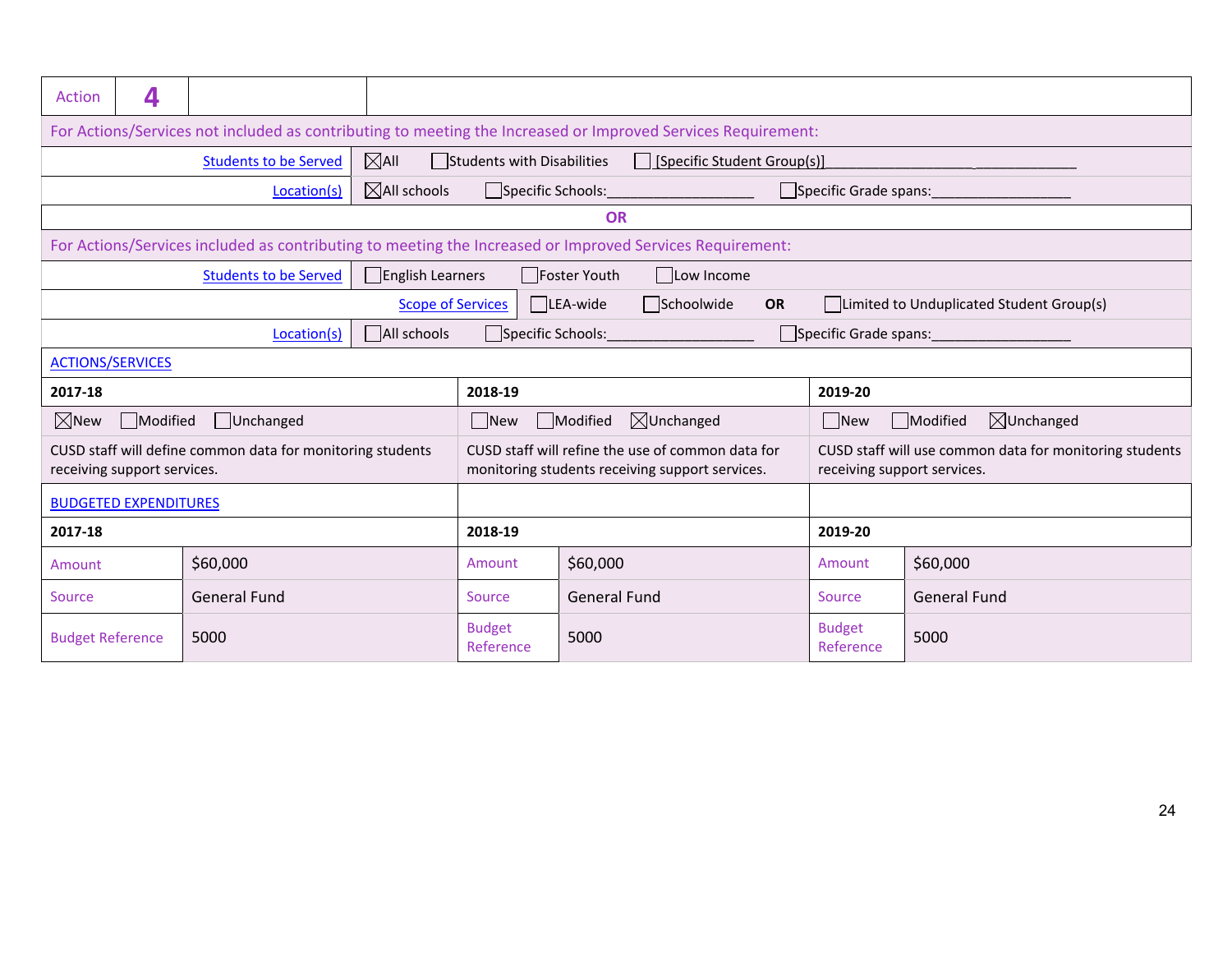New $\Box$ Modified  $\boxtimes$ Unchanged **Goal 2**All students will achieve personal wellness through district, school and classroom environments that foster health and happiness.

| State and/or Local Priorities Addressed by this goal: | STATE 1 2 3 4 5 6 7 8                                                                                                                                                                                                                     |
|-------------------------------------------------------|-------------------------------------------------------------------------------------------------------------------------------------------------------------------------------------------------------------------------------------------|
| All                                                   | 9 10<br><b>COE</b>                                                                                                                                                                                                                        |
|                                                       | <b>District Goal 2</b><br>LOCAL                                                                                                                                                                                                           |
| <b>Identified Need</b>                                | Our community places a high-level of importance for the whole child—academic, social, and emotional. Continue to<br>improve school connectedness and pro-social and emotional behaviors as indicated on both state and local<br>measures. |

#### EXPECTED ANNUAL MEASURABLE OUTCOMES

| Metrics/Indicators                                                                                                                                                                                                   | <b>Baseline</b>                                                                                                    | 2017-18  | 2018-19  | 2019-20  |
|----------------------------------------------------------------------------------------------------------------------------------------------------------------------------------------------------------------------|--------------------------------------------------------------------------------------------------------------------|----------|----------|----------|
| CUSD student reports of<br>caring relationships and<br>school connectedness will<br>exceed 95% on the CA<br>Healthy Kids Survey                                                                                      | 2016-17 Data:<br>96% of students indicate they<br>have caring relationships and feel<br>connected to their school. | Maintain | Maintain | Maintain |
| Student reports of drug<br>and alcohol abuse,<br>feelings of sadness or<br>hopelessness, and<br>harassment or bullying<br>will be 10% below state<br>averages on the CA<br>Healthy Kids Survey and<br>local measures | 2016-17 Data:<br>CUSD is 11% below the state<br>average                                                            | Maintain | Maintain | Maintain |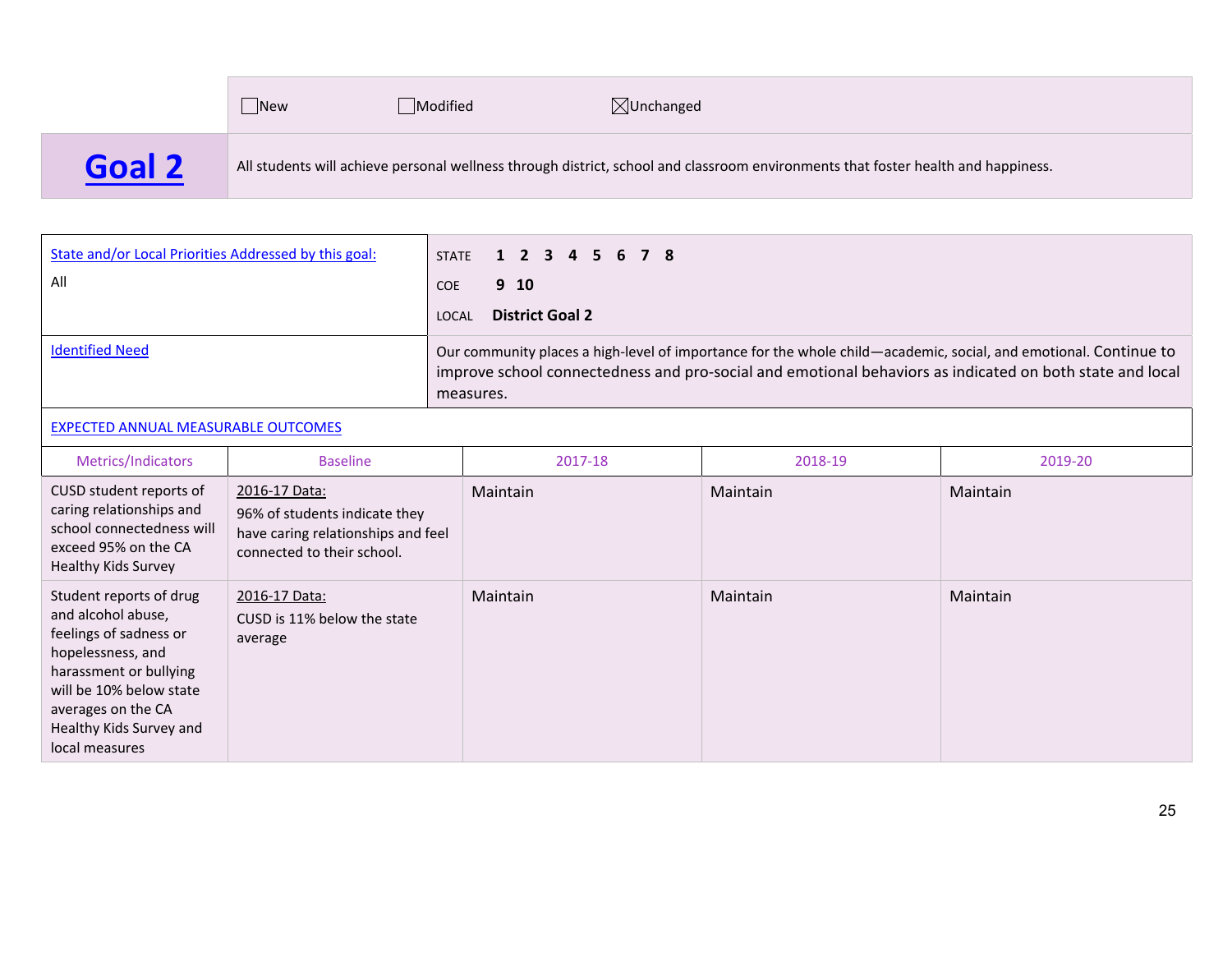| Action                                                                                                       |                                                                                                                |                                                                                                                 |                                                 |                                                                                                                                 |                                                              |            |                                                 |                                                                                                                                 |                                          |  |
|--------------------------------------------------------------------------------------------------------------|----------------------------------------------------------------------------------------------------------------|-----------------------------------------------------------------------------------------------------------------|-------------------------------------------------|---------------------------------------------------------------------------------------------------------------------------------|--------------------------------------------------------------|------------|-------------------------------------------------|---------------------------------------------------------------------------------------------------------------------------------|------------------------------------------|--|
| For Actions/Services not included as contributing to meeting the Increased or Improved Services Requirement: |                                                                                                                |                                                                                                                 |                                                 |                                                                                                                                 |                                                              |            |                                                 |                                                                                                                                 |                                          |  |
|                                                                                                              | $\boxtimes$ All<br>Students with Disabilities<br>□ [Specific Student Group(s)]<br><b>Students to be Served</b> |                                                                                                                 |                                                 |                                                                                                                                 |                                                              |            |                                                 |                                                                                                                                 |                                          |  |
| $\boxtimes$ All schools<br>Specific Grade spans:<br>Location(s)                                              |                                                                                                                |                                                                                                                 |                                                 |                                                                                                                                 |                                                              |            |                                                 |                                                                                                                                 |                                          |  |
|                                                                                                              | <b>OR</b>                                                                                                      |                                                                                                                 |                                                 |                                                                                                                                 |                                                              |            |                                                 |                                                                                                                                 |                                          |  |
|                                                                                                              |                                                                                                                | For Actions/Services included as contributing to meeting the Increased or Improved Services Requirement:        |                                                 |                                                                                                                                 |                                                              |            |                                                 |                                                                                                                                 |                                          |  |
|                                                                                                              |                                                                                                                | <b>Students to be Served</b>                                                                                    | English Learners                                |                                                                                                                                 | Foster Youth                                                 | Low Income |                                                 |                                                                                                                                 |                                          |  |
|                                                                                                              |                                                                                                                |                                                                                                                 | <b>Scope of Services</b>                        |                                                                                                                                 | $\Box$ LEA-wide<br>Schoolwide                                | <b>OR</b>  |                                                 |                                                                                                                                 | Limited to Unduplicated Student Group(s) |  |
|                                                                                                              |                                                                                                                | Location(s)                                                                                                     | All schools                                     |                                                                                                                                 | Specific Schools: Experience of the Second Specific Schools: |            |                                                 |                                                                                                                                 |                                          |  |
|                                                                                                              | <b>ACTIONS/SERVICES</b>                                                                                        |                                                                                                                 |                                                 |                                                                                                                                 |                                                              |            |                                                 |                                                                                                                                 |                                          |  |
| 2017-18                                                                                                      |                                                                                                                |                                                                                                                 |                                                 | 2018-19                                                                                                                         |                                                              |            |                                                 | 2019-20                                                                                                                         |                                          |  |
| $\boxtimes$ New                                                                                              | Modified                                                                                                       | □Unchanged                                                                                                      |                                                 | $\boxtimes$ Unchanged<br>$\Box$ New<br>Modified                                                                                 |                                                              |            |                                                 | $\Box$ New<br>Modified<br>$\boxtimes$ Unchanged                                                                                 |                                          |  |
| appropriate.                                                                                                 |                                                                                                                | All CUSD students will receive programs and services<br>that address their social-emotional behavioral needs as |                                                 | All CUSD students will receive programs and<br>services that address their social-emotional<br>behavioral needs as appropriate. |                                                              |            |                                                 | All CUSD students will receive programs and<br>services that address their social-emotional<br>behavioral needs as appropriate. |                                          |  |
|                                                                                                              | <b>BUDGETED EXPENDITURES</b>                                                                                   |                                                                                                                 |                                                 |                                                                                                                                 |                                                              |            |                                                 |                                                                                                                                 |                                          |  |
| 2017-18                                                                                                      |                                                                                                                |                                                                                                                 |                                                 | 2018-19                                                                                                                         |                                                              |            |                                                 | 2019-20                                                                                                                         |                                          |  |
| Social-Emotional Counselor at CHS:<br>\$111,000<br>Amount                                                    |                                                                                                                | Amount                                                                                                          | Social-Emotional Counselor at CHS:<br>\$111,000 |                                                                                                                                 | Amount                                                       |            | Social-Emotional Counselor at CHS:<br>\$111,000 |                                                                                                                                 |                                          |  |
| <b>General Fund</b><br>Source                                                                                |                                                                                                                |                                                                                                                 | Source                                          | <b>General Fund</b>                                                                                                             |                                                              | Source     |                                                 | <b>General Fund</b>                                                                                                             |                                          |  |
| <b>Budget Reference</b>                                                                                      |                                                                                                                | 5000                                                                                                            |                                                 | <b>Budget</b><br>Reference                                                                                                      | 5000                                                         |            | <b>Budget</b><br>Reference                      |                                                                                                                                 | 5000                                     |  |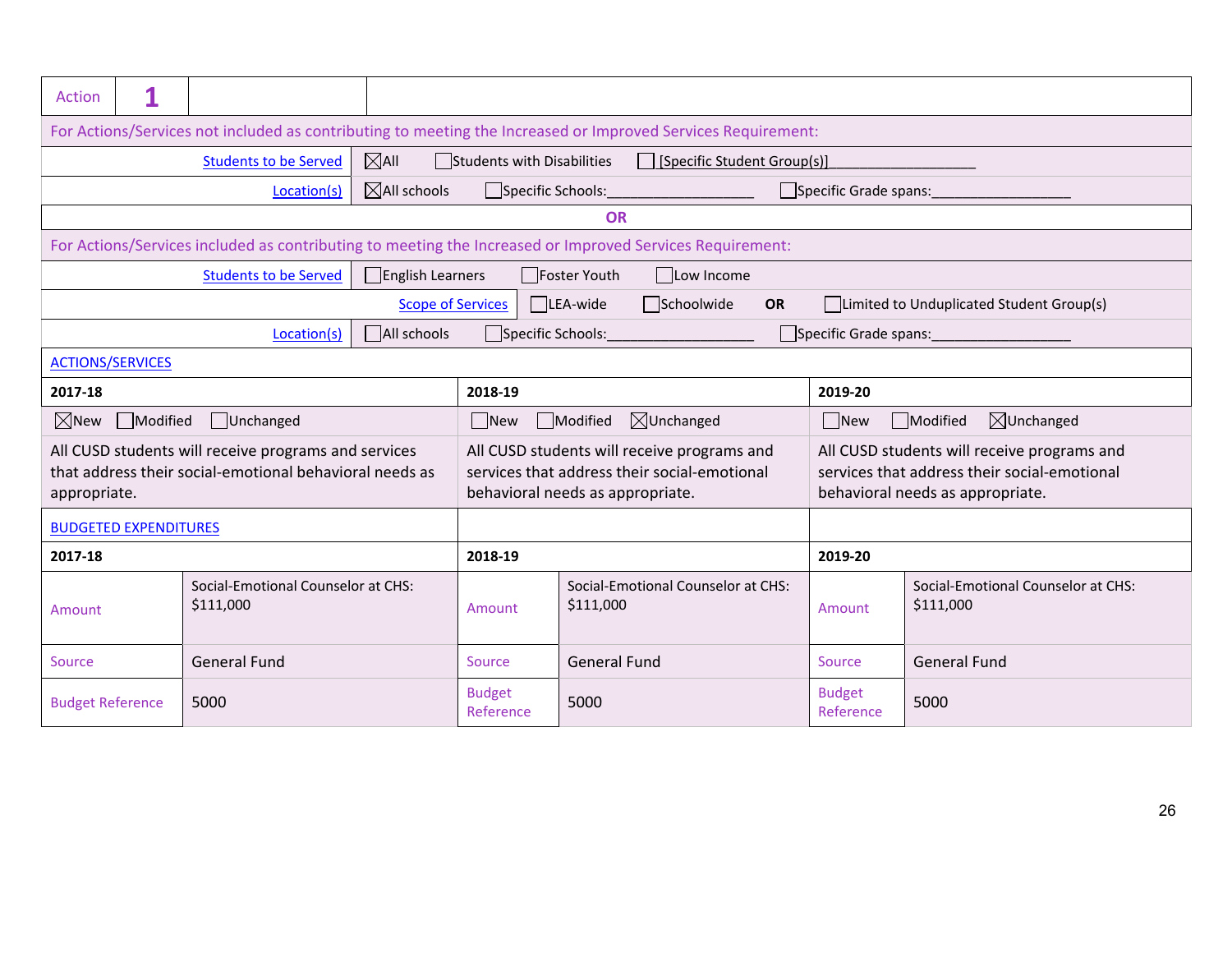| Action                                                                                                                                                                      | $\overline{\mathbf{2}}$                                                                                      |                                                                                                          |                          |                                                  |              |                                                                                                                                                |           |                            |                                                                                                                                                            |  |
|-----------------------------------------------------------------------------------------------------------------------------------------------------------------------------|--------------------------------------------------------------------------------------------------------------|----------------------------------------------------------------------------------------------------------|--------------------------|--------------------------------------------------|--------------|------------------------------------------------------------------------------------------------------------------------------------------------|-----------|----------------------------|------------------------------------------------------------------------------------------------------------------------------------------------------------|--|
|                                                                                                                                                                             | For Actions/Services not included as contributing to meeting the Increased or Improved Services Requirement: |                                                                                                          |                          |                                                  |              |                                                                                                                                                |           |                            |                                                                                                                                                            |  |
| $\boxtimes$ All<br><b>Students to be Served</b><br>Students with Disabilities<br>[Specific Student Group(s)]<br>$\mathbf{L}$                                                |                                                                                                              |                                                                                                          |                          |                                                  |              |                                                                                                                                                |           |                            |                                                                                                                                                            |  |
|                                                                                                                                                                             |                                                                                                              | Location(s)                                                                                              | $\boxtimes$ All schools  |                                                  |              | Specific Schools:                                                                                                                              |           | Specific Grade spans:      |                                                                                                                                                            |  |
|                                                                                                                                                                             |                                                                                                              |                                                                                                          |                          |                                                  | <b>OR</b>    |                                                                                                                                                |           |                            |                                                                                                                                                            |  |
|                                                                                                                                                                             |                                                                                                              | For Actions/Services included as contributing to meeting the Increased or Improved Services Requirement: |                          |                                                  |              |                                                                                                                                                |           |                            |                                                                                                                                                            |  |
|                                                                                                                                                                             |                                                                                                              | <b>Students to be Served</b>                                                                             | English Learners         |                                                  | Foster Youth | Low Income                                                                                                                                     |           |                            |                                                                                                                                                            |  |
|                                                                                                                                                                             |                                                                                                              |                                                                                                          | <b>Scope of Services</b> |                                                  | LEA-wide     | Schoolwide                                                                                                                                     | <b>OR</b> |                            | Limited to Unduplicated Student Group(s)                                                                                                                   |  |
|                                                                                                                                                                             |                                                                                                              | Location(s)                                                                                              | All schools              | Specific Schools:                                |              |                                                                                                                                                |           |                            |                                                                                                                                                            |  |
| <b>ACTIONS/SERVICES</b>                                                                                                                                                     |                                                                                                              |                                                                                                          |                          |                                                  |              |                                                                                                                                                |           |                            |                                                                                                                                                            |  |
| 2017-18                                                                                                                                                                     |                                                                                                              |                                                                                                          |                          | 2018-19                                          |              |                                                                                                                                                |           | 2019-20                    |                                                                                                                                                            |  |
| $\boxtimes$ New X                                                                                                                                                           | Modified                                                                                                     | Unchanged                                                                                                |                          | $\boxtimes$ Unchanged<br>Modified<br>$\vert$ New |              |                                                                                                                                                |           | $\Box$ New                 | $\boxtimes$ Unchanged<br>Modified                                                                                                                          |  |
| Develop and disseminate a social norms campaign<br>targeting students, parents, and staff regarding their<br>perceptions verses actual student use of drugs and<br>alcohol. |                                                                                                              |                                                                                                          |                          | student use of drugs and alcohol.                |              | Further develop and disseminate a social norms<br>campaign targeting students, parents, and staff<br>regarding their perceptions verses actual |           | and alcohol.               | Refine and disseminate a social norms campaign<br>targeting students, parents, and staff regarding<br>their perceptions verses actual student use of drugs |  |
|                                                                                                                                                                             | <b>BUDGETED EXPENDITURES</b>                                                                                 |                                                                                                          |                          |                                                  |              |                                                                                                                                                |           |                            |                                                                                                                                                            |  |
| 2017-18                                                                                                                                                                     |                                                                                                              |                                                                                                          | 2018-19                  |                                                  |              |                                                                                                                                                | 2019-20   |                            |                                                                                                                                                            |  |
| Amount                                                                                                                                                                      |                                                                                                              | PR materials: \$1,000                                                                                    |                          | Amount                                           |              | PR materials: \$1,000                                                                                                                          |           | Amount                     | PR materials: \$1,000                                                                                                                                      |  |
| <b>General Fund</b><br>Source                                                                                                                                               |                                                                                                              |                                                                                                          | Source                   | <b>General Fund</b>                              |              |                                                                                                                                                | Source    | <b>General Fund</b>        |                                                                                                                                                            |  |
| <b>Budget Reference</b>                                                                                                                                                     |                                                                                                              | 4000                                                                                                     |                          | <b>Budget</b><br>Reference                       | 4000         |                                                                                                                                                |           | <b>Budget</b><br>Reference | 4000                                                                                                                                                       |  |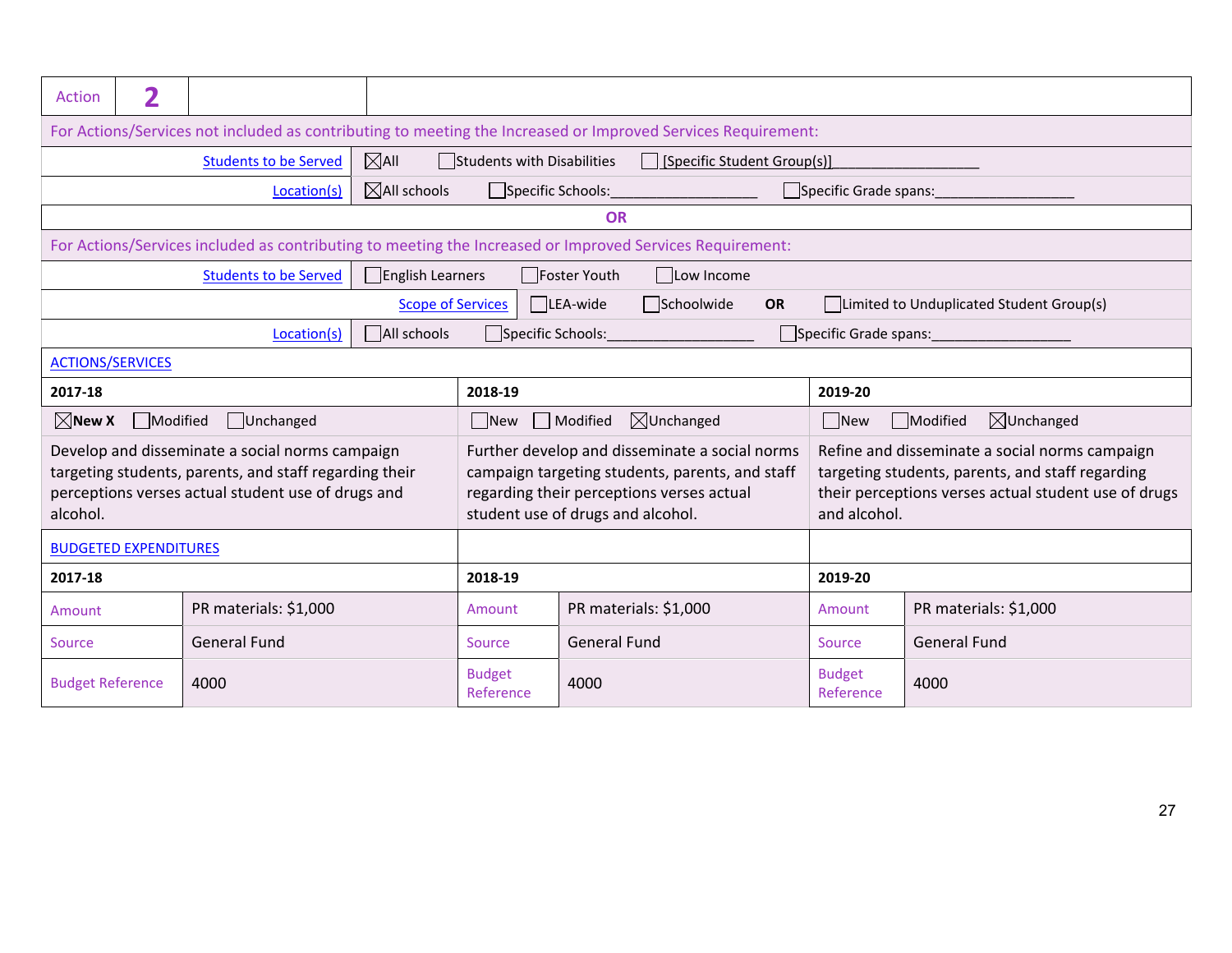| Action                                                       | 3                                                                                                            |                                                                                                                               |                          |                                                                                                                                                                                                                                                                                                                                      |                                                                                                          |                                                    |                                          |  |  |  |
|--------------------------------------------------------------|--------------------------------------------------------------------------------------------------------------|-------------------------------------------------------------------------------------------------------------------------------|--------------------------|--------------------------------------------------------------------------------------------------------------------------------------------------------------------------------------------------------------------------------------------------------------------------------------------------------------------------------------|----------------------------------------------------------------------------------------------------------|----------------------------------------------------|------------------------------------------|--|--|--|
|                                                              | For Actions/Services not included as contributing to meeting the Increased or Improved Services Requirement: |                                                                                                                               |                          |                                                                                                                                                                                                                                                                                                                                      |                                                                                                          |                                                    |                                          |  |  |  |
|                                                              | $\boxtimes$ All<br><b>Students to be Served</b><br>Students with Disabilities<br>[Specific Student Group(s)] |                                                                                                                               |                          |                                                                                                                                                                                                                                                                                                                                      |                                                                                                          |                                                    |                                          |  |  |  |
|                                                              | $\boxtimes$ All schools<br>Specific Schools: Specific Schools:<br>Specific Grade spans:<br>Location(s)       |                                                                                                                               |                          |                                                                                                                                                                                                                                                                                                                                      |                                                                                                          |                                                    |                                          |  |  |  |
|                                                              |                                                                                                              |                                                                                                                               |                          |                                                                                                                                                                                                                                                                                                                                      | <b>OR</b>                                                                                                |                                                    |                                          |  |  |  |
|                                                              |                                                                                                              |                                                                                                                               |                          |                                                                                                                                                                                                                                                                                                                                      | For Actions/Services included as contributing to meeting the Increased or Improved Services Requirement: |                                                    |                                          |  |  |  |
|                                                              |                                                                                                              | <b>Students to be Served</b>                                                                                                  | <b>English Learners</b>  |                                                                                                                                                                                                                                                                                                                                      | Foster Youth<br>Low Income                                                                               |                                                    |                                          |  |  |  |
|                                                              |                                                                                                              |                                                                                                                               | <b>Scope of Services</b> |                                                                                                                                                                                                                                                                                                                                      | Schoolwide<br>$\Box$ LEA-wide<br>OR                                                                      |                                                    | Limited to Unduplicated Student Group(s) |  |  |  |
|                                                              |                                                                                                              | Location(s)                                                                                                                   | All schools              | Specific Schools:                                                                                                                                                                                                                                                                                                                    |                                                                                                          | Specific Grade spans:                              |                                          |  |  |  |
| <b>ACTIONS/SERVICES</b>                                      |                                                                                                              |                                                                                                                               |                          |                                                                                                                                                                                                                                                                                                                                      |                                                                                                          |                                                    |                                          |  |  |  |
| 2017-18                                                      |                                                                                                              |                                                                                                                               |                          | 2018-19                                                                                                                                                                                                                                                                                                                              |                                                                                                          | 2019-20                                            |                                          |  |  |  |
| $\boxtimes$ New                                              | Modified                                                                                                     | Unchanged                                                                                                                     |                          | $\Box$ New                                                                                                                                                                                                                                                                                                                           | Modified<br>$\boxtimes$ Unchanged                                                                        | $\Box$ New                                         | $\Box$ Modified<br>$\boxtimes$ Unchanged |  |  |  |
|                                                              | success for all students.                                                                                    | District and site staff will explore multi-tiered systems of<br>support (MTSS) for social-emotional, behavioral, and academic |                          | District and site staff will implement multi-tiered<br>District and site staff will further implement multi-tiered<br>systems of support (MTSS) for social-emotional,<br>systems of support (MTSS) for social-emotional,<br>behavioral, and academic success for all students.<br>behavioral, and academic success for all students. |                                                                                                          |                                                    |                                          |  |  |  |
|                                                              | <b>BUDGETED EXPENDITURES</b>                                                                                 |                                                                                                                               |                          |                                                                                                                                                                                                                                                                                                                                      |                                                                                                          |                                                    |                                          |  |  |  |
| 2019-20<br>2017-18<br>2018-19                                |                                                                                                              |                                                                                                                               |                          |                                                                                                                                                                                                                                                                                                                                      |                                                                                                          |                                                    |                                          |  |  |  |
| Release time and professional<br>Amount<br>learning: \$3,500 |                                                                                                              |                                                                                                                               | Amount                   | Release time and professional<br>learning: \$3,500                                                                                                                                                                                                                                                                                   | Amount                                                                                                   | Release time and professional<br>learning: \$3,500 |                                          |  |  |  |
| <b>General Fund</b><br>Source                                |                                                                                                              |                                                                                                                               |                          | Source                                                                                                                                                                                                                                                                                                                               | <b>General Fund</b>                                                                                      | Source                                             | <b>General Fund</b>                      |  |  |  |
| <b>Budget Reference</b>                                      |                                                                                                              | 1000 \$3,043   3000 \$457                                                                                                     |                          | <b>Budget</b><br>Reference                                                                                                                                                                                                                                                                                                           | 1000 \$3,043   3000 \$457                                                                                | <b>Budget</b><br>Reference                         | 1000 \$3,043   3000 \$457                |  |  |  |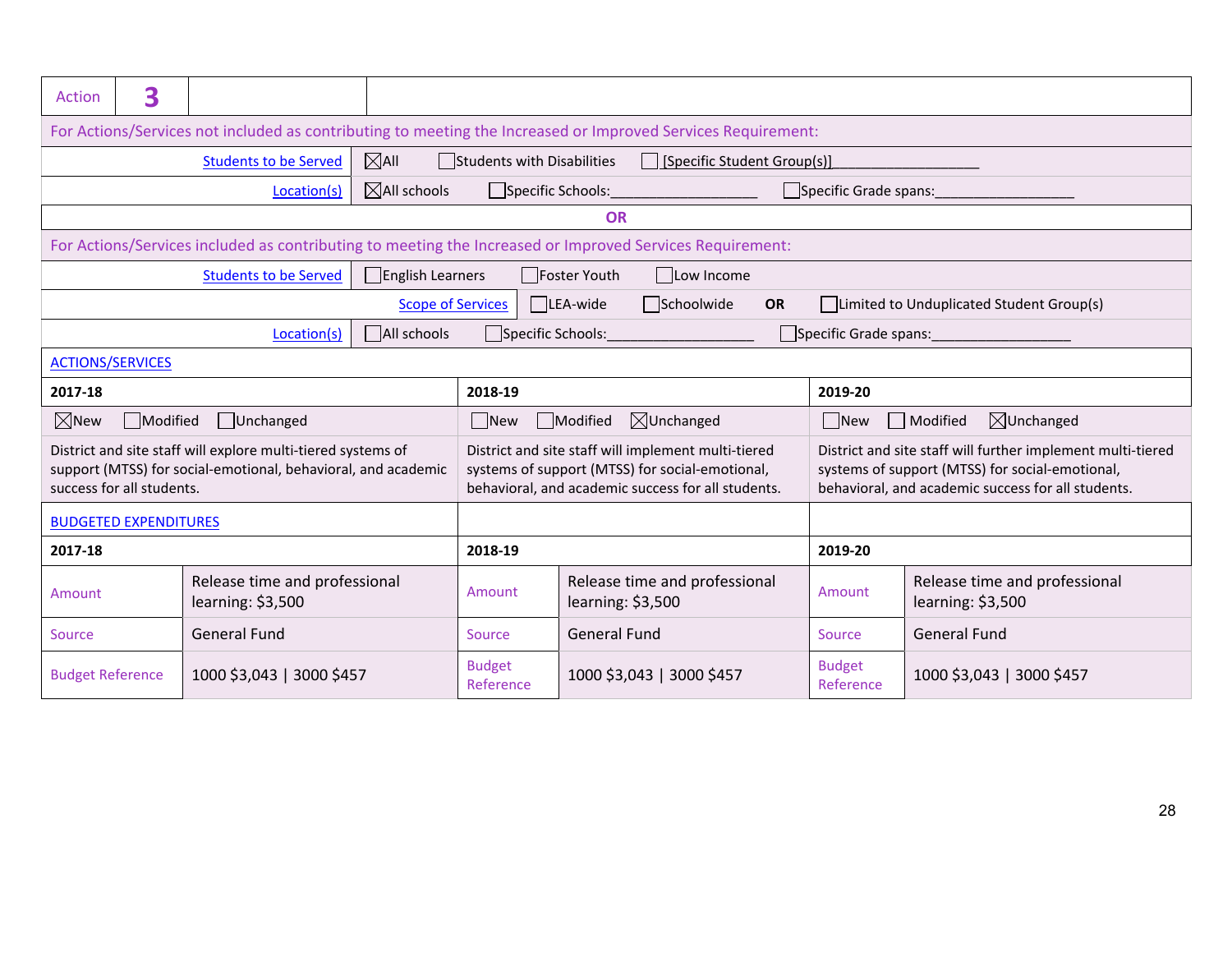|        | New | Modified | $\boxtimes$ Unchanged                                                                                             |
|--------|-----|----------|-------------------------------------------------------------------------------------------------------------------|
| Goal 3 |     |          | All staff will engage in professional learning to meet the district and site academic and social-emotional goals. |

| State and/or Local Priorities Addressed by this goal:<br>All | STATE 1 2 3 4 5 6 7 8<br>9 10<br><b>COE</b><br><b>District Goal 3</b><br>LOCAL                                                                                                                                                                                                                        |
|--------------------------------------------------------------|-------------------------------------------------------------------------------------------------------------------------------------------------------------------------------------------------------------------------------------------------------------------------------------------------------|
| <b>Identified Need</b>                                       | Focusing on employee learning will allow us to further support student needs. CUSD students are high performing. To<br>ensure that our staff is prepared to advance the learning of all students, ensuring that our staff has access to<br>research-based professional learning is a community value. |

#### EXPECTED ANNUAL MEASURABLE OUTCOMES

| Metrics/Indicators                                                                                                   | <b>Baseline</b>                                                                         | 2017-18  | 2018-19  | 2019-20  |
|----------------------------------------------------------------------------------------------------------------------|-----------------------------------------------------------------------------------------|----------|----------|----------|
| 80% of CUSD teachers will<br>report that professional<br>learning supports their<br>work                             | 2016-17 Data:<br>96% of teachers report<br>professional learning supports<br>their work | maintain | maintain | maintain |
| 90% of CUSD teachers<br>participating in<br>instructional coaching<br>cycles will report the<br>support was valuable | Data will be available fall 2017                                                        | maintain | maintain | maintain |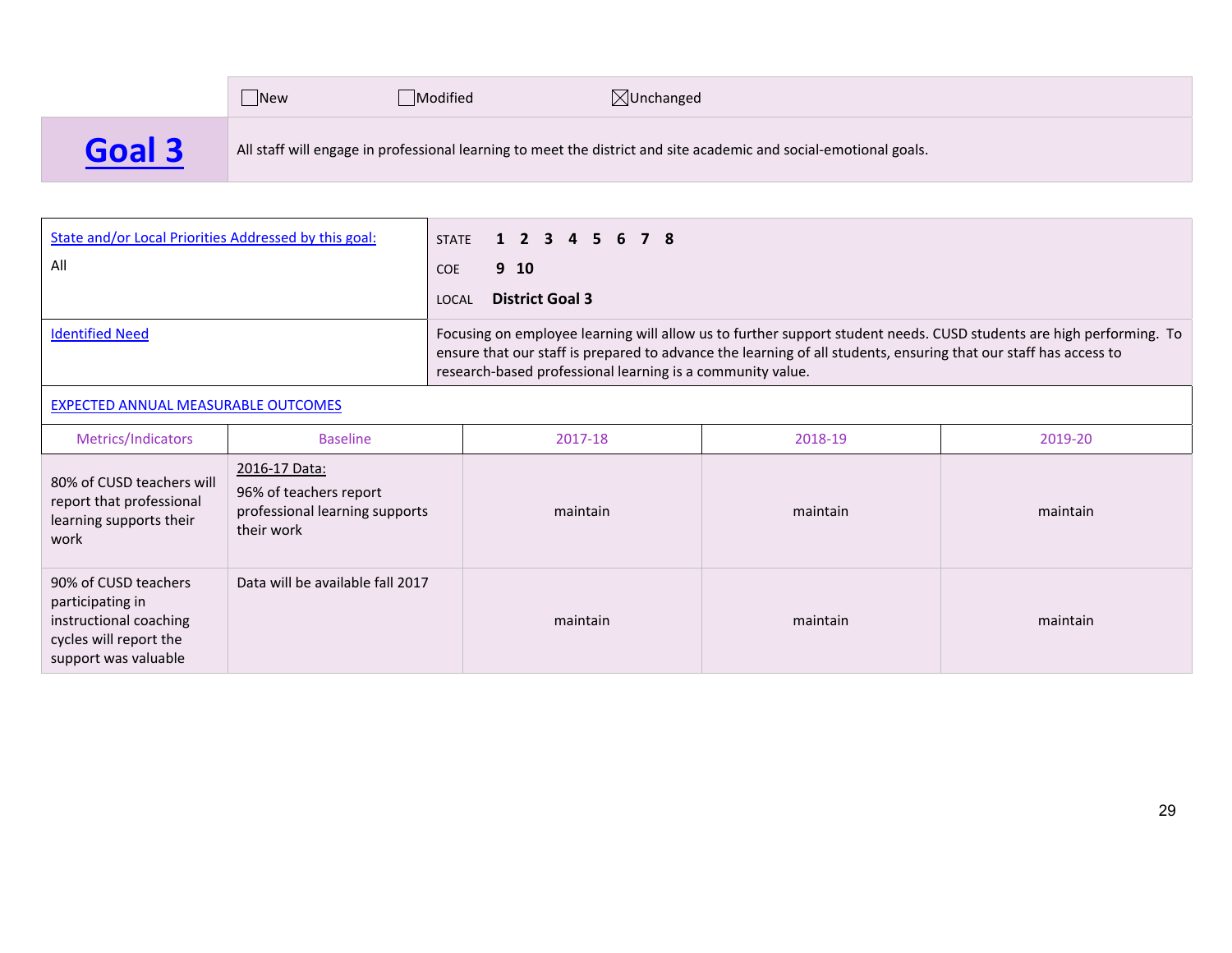| Action                                                                                                       |                                                                                                             |                                                                                                                                                                                                                                                                                                    |                                                     |                                                 |                                                                                                                                                                                                                                                                                                                                                                          |                                                     |                                                 |                                                                                                                                                                                                                                    |  |
|--------------------------------------------------------------------------------------------------------------|-------------------------------------------------------------------------------------------------------------|----------------------------------------------------------------------------------------------------------------------------------------------------------------------------------------------------------------------------------------------------------------------------------------------------|-----------------------------------------------------|-------------------------------------------------|--------------------------------------------------------------------------------------------------------------------------------------------------------------------------------------------------------------------------------------------------------------------------------------------------------------------------------------------------------------------------|-----------------------------------------------------|-------------------------------------------------|------------------------------------------------------------------------------------------------------------------------------------------------------------------------------------------------------------------------------------|--|
| For Actions/Services not included as contributing to meeting the Increased or Improved Services Requirement: |                                                                                                             |                                                                                                                                                                                                                                                                                                    |                                                     |                                                 |                                                                                                                                                                                                                                                                                                                                                                          |                                                     |                                                 |                                                                                                                                                                                                                                    |  |
|                                                                                                              | $\boxtimes$ All<br><b>Students to be Served</b><br>Students with Disabilities<br>Specific Student Group(s)] |                                                                                                                                                                                                                                                                                                    |                                                     |                                                 |                                                                                                                                                                                                                                                                                                                                                                          |                                                     |                                                 |                                                                                                                                                                                                                                    |  |
|                                                                                                              | $\boxtimes$ All schools<br>Specific Schools:<br>Specific Grade spans:<br>Location(s)                        |                                                                                                                                                                                                                                                                                                    |                                                     |                                                 |                                                                                                                                                                                                                                                                                                                                                                          |                                                     |                                                 |                                                                                                                                                                                                                                    |  |
|                                                                                                              |                                                                                                             |                                                                                                                                                                                                                                                                                                    |                                                     |                                                 | <b>OR</b>                                                                                                                                                                                                                                                                                                                                                                |                                                     |                                                 |                                                                                                                                                                                                                                    |  |
|                                                                                                              |                                                                                                             |                                                                                                                                                                                                                                                                                                    |                                                     |                                                 | For Actions/Services included as contributing to meeting the Increased or Improved Services Requirement:                                                                                                                                                                                                                                                                 |                                                     |                                                 |                                                                                                                                                                                                                                    |  |
|                                                                                                              |                                                                                                             | <b>Students to be Served</b>                                                                                                                                                                                                                                                                       | $\Box$ English Learners                             |                                                 | Foster Youth<br>Low Income                                                                                                                                                                                                                                                                                                                                               |                                                     |                                                 |                                                                                                                                                                                                                                    |  |
|                                                                                                              |                                                                                                             |                                                                                                                                                                                                                                                                                                    | <b>Scope of Services</b>                            |                                                 | $\Box$ Schoolwide<br>$\Box$ LEA-wide                                                                                                                                                                                                                                                                                                                                     | <b>OR</b>                                           |                                                 | Limited to Unduplicated Student Group(s)                                                                                                                                                                                           |  |
|                                                                                                              |                                                                                                             | Location(s)                                                                                                                                                                                                                                                                                        | All schools                                         | Specific Schools:                               |                                                                                                                                                                                                                                                                                                                                                                          |                                                     | Specific Grade spans:                           |                                                                                                                                                                                                                                    |  |
| <b>ACTIONS/SERVICES</b>                                                                                      |                                                                                                             |                                                                                                                                                                                                                                                                                                    |                                                     |                                                 |                                                                                                                                                                                                                                                                                                                                                                          |                                                     |                                                 |                                                                                                                                                                                                                                    |  |
| 2017-18                                                                                                      |                                                                                                             |                                                                                                                                                                                                                                                                                                    |                                                     | 2018-19                                         |                                                                                                                                                                                                                                                                                                                                                                          |                                                     | 2019-20                                         |                                                                                                                                                                                                                                    |  |
| $\boxtimes$ New                                                                                              | Modified                                                                                                    | Unchanged                                                                                                                                                                                                                                                                                          |                                                     | $\boxtimes$ Unchanged<br>$\Box$ New<br>Modified |                                                                                                                                                                                                                                                                                                                                                                          |                                                     | $\Box$ New<br>Modified<br>$\boxtimes$ Unchanged |                                                                                                                                                                                                                                    |  |
|                                                                                                              |                                                                                                             | All CUSD teachers and site leaders will participate in<br>professional learning on targeted instructional strategies<br>supporting all students, with particular attention to English<br>Learners, socioeconomically disadvantaged students, students<br>with disabilities, and advanced learners. |                                                     |                                                 | All CUSD teachers and site leaders will participate in<br>professional learning on targeted instructional<br>strategies supporting all students, with particular<br>attention to English Learners, socioeconomically<br>disadvantaged students, students with disabilities,<br>students, students with disabilities, and advanced<br>and advanced learners.<br>learners. |                                                     |                                                 | All CUSD teachers and site leaders will participate in<br>professional learning on targeted instructional strategies<br>supporting all students, with particular attention to<br>English Learners, socioeconomically disadvantaged |  |
|                                                                                                              | <b>BUDGETED EXPENDITURES</b>                                                                                |                                                                                                                                                                                                                                                                                                    |                                                     |                                                 |                                                                                                                                                                                                                                                                                                                                                                          |                                                     |                                                 |                                                                                                                                                                                                                                    |  |
| 2017-18<br>2018-19                                                                                           |                                                                                                             |                                                                                                                                                                                                                                                                                                    |                                                     |                                                 |                                                                                                                                                                                                                                                                                                                                                                          |                                                     | 2019-20                                         |                                                                                                                                                                                                                                    |  |
| Release time and professional<br>Amount<br>learning: \$160,000                                               |                                                                                                             | Amount                                                                                                                                                                                                                                                                                             | Release time and professional<br>learning: \$20,000 |                                                 | Amount                                                                                                                                                                                                                                                                                                                                                                   | Release time and professional<br>learning: \$20,000 |                                                 |                                                                                                                                                                                                                                    |  |
| <b>Educator Effectiveness/General</b><br>Source<br>Fund                                                      |                                                                                                             |                                                                                                                                                                                                                                                                                                    | Source                                              | <b>General Fund</b>                             |                                                                                                                                                                                                                                                                                                                                                                          | Source                                              | <b>General Fund</b>                             |                                                                                                                                                                                                                                    |  |
| <b>Budget Reference</b>                                                                                      |                                                                                                             | 5000                                                                                                                                                                                                                                                                                               |                                                     | <b>Budget</b><br>Reference                      | 5000                                                                                                                                                                                                                                                                                                                                                                     |                                                     | <b>Budget</b><br>Reference                      | 5000                                                                                                                                                                                                                               |  |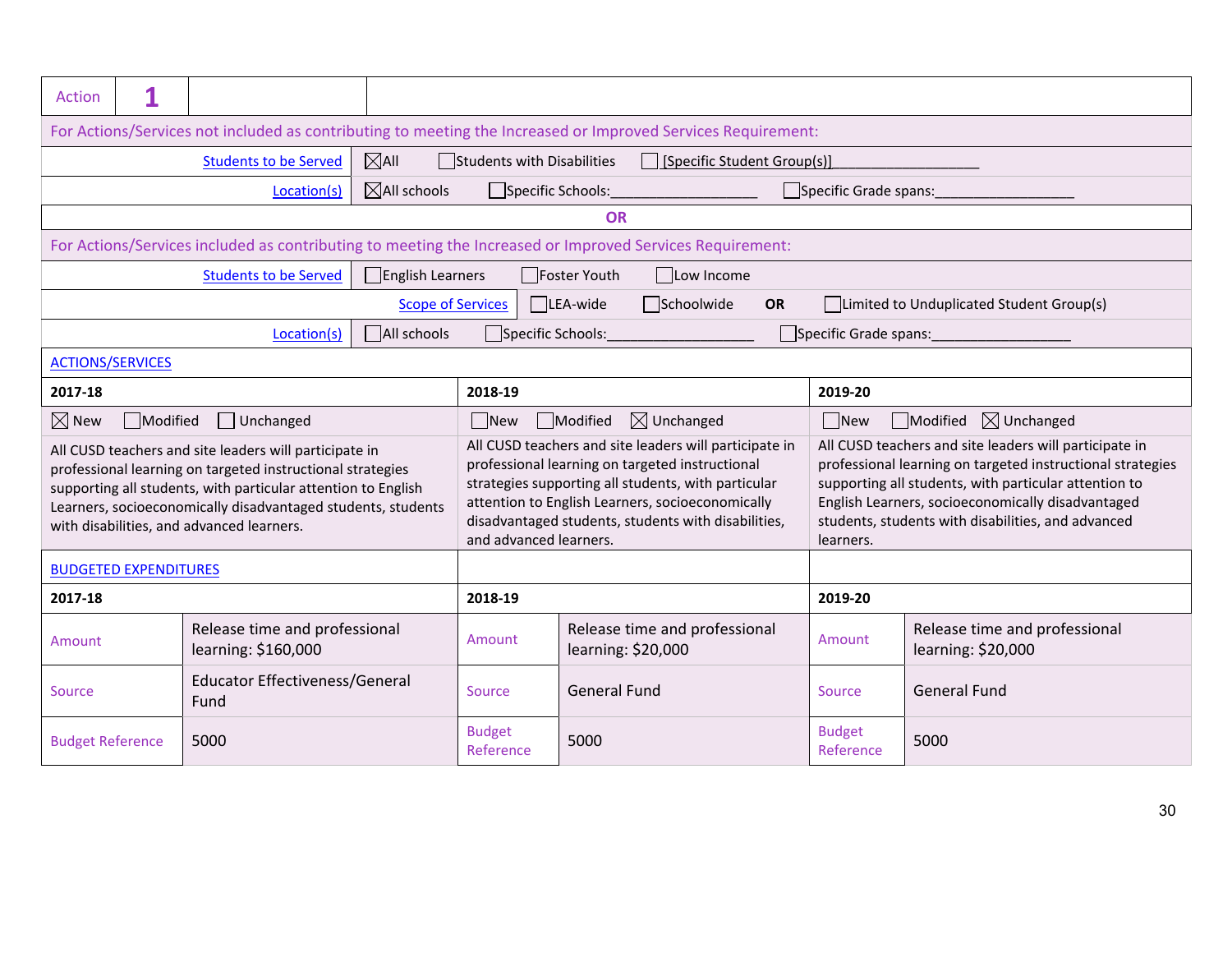| Action                                                                                                     | 2                                                                                                              |                                                                |                          |                                       |                                                                                                          |                                    |                                                                                                   |  |  |  |
|------------------------------------------------------------------------------------------------------------|----------------------------------------------------------------------------------------------------------------|----------------------------------------------------------------|--------------------------|---------------------------------------|----------------------------------------------------------------------------------------------------------|------------------------------------|---------------------------------------------------------------------------------------------------|--|--|--|
|                                                                                                            | For Actions/Services not included as contributing to meeting the Increased or Improved Services Requirement:   |                                                                |                          |                                       |                                                                                                          |                                    |                                                                                                   |  |  |  |
|                                                                                                            | $\boxtimes$ All<br><b>Students to be Served</b><br>Students with Disabilities<br>□ [Specific Student Group(s)] |                                                                |                          |                                       |                                                                                                          |                                    |                                                                                                   |  |  |  |
| $\boxtimes$ All schools<br>Specific Schools: _____________________<br>Specific Grade spans:<br>Location(s) |                                                                                                                |                                                                |                          |                                       |                                                                                                          |                                    |                                                                                                   |  |  |  |
|                                                                                                            | OR                                                                                                             |                                                                |                          |                                       |                                                                                                          |                                    |                                                                                                   |  |  |  |
|                                                                                                            |                                                                                                                |                                                                |                          |                                       | For Actions/Services included as contributing to meeting the Increased or Improved Services Requirement: |                                    |                                                                                                   |  |  |  |
|                                                                                                            |                                                                                                                | <b>Students to be Served</b>                                   | English Learners         |                                       | Foster Youth<br>$\Box$ Low Income                                                                        |                                    |                                                                                                   |  |  |  |
|                                                                                                            |                                                                                                                |                                                                | <b>Scope of Services</b> |                                       | Schoolwide<br>$\Box$ LEA-wide<br>OR                                                                      |                                    | Limited to Unduplicated Student Group(s)                                                          |  |  |  |
|                                                                                                            | All schools<br>Specific Schools: Specific Schools:<br>Specific Grade spans:<br>Location(s)                     |                                                                |                          |                                       |                                                                                                          |                                    |                                                                                                   |  |  |  |
|                                                                                                            | <b>ACTIONS/SERVICES</b>                                                                                        |                                                                |                          |                                       |                                                                                                          |                                    |                                                                                                   |  |  |  |
| 2017-18                                                                                                    |                                                                                                                |                                                                |                          | 2018-19                               |                                                                                                          | 2019-20                            |                                                                                                   |  |  |  |
| $\boxtimes$ New                                                                                            | Modified                                                                                                       | Unchanged                                                      |                          | $\Box$ New                            | Modified<br>$\boxtimes$ Unchanged                                                                        | $\Box$ New                         | Modified<br>$\boxtimes$ Unchanged                                                                 |  |  |  |
|                                                                                                            | related to their content areas.                                                                                | All teachers will have opportunities for vertical articulation |                          |                                       | All teachers will have opportunities for vertical<br>articulation related to their content areas.        |                                    | All teachers will have opportunities for vertical<br>articulation related to their content areas. |  |  |  |
|                                                                                                            | <b>BUDGETED EXPENDITURES</b>                                                                                   |                                                                |                          |                                       |                                                                                                          |                                    |                                                                                                   |  |  |  |
| 2017-18                                                                                                    |                                                                                                                |                                                                |                          | 2018-19                               |                                                                                                          | 2019-20                            |                                                                                                   |  |  |  |
| Release time and stipends: \$5,000<br>Amount                                                               |                                                                                                                |                                                                | Amount                   | Release time and stipends:<br>\$5,000 | Amount                                                                                                   | Release time and stipends: \$5,000 |                                                                                                   |  |  |  |
| Educator Effectiveness/Title II/<br>Source<br><b>General Fund</b>                                          |                                                                                                                |                                                                | Source                   | Title II/General Fund                 | Source                                                                                                   | Title II/General Fund              |                                                                                                   |  |  |  |
| <b>Budget Reference</b>                                                                                    |                                                                                                                | 1000 \$4,348   3000 \$652                                      |                          | <b>Budget</b><br>Reference            | 1000 \$4,348   3000 \$652                                                                                | <b>Budget</b><br>Reference         | 1000 \$4,348   3000 \$652                                                                         |  |  |  |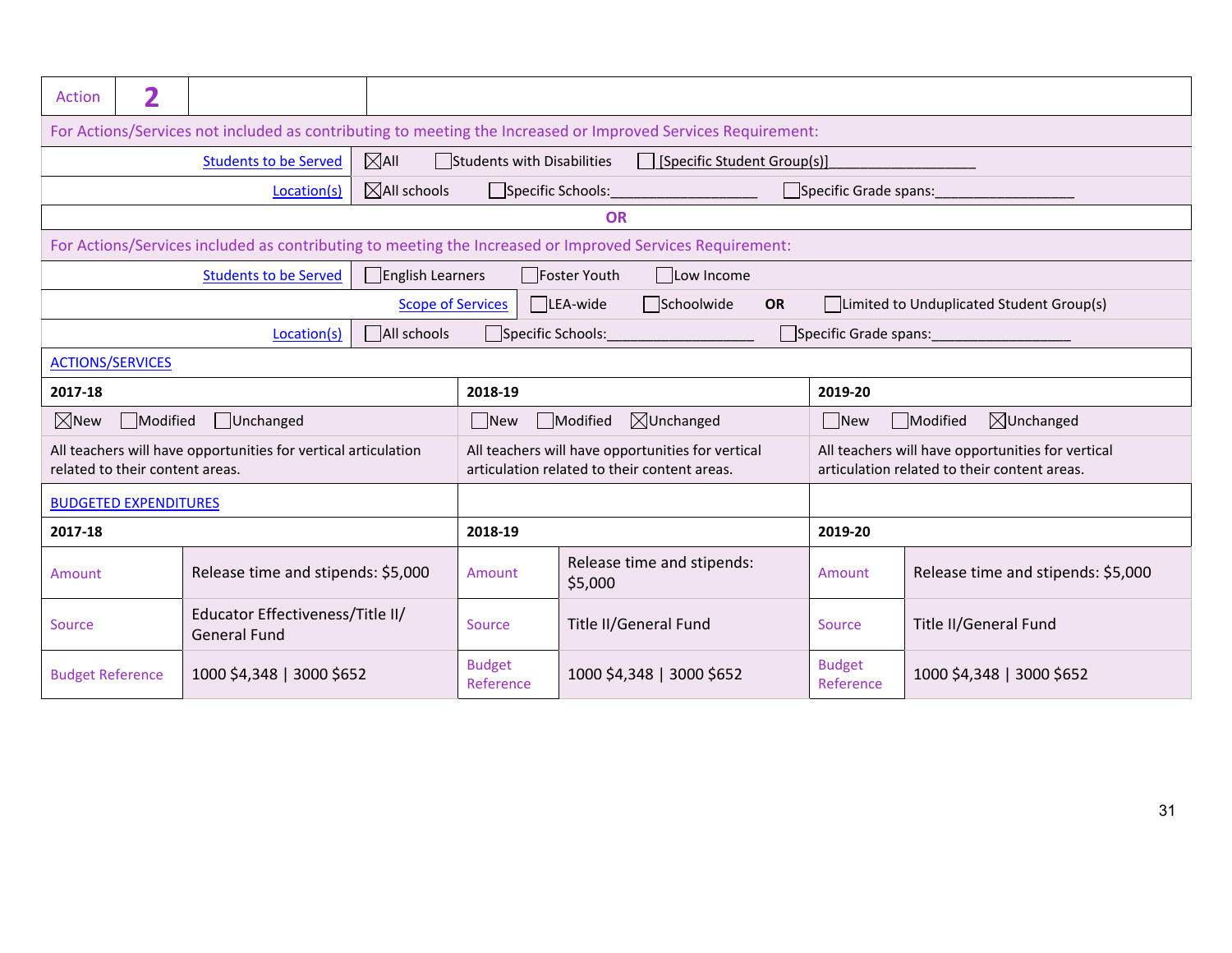| Demonstration of Increased or Improved Services for Unduplicated Pupils                                                                                                                                                                                                                                         |                                                                                                                                                                                                     |           |                                                                                                                                                                                   |        |  |  |  |  |
|-----------------------------------------------------------------------------------------------------------------------------------------------------------------------------------------------------------------------------------------------------------------------------------------------------------------|-----------------------------------------------------------------------------------------------------------------------------------------------------------------------------------------------------|-----------|-----------------------------------------------------------------------------------------------------------------------------------------------------------------------------------|--------|--|--|--|--|
| <b>LCAP Year</b>                                                                                                                                                                                                                                                                                                | $\boxtimes$ 2017-18 2018-19 2019-20                                                                                                                                                                 |           |                                                                                                                                                                                   |        |  |  |  |  |
|                                                                                                                                                                                                                                                                                                                 |                                                                                                                                                                                                     |           |                                                                                                                                                                                   |        |  |  |  |  |
|                                                                                                                                                                                                                                                                                                                 | <b>Estimated Supplemental and Concentration Grant Funds:</b>                                                                                                                                        | \$693,988 | Percentage to Increase or Improve Services:                                                                                                                                       | 3.42 % |  |  |  |  |
|                                                                                                                                                                                                                                                                                                                 | to services provided for all students in the LCAP year.                                                                                                                                             |           | Describe how services provided for unduplicated pupils are increased or improved by at least the percentage identified above, either qualitatively or quantitatively, as compared |        |  |  |  |  |
| (see instructions).                                                                                                                                                                                                                                                                                             |                                                                                                                                                                                                     |           | Identify each action/service being funded and provided on a schoolwide or LEA-wide basis. Include the required descriptions supporting each schoolwide or LEA-wide use of funds   |        |  |  |  |  |
| Goal 1                                                                                                                                                                                                                                                                                                          | Action 3: All students will receive instruction that is challenging for their assessed abilities<br>Action 4: CUSD staff will define common data for monitoring students receiving support services |           |                                                                                                                                                                                   |        |  |  |  |  |
| Goal 2<br>Action 1: All CUSD students will receive programs and services that address their social-emotional behavioral needs as appropriate<br>Action 3: District and site staff will explore a multi-tiered system of supports (MTSS) for social-emotional, behavioral, and academic success for all students |                                                                                                                                                                                                     |           |                                                                                                                                                                                   |        |  |  |  |  |
| Goal 3                                                                                                                                                                                                                                                                                                          | attention to English Learners, socioeconomically disadvantaged students, students with disabilities, and advanced learners.                                                                         |           | Action 1: All CUSD teachers and site leaders will participate in professional learning on targeted instructional strategies supporting all students, with particular              |        |  |  |  |  |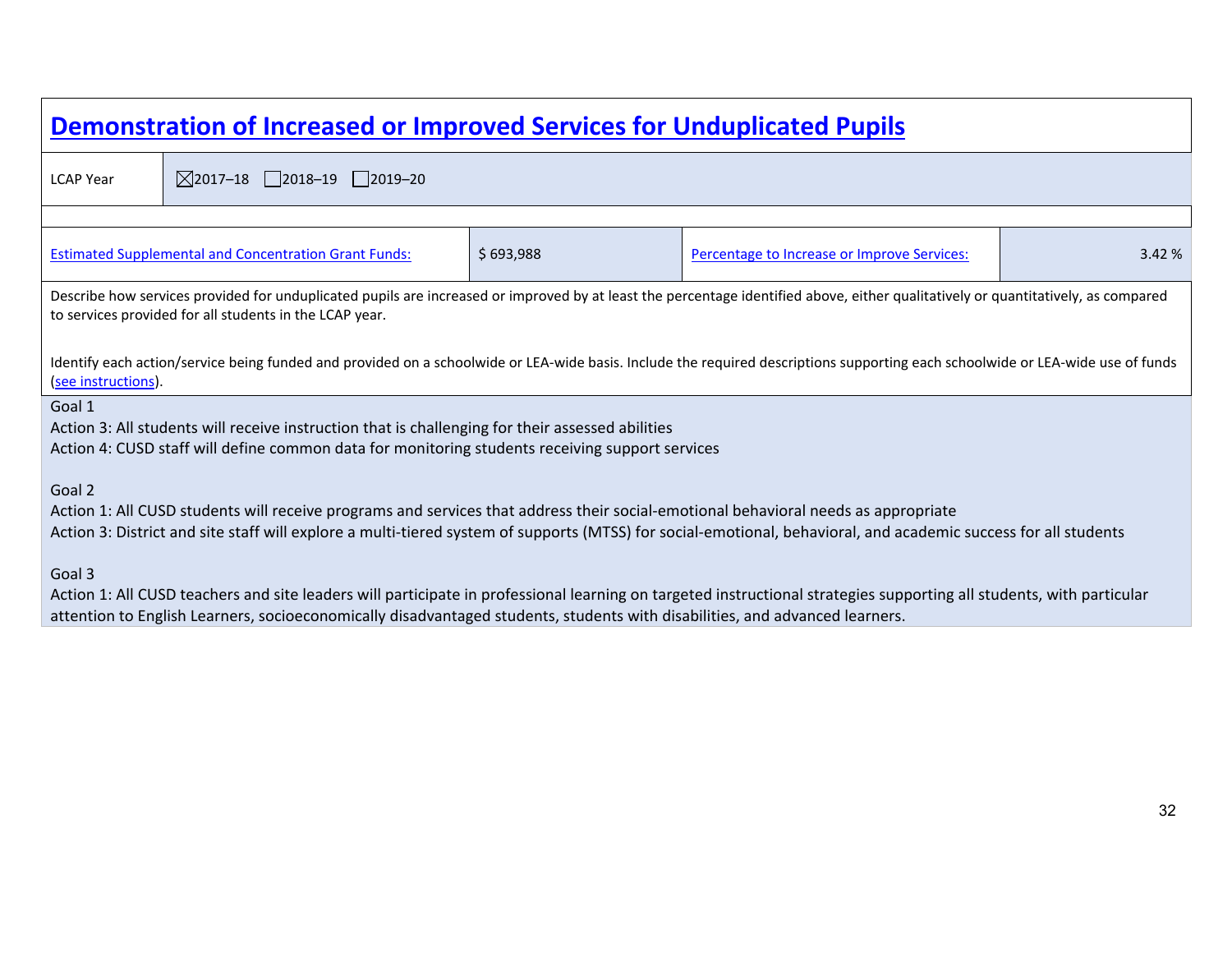# **CUSD Progress in Relation to State's Eight Priorities**

# **Category A: Conditions of Learning**

| <b>Basic Services</b>                    | Pupils have access to standards-aligned instructional materials. LCAP Goal, Identified Need<br>$1,2,3$ (Priority 1)<br>Degree to which teachers are appropriately assigned and fully credentialed in the subject areas<br>for the pupils they are teaching. $(100%)$ (Priority 1)<br>School facilities are maintained in good repair (Parent Survey: 97% satisfaction) (Priority 1) |
|------------------------------------------|-------------------------------------------------------------------------------------------------------------------------------------------------------------------------------------------------------------------------------------------------------------------------------------------------------------------------------------------------------------------------------------|
| <b>Implementation of State Standards</b> | Implementation of academic content and performance standards adopted by the state board<br>for all pupils, including English Learners. LCAP Goal, Identified Need, 1,2,3 (Priority 2)                                                                                                                                                                                               |
| <b>Course Access</b>                     | Pupil enrollment in a broad course of study that includes all of the subject areas. (All students<br>have access to core curriculum [unless an IEP directs otherwise]. Students have open access<br>to all courses at CHS.) (Priority 7)                                                                                                                                            |

# **Category B: Pupil Outcomes**

|                          | Performance on California Assessment of Student Performance & Progress (CAASPP). LCAP                                                       |
|--------------------------|---------------------------------------------------------------------------------------------------------------------------------------------|
| <b>Pupil Achievement</b> | Goal, Identified Need 1,2,3,4 (Priority 4)                                                                                                  |
|                          | Share of English learners that become English proficient. LCAP Goal, Identified Need 3<br>(Priority 4)                                      |
|                          | English learner reclassification rate. (CUSD reclassification rate of 70% is close or equal to<br>overall student performance) (Priority 4) |
|                          | Share of pupils that pass Advanced Placement exams with 3 or higher. (CUSD 79%, state:<br><b>67%)</b> (Priority 4)                          |
|                          | Share of pupils determined prepared for college by the Early Assessment Program. (Our                                                       |
|                          | baseline was established in 2015-16 on the CAASPP - ELA: 80%, math: 70%) (Priority 4)                                                       |
|                          | 75% of 2016 graduates met UC/CSU a-g requirements (Priority 4)                                                                              |

# **Category C: Engagement**

| <b>Parent Involvement</b>     | Efforts to seek parent input in decision making, promotion or parent participation in<br>$\bullet$<br>programs for unduplicated pupils and special need groups. (In 2015-16, parent input<br>meetings were held to gather ELAC, SSC, PTO and community LCAP input, as well as staff<br>meetings at each site. Parent input influences decision making through the CUSD Survey of<br><b>Parent Satisfaction.) (Priority 3)</b> |
|-------------------------------|-------------------------------------------------------------------------------------------------------------------------------------------------------------------------------------------------------------------------------------------------------------------------------------------------------------------------------------------------------------------------------------------------------------------------------|
|                               | School attendance rates (CUSD: 96%, state 94%) (Priority 5)<br>٠                                                                                                                                                                                                                                                                                                                                                              |
| <b>Pupil Engagement</b>       | Chronic absenteeism rates (CHS has only .01% of their students with these attendance<br>challenges. All of these students get adequate support from the Student Assistance<br>Program counselor to improve attendance and graduate from high school.) (Priority 5)<br>Middle school dropout rates (0%) (Priority 5)<br>٠<br>High school dropout rates (CUSD: .01%, state: 13%) (Priority 5)                                   |
|                               | High school graduation rates (CUSD: 99%, state 79%) (Priority 5)<br>c                                                                                                                                                                                                                                                                                                                                                         |
| <b>School Climate</b>         | Pupil suspension rates (CUSD 4.1%, state 5.1%) (Priority 6)<br>٠<br>Pupil expulsion rates (CUSD: 0%, state .10%) (Priority 6)<br>Other local measures, including surveys of pupils, on the sense of safety and school<br>٠<br>connectedness (Healthy Kids Survey - CUSD: 85%, state: 65%) (Priority 6)                                                                                                                        |
| <b>Other Student Outcomes</b> |                                                                                                                                                                                                                                                                                                                                                                                                                               |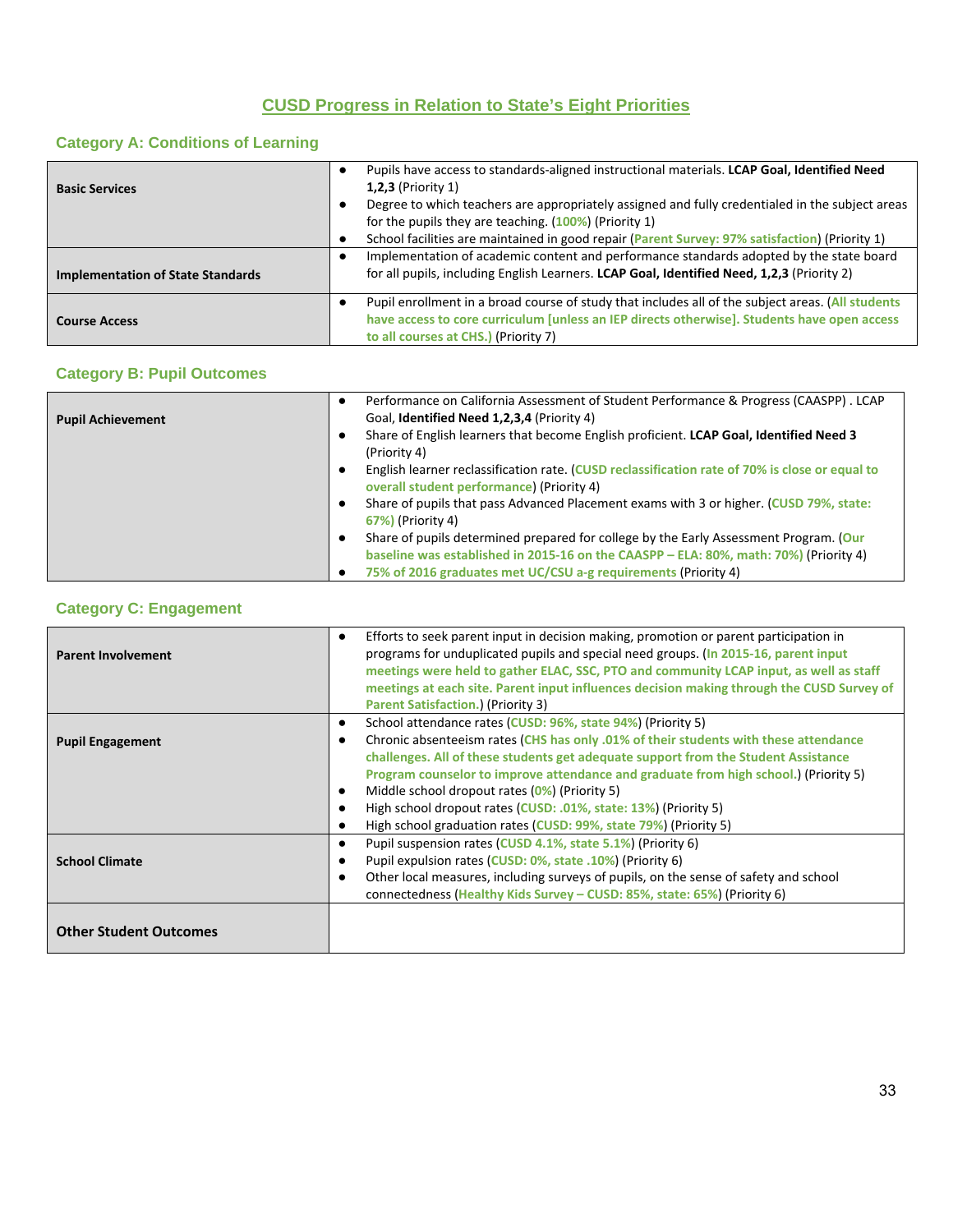# Local Control Accountability Plan (LCAP) CUSD Services Arranged by the Eight State Priorities

This outline follows the State Priorities

Detail under each area reflects current district practice

## **BASIC SERVICES**

- All teachers will be appropriately assigned and credentialed
- All facilities will be maintained in good repair
- All students will have sufficient instructional materials

# **IMPLEMENTATION OF STATE ACADEMIC AND PERFORMANCE STANDARDS**

- The district will implement the Common Core Standards (CCSS) and CA English Language Development Standards (CA ELD Standards), and transition to Next Generation Standards (NGSS) by 2016‐17.
	- o Professional development and curriculum development time will be provided to fully understand and implement these standards
	- o Academic coaches will be provided at all sites for math, English language arts, and NGSS
	- o School site RtI (Response to Intervention) teams will monitor student progress of these standards; intervention will be provided for students struggling to meet standards
- The district will continue to implement new CCSS-aligned math adoptions
	- o Professional development will be provided for these adoptions
- All English Learners willreceive English Language Development (ELD) instruction and support based on CELDT (California English Language Development Test) performance level
	- o Next Generation ELD Standards will be implemented
	- o ELD teachers will collaborate with general education teachers to differentiate instruction in order to help English Learners access our core program
	- o Additional site specific interventions (System 44, Read 180, elementary reading interventions) will be provided
	- o Before and after school support programs are designed to assist students with skill development and content understanding
	- o Support classes during the school day will be provided to assist English Learners
		- Elementary: pull out ELD to support academic succsess and language acquisition, reading and math support
		- CMS: ELD support, EL push-in support, strategic writing, intensive writing
		- CHS: Strategies class, AVID, CAHSEE support
	- o Cachagua and Apple Pie Pre‐school for English Learners
- Technology integration will be utilized for teaching and learning
	- o Summer Institute, with technology integration courses, is provided annually for all teachers
	- o Coaching support is provided at each site through a district technology coach and site technology assistants
	- o CUSD will provide students in grades 3‐12 with an electronic device for classroom use and home as needed
- Students will maintain grade level proficiency in reading and math
	- o Reading intervention will be provided in grades 1‐12
		- **EXEC** Classroom level differentiation
			- **Additional interventions:** 
				- Elementary: Reading support pull-out, Title I literacy, Read Live, Imagine Learning, co-teaching
				- Secondary: ELA support classes, System 44, Read 180, co-teaching
		- o Math interventions will be provided in grades 1‐12
			- Classroom level differentiation
			- Additional interventions:
				- Elementary: FASTT Math co-teaching,
				- Secondary: Math 180, FASTT Math, After school tutoring or homework support, support classes, office hours
- CUSD will use the Professional Learning Community (PLC) model as our routine approach for continuous improvement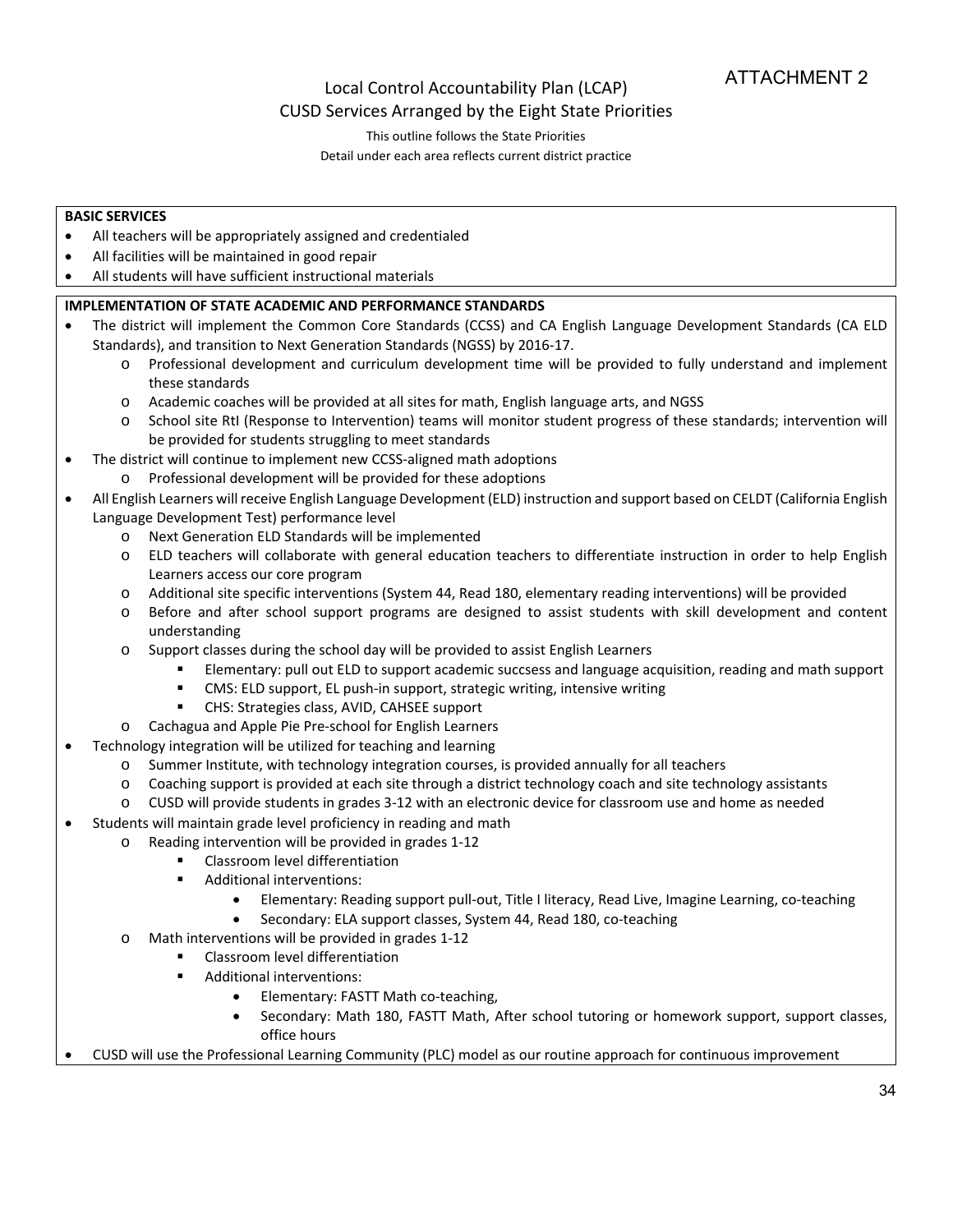### **PARENTAL INVOLVEMENT**

- Parents are annually informed of district, school and classroom policies, procedures and expectations
- Every two years, a survey of parent satisfaction is distributed to all parents. Input is used to assist our continuous improvement efforts
- CUSD will use representative parent committees to involve parents in decisions at schools and the district, to include:
	- o School Site Counsils
	- o English Learner Advisory Committee
	- o Parent Teacher Associations/Organizations
	- o LCAP Parent Advisory Committee
- Each site will develop a parent support plan as needed to address topics such as:
	- o Parenting
	- o Computer/Communication skills
	- o LifeSkills Training
	- o Elective opportunities for advanced learners
	- o Drug/alcohol awareness
	- o College/ career information
	- o Digital Citizenship
	- o Puberty education information for parents
	- o Internet safety
	- o Positive solutions for families
	- o Writing program support
	- o English Learner parent support

## **STUDENT ACHIEVEMENT**

- Core program assessments
- District writing benchmarks
- Interim Smarter Balanced Assessment Consortium (SBAC) math benchmarks
- DIBELS, SRA (reading), SMA (math)
- Class grades
- State assessments
	- o CAASPP
		- o CELDT
		- o Physical Fitness Test
- Drop-out rates
- Graduation rates
- EL Redesignation rate
- Percent of Special Education students meeting IEP (Individualize Education Plan) goals
- Percent of AP (Advanced Placement) students passing AP exams (72% in 2014‐15)
- SAT/ACT performance goals
- Academic Performance Index
- College readiness
- Suspension rate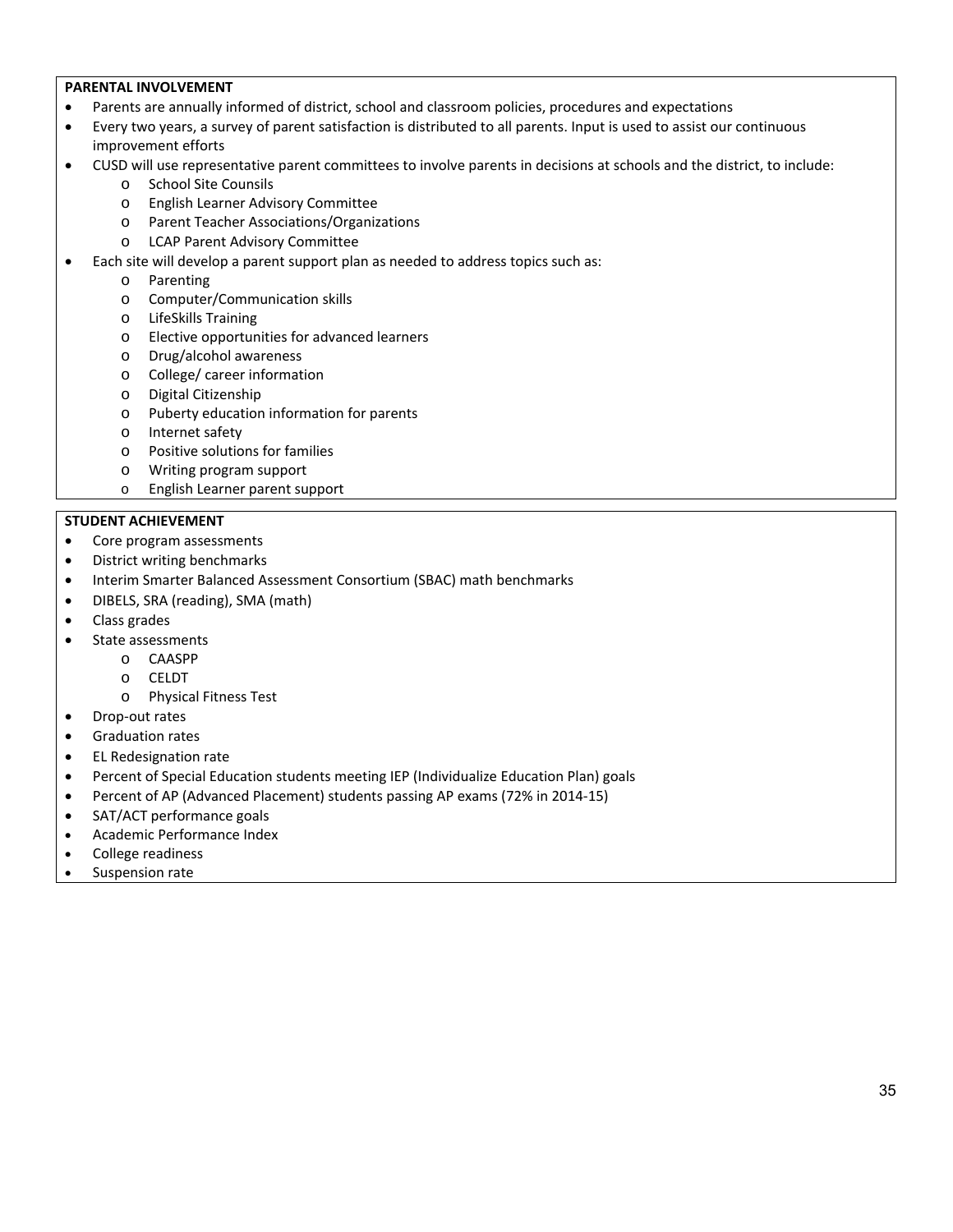### **PUPIL ENGAGEMENT**

- Create a wrap‐around student support approach to address the needs of the "whole child"
	- o Provide academic, social‐emotional, and crisis counseling at all levels
	- o Provide adequate site staffing: teachers, instructional aides, counselors, community liaisons, administrators
	- o Explore and pilot student support models to improve student academic achievement and also address needs beyond academics that impact learning
	- o Develop expanded opportunities for students at/above grade level to encourage continued growth
		- **•** Differentiated instruction
			- **Elective opportunities for advanced learners**
			- **EXECUTE:** Cluster grouping
			- **Honors classes**
			- Advanced Placement classes
			- **EXEC** Career Tech Education
			- $CISE$
			- 1:1 world language
			- **Leadership programs**
	- o Provide options for middle school and high school students who do not succeed in the regular program
		- Independent study
		- **•** Opportunity Education
		- **Strategies courses**
		- Carmel Valley High School
		- **Cyber High**
		- **Summer School (CHS/CVHS)**

#### **SCHOOL CLIMATE**

- Minimize suspensions and expulsions
	- o In‐school suspension program
	- o Power Forward
	- o Voluntary random drug testing
	- o Restorative Justice
	- Promote a bully‐free environment
		- o All schools will provide site‐specific programs: Challenge Dan, Ohana Day, WeTip, Not In Our Schools, Weekly Gathering, Life Skills, Digital Citizenship, Unity Day, NCBI
		- o School assemblies will address the importance of bully‐free environments
- Each site will implement a character development program to include the Pillars of Character
- Every site will emphasize safety as a clear priority
	- o Review/improve procedures as a result of annual safety audits
	- o Provide annual training to all staff on safety procedures
	- o Implement door block system for hostile intruder protocol
	- o Conduct, review, and improve safety drills and emergency preparedness multiple times each year, to include an occasional full evacuation drill with support of local emergency agencies
	- o Personal safety in‐services
	- o Child safety workshops
	- o Recruit, train and develop the best employees for every staff position
	- o Each site will recognize excellence among students and staff. The district will recognize classified and certificated Employees of the Month.
	- o Drug/alcohol prevention
		- Student Assistance Program
		- Life Skills training
		- Social Norms campaign
		- Alcohol EDU
		- **Sober Grad Night**